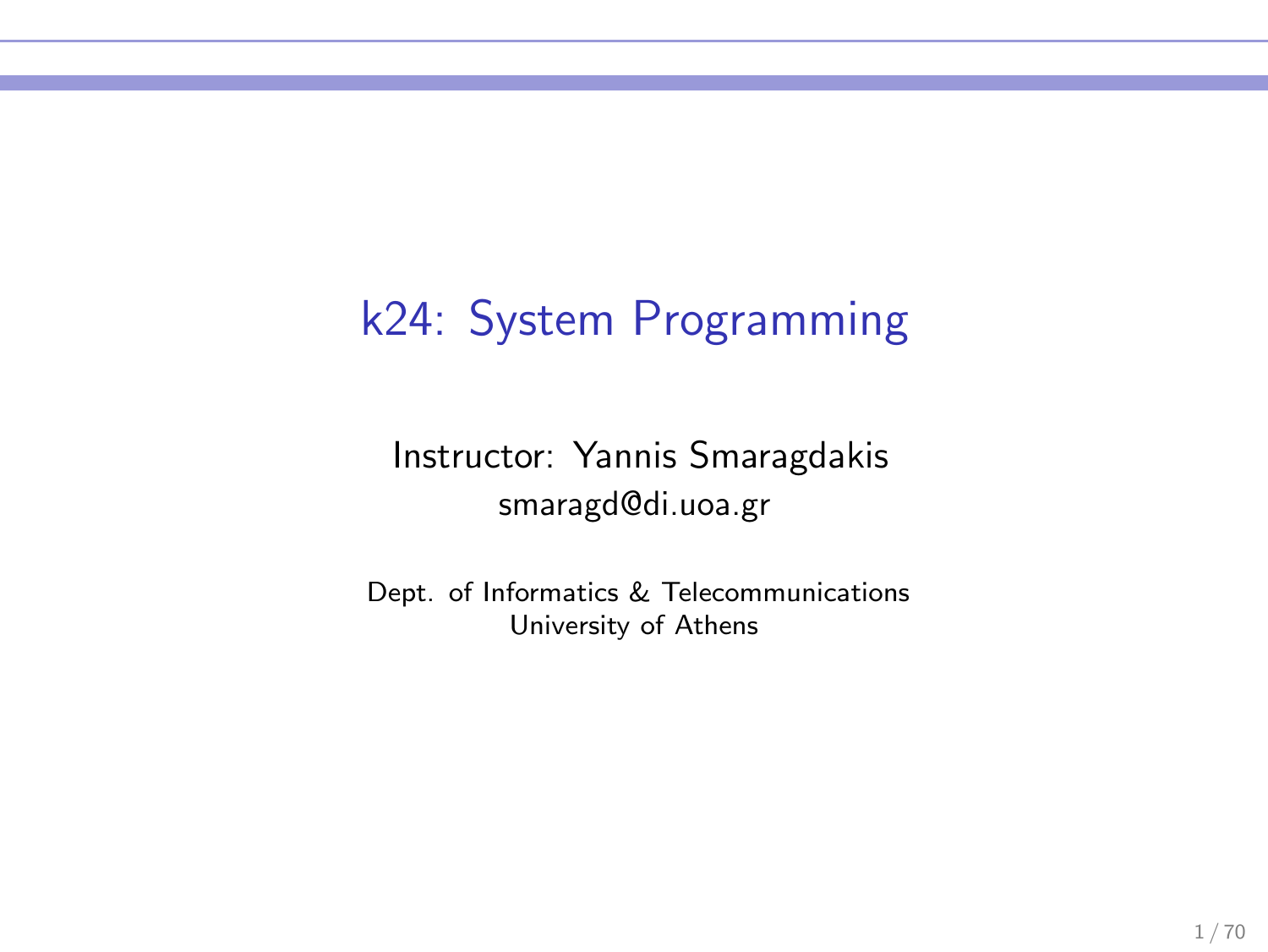# Acknowledgments

Slides are edited versions of those by Alex Delis, which were based on notes Takis Stamatopoulos (UoA) wrote when he taught k24; also, input and comments were provided by Maor Avidor (Bloomberg), Antonios Deligiannakis (TUC), Spyros Evangelatos (UoA), Vinay Kanitkar (Akamai) and Konstantinos Tsakalozos (UoA).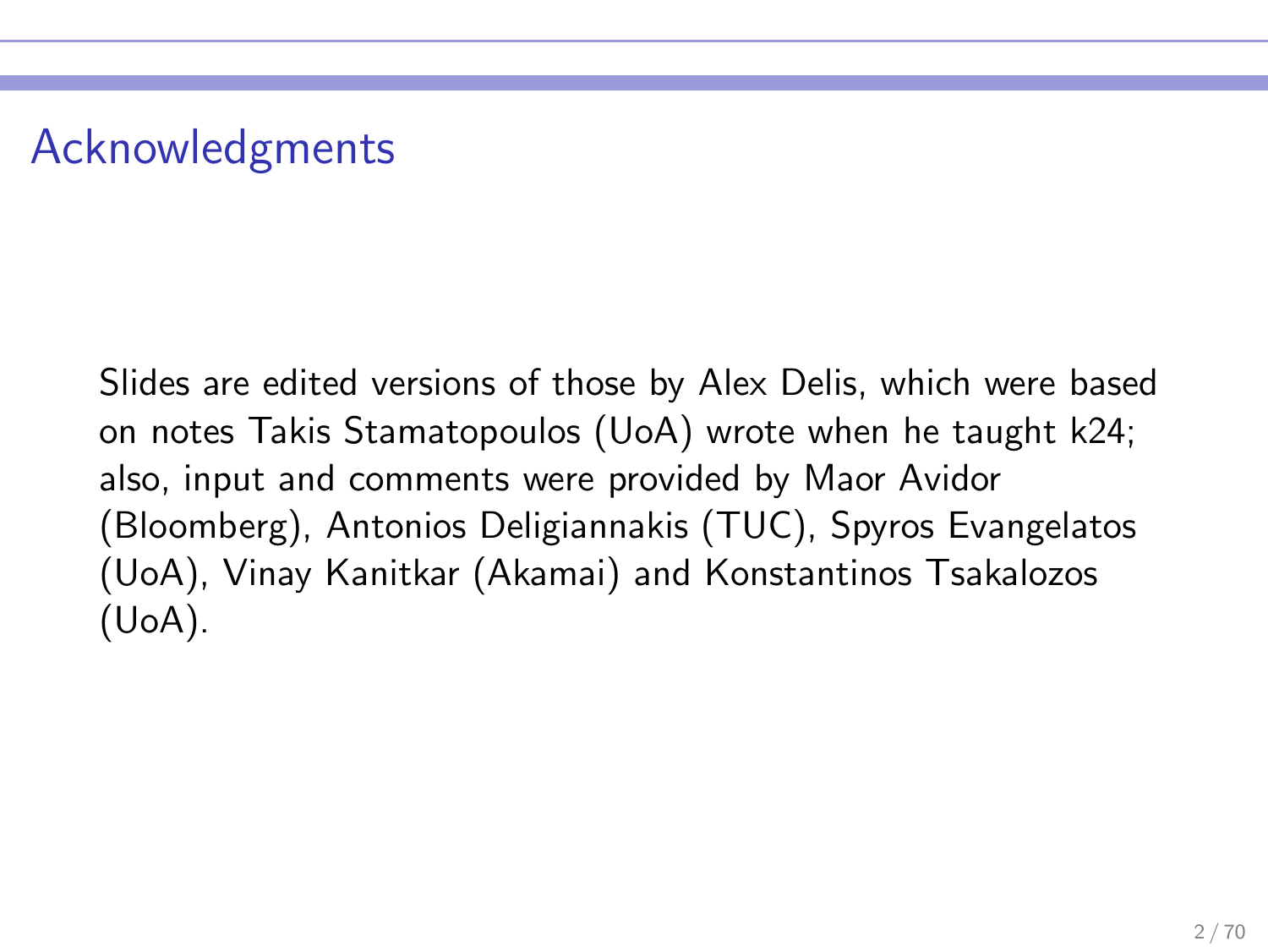### Course Material

- $\blacktriangleright$  Introduction to Unix
- $\triangleright$  Shell Programming
- $\triangleright$  Using system calls in C:
	- ► Error Handling
	- $\triangleright$  Dispatch/receipt of Signals
	- $\blacktriangleright$  Low level I/O Operations
	- ▶ Interprocess Communication: pipes, sockets, queues, semaphores, shared memory segments.
	- ▶ Creation and termination of processes and threads.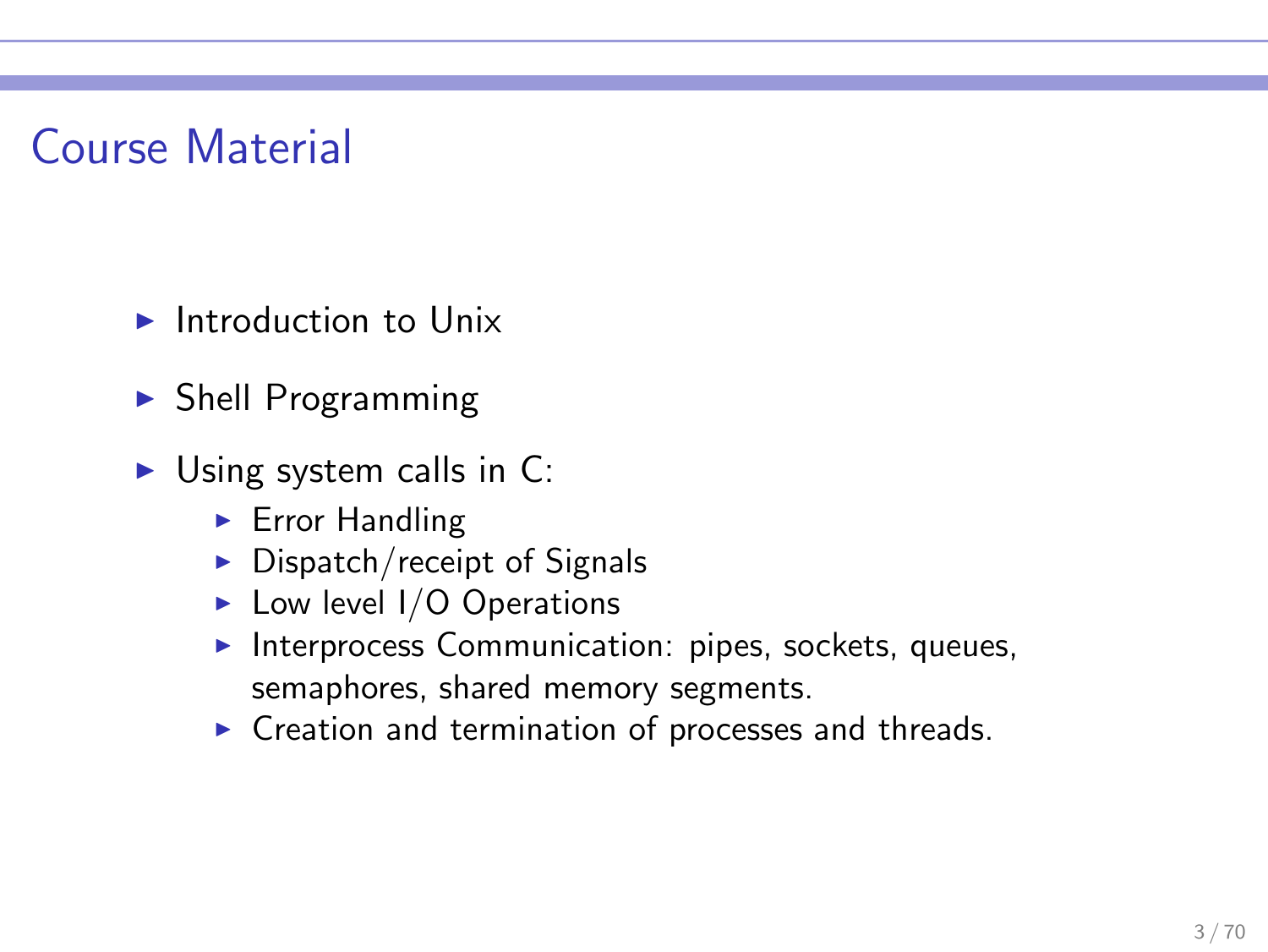# Operating System

- $\circ$ : Software that goes-in-between user(s) + hardware
- ⋄: Objective
	- ► Using computing systems without much hassle
	- $\blacktriangleright$  Efficient use of the hardware
- ⋄: Continual Resource Management
	- ► Central Processing Units (CPUs)
	- $\triangleright$  Short-term, volatile, main memory
	- ▶ Secondary or long term memory including disks, flash memories.
	- $\blacktriangleright$  I/O devices including Network Interface Cards NICs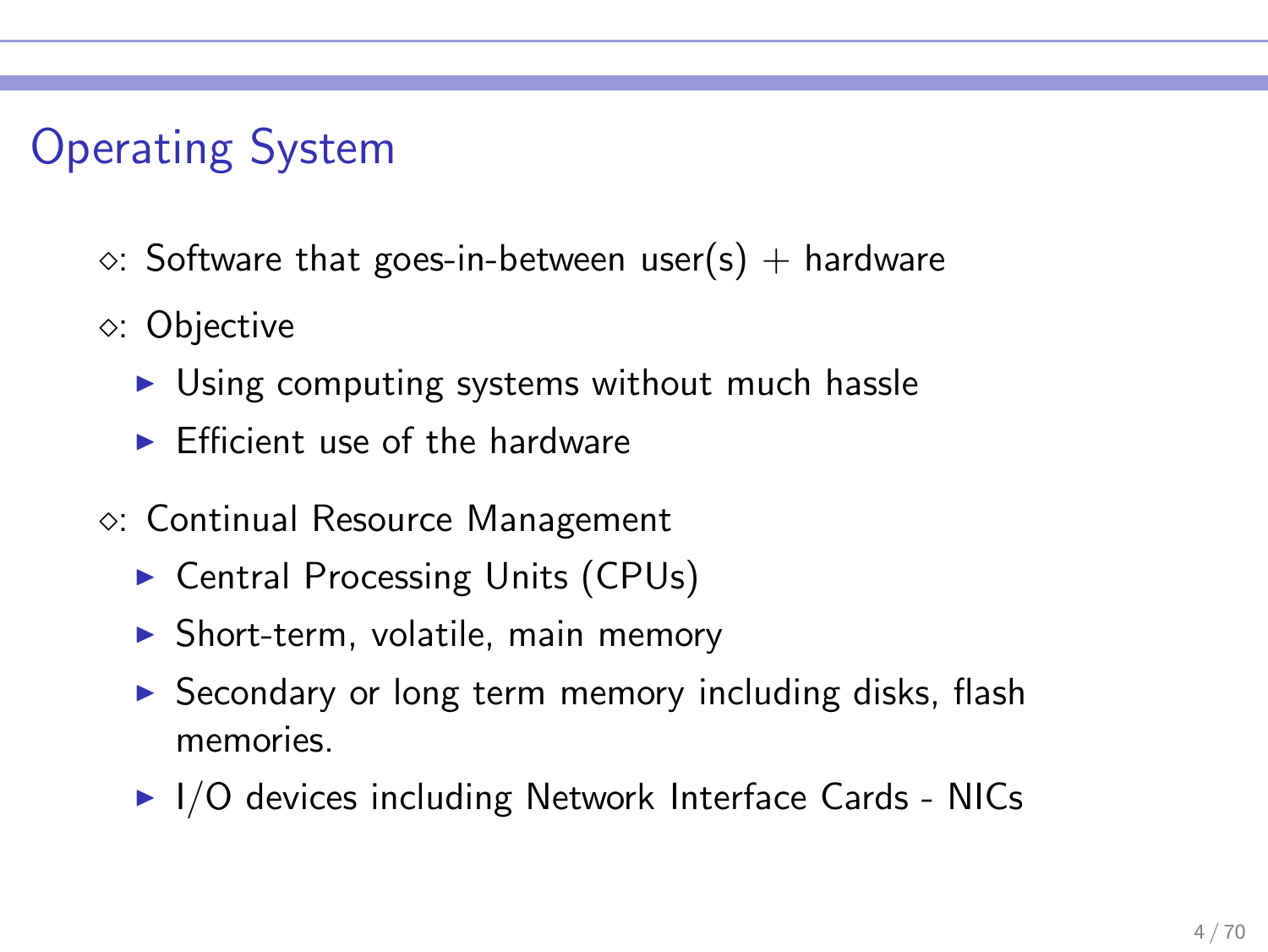# Quiz Question

Which of the following is the best analogy for an Operating System, from a Computer Science standpoint?

- (a) An OS is a manager: tells programs what to do, from above
- $(b)$  An OS is a traffic controller: determines who can go at an intersection
- $(c)$  An OS is a secretary: it is given tasks to dispatch
- (d) An OS is an ecosystem: it determines what programs can live on it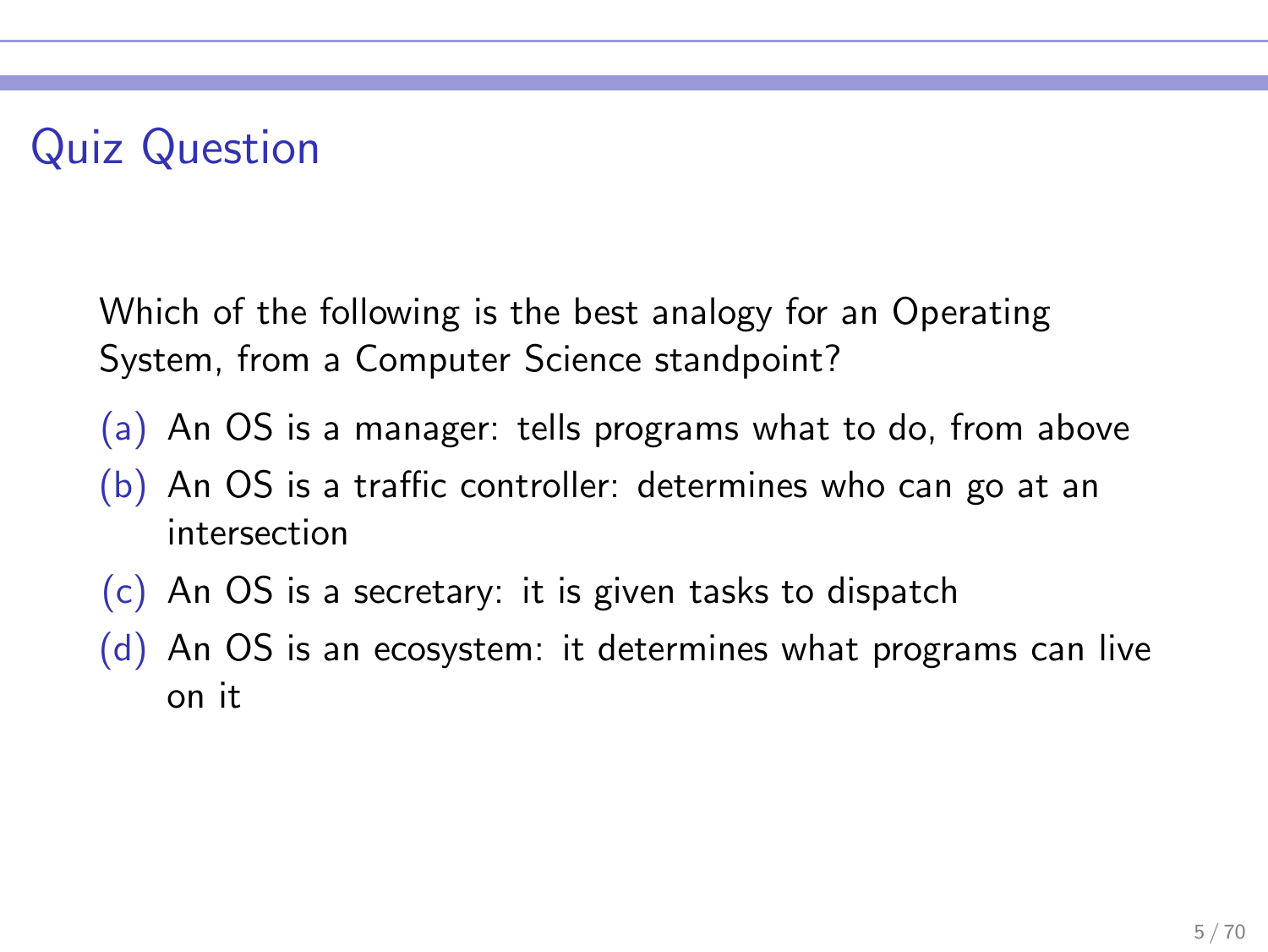# UNIX OS

- $\triangleright$  Late 60's at Bell Laboratories (mostly written in assembly).
- Early 70's the system was re-written using  $C$ .
- $\blacktriangleright$  Many changes since that time:
	- 1. Major revision by UC-Berkeley (in the 80's)
	- 2. Redevelopment for SPARC procs-SUN Microsystems (90's)
	- 3. Release of Linux and ongoing development (90's & 00's)
- ▶ Unix/Linux (in various versions and releases) are now used not only in servers but also in workstations, PCs and netbooks.
- ► If you do not have it on your own machine, get it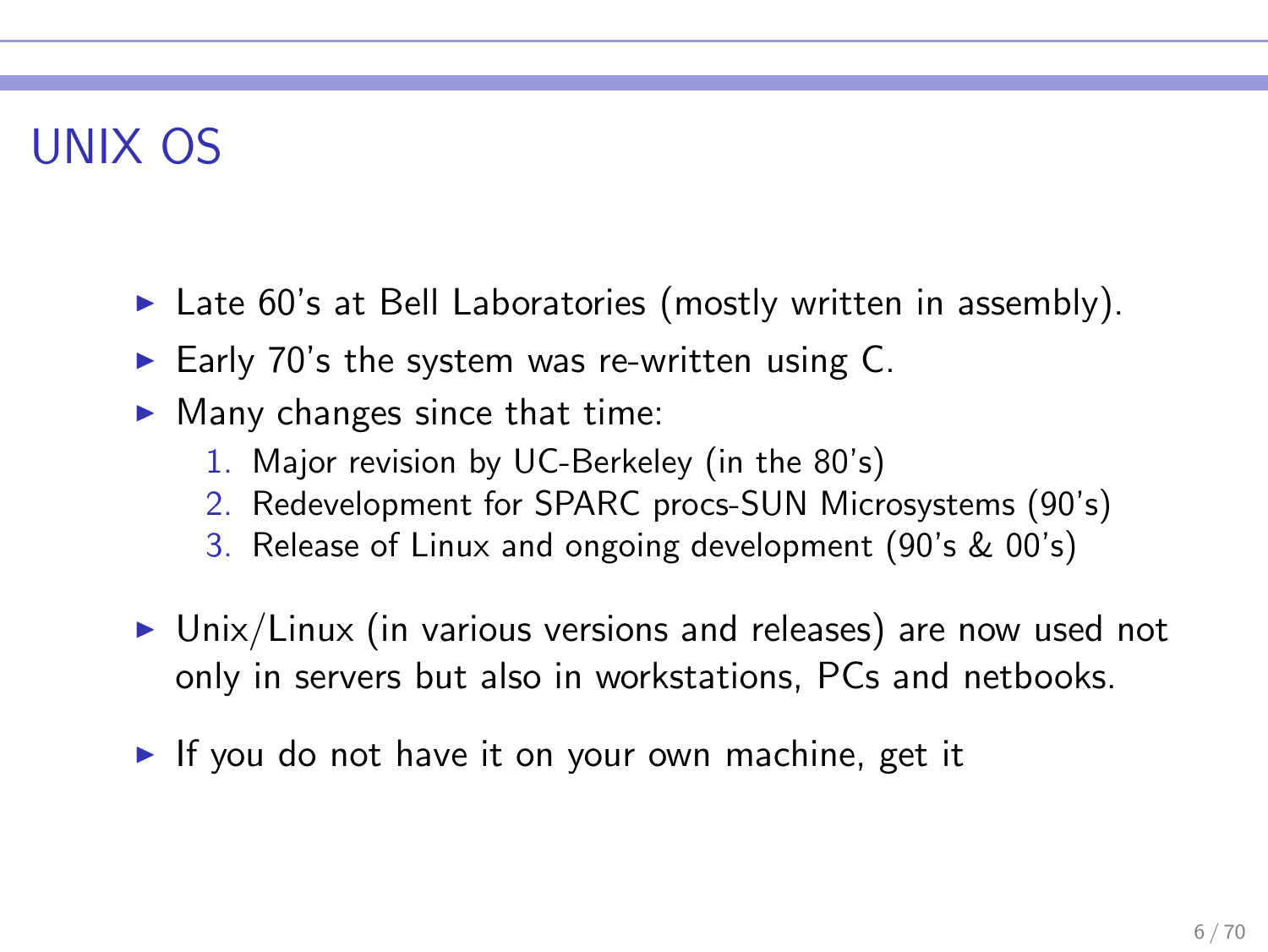# Quiz Question

How do I get Linux for my computer? I currently run Windows/Mac OS and don't want to change.

- (a) Stop being a wuss. You are a computer scientist, reformat everything and install Linux
- (b) Create a second partition on your drive, install Linux for dual boot
- $(c)$  Buy a new computer and install Linux on it. It's cheap
- (d) Use a virtual machine. Creating one (e.g., using VMWare Player) is easy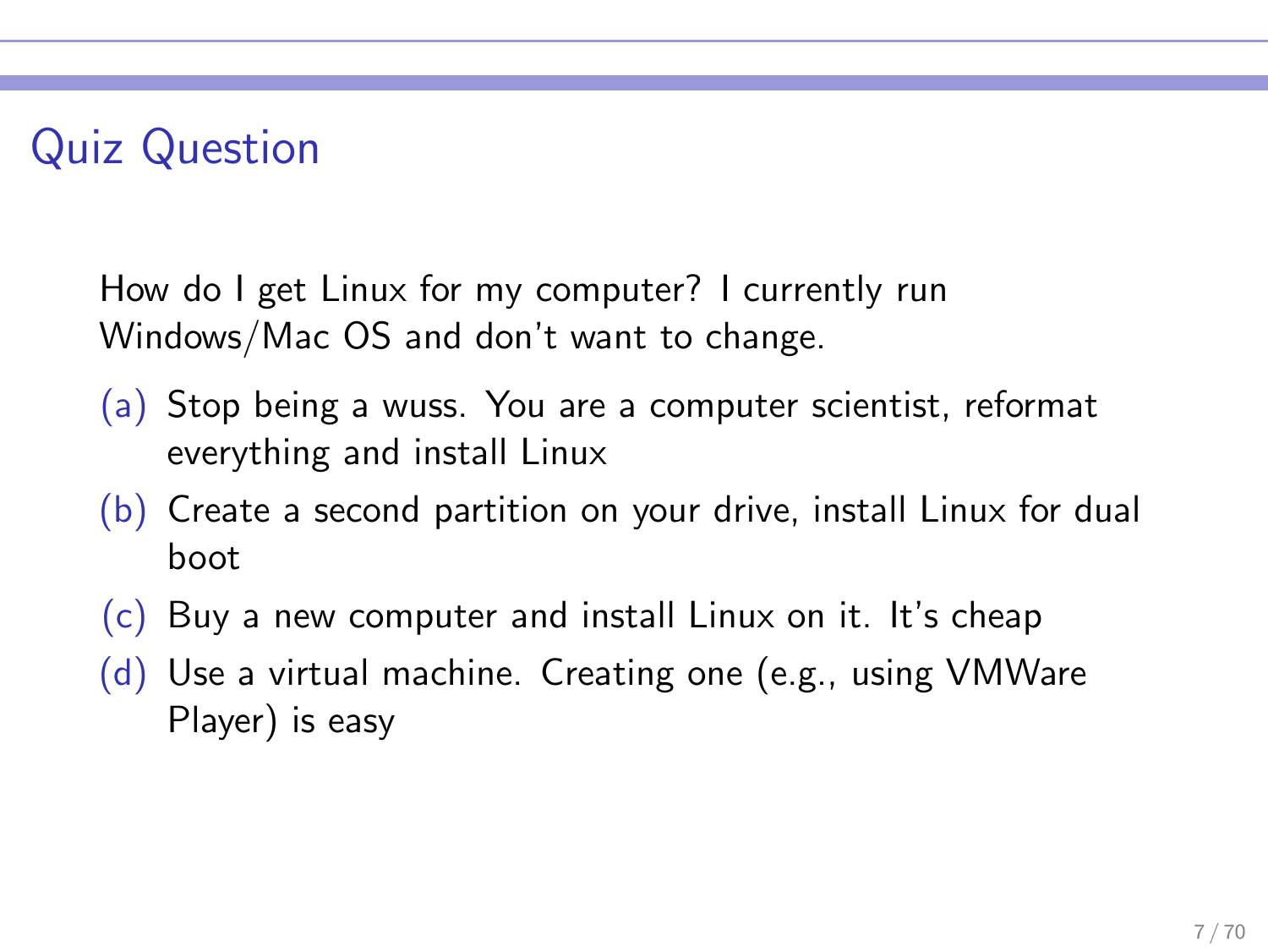### Fundamental Characteristics of Unix

- ► Multiple Users Simultaneously
- ▶ Multi-tasking, concurrent processes, time-sharing
- $\blacktriangleright$  Security mechanisms
- $\blacktriangleright$  Networking support
- $\blacktriangleright$  Monolithic structure:
	- 1. Kernel
	- 2. Shells (c, bash, bourne, korn, t, etc.)
	- 3. System Programs
- ▶ System Calls allow interaction with kernel services in terms of C functions.
- $\triangleright$  Scripting capabilities: one can "program" the shell.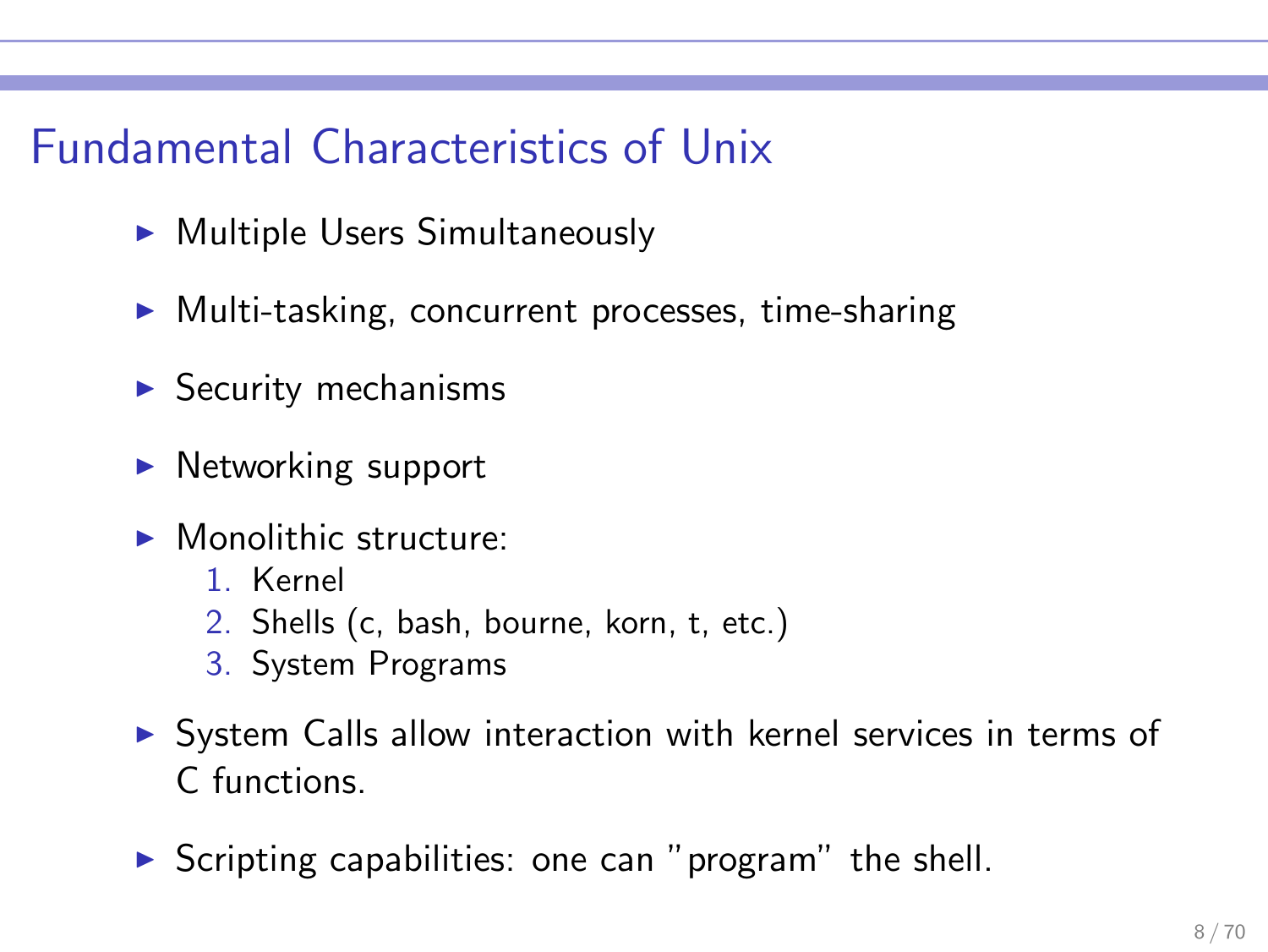# Quiz Question

Why do we study Unix?

- (a) Because that's all our professor knows
- (b) Because our department gets money from the big, bad, monopolistic Unix companies
- (c) Because our evil prof hates us and wants us to suffer
- (d) Because it is highly representative of all other modern OSes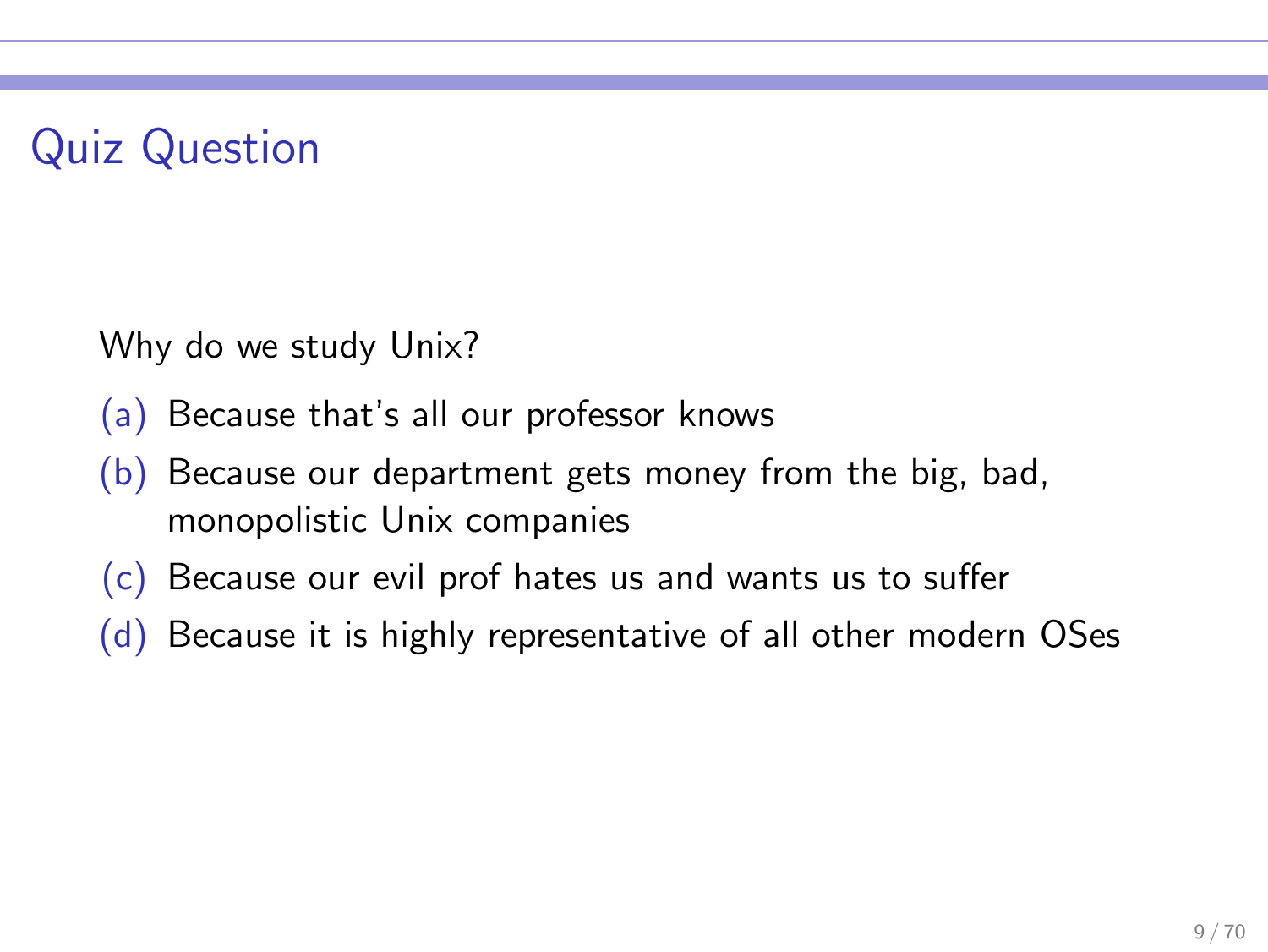### System Calls and Library Routines

 $\blacktriangleright$  library call:

 $nread = \frac{fread(inputbuf,OBJSIZE,numberobj,s,fileptr)}{Fend}$ 

 $\blacktriangleright$  low-level system call:

 $nread = read(filedes, inputbuf, BUFFSIZE);$ 

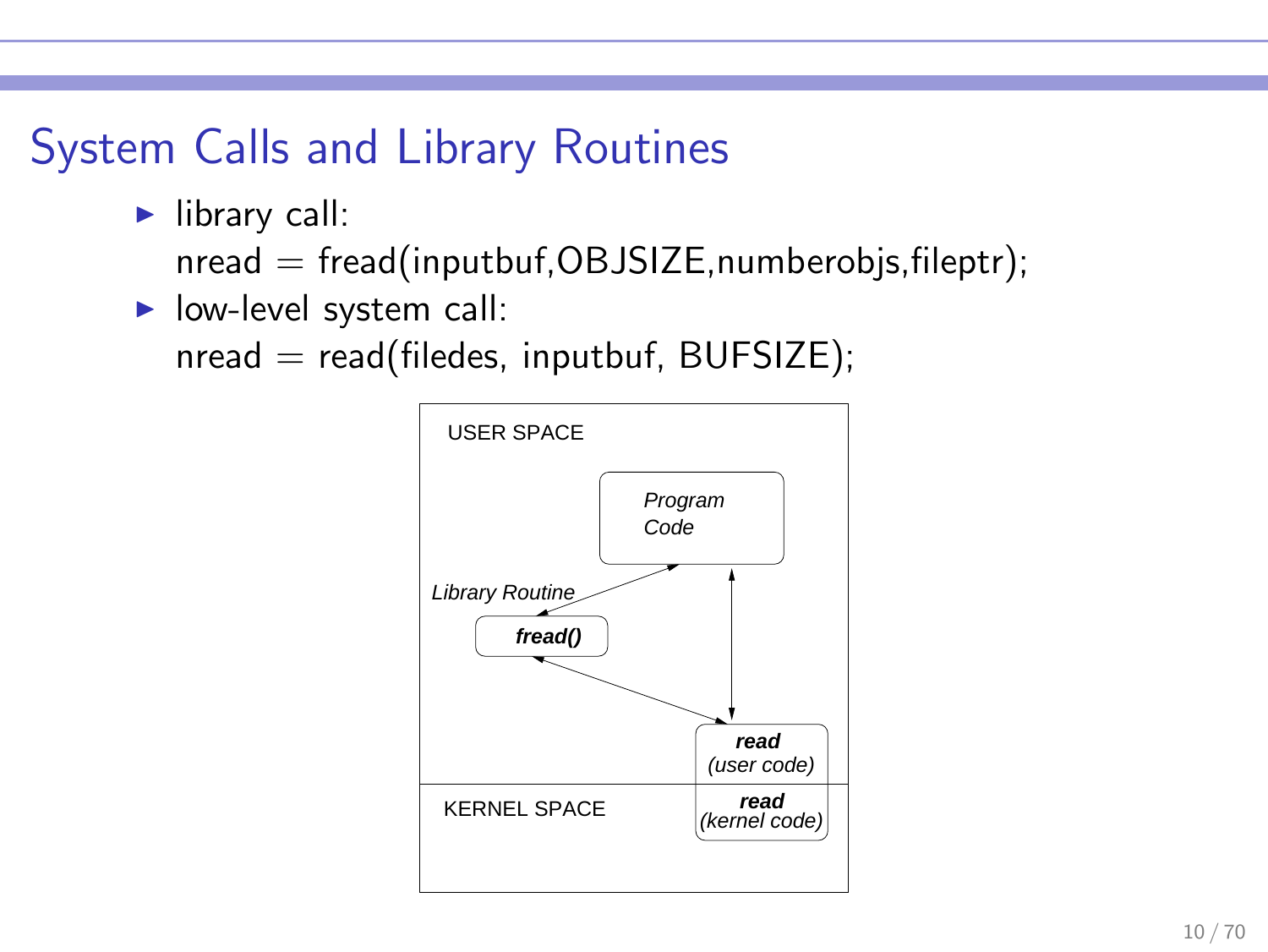### Unix File System – Hierarchical Structure



- Root directory  $\binom{7}{2}$
- $\blacktriangleright$  Current directory (/.)
- Parent directory  $($ ..)
- $\blacktriangleright$  Absolute and relative Paths
- $\blacktriangleright$  Files and Links
- **Devices**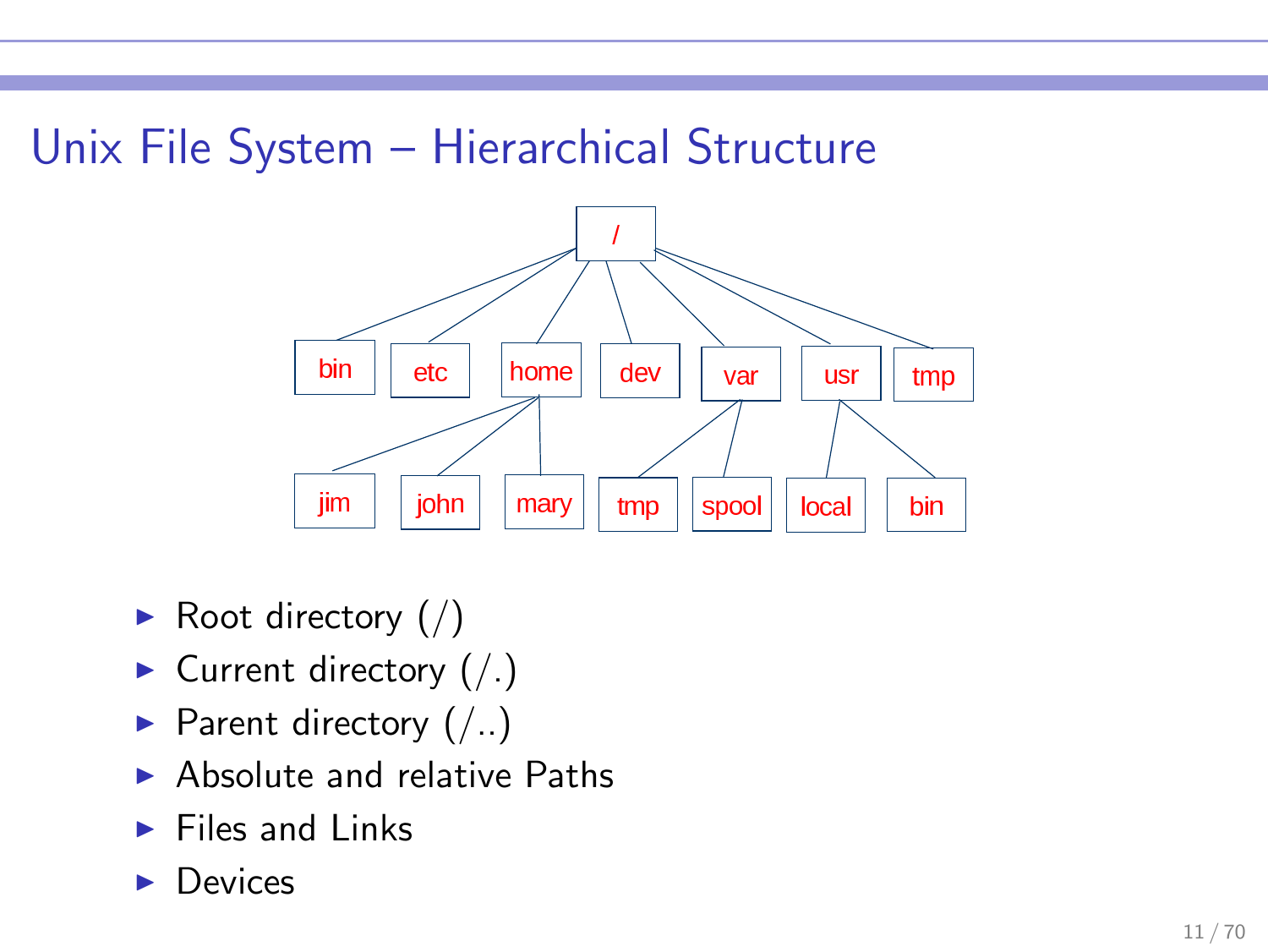### User Account

- ► User name (userid) and password (pass)
- ► Shell is available as soon as user gets authorized
- ► User groups (users, group, others)
- $\blacktriangleright$  (Initial) Working directory

```
ad@melbourne's password:
Linux melbourne 2.6.24 -23 - generic # 1 SMP Mon Jan 26 00:13:11 UTC 2009 i686
The programs included with the Ubuntu system are free software; the exact
     distribution terms for each program are described in the individual files
     in /usr/share/doc/*/copyright.
Ubuntu comes with ABSOLUTELY NO WARRANTY , to the extent permitted by applicable
     law .
To access official Ubuntu documentation , please visit : http :// help . ubuntu . com /
Last login : Mon Jan 7 01:25:54 2008
ad@melbourne :~ $
```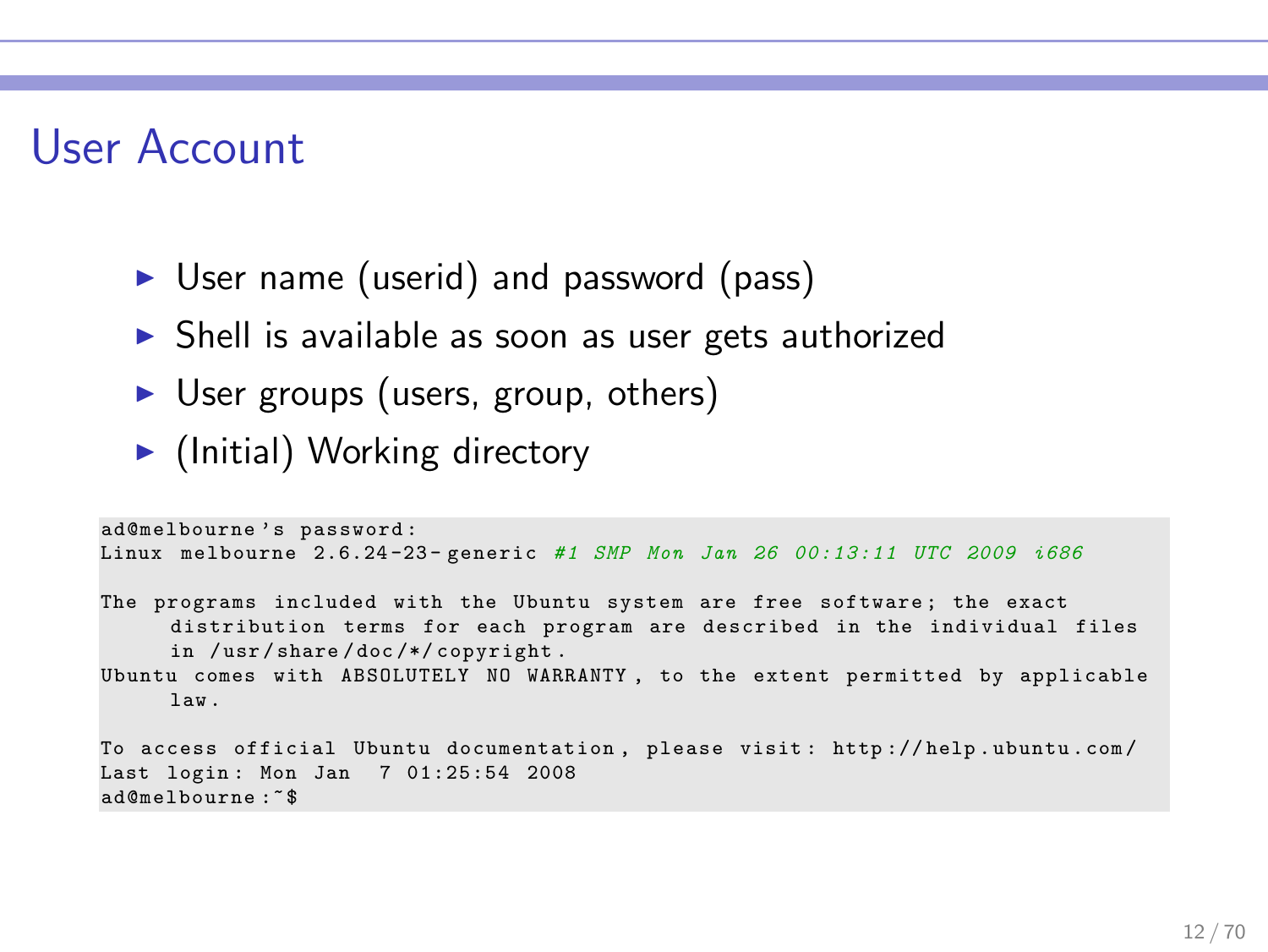# Basic Commands in Unix

| man   | display manual page               |
|-------|-----------------------------------|
| ls.   | listing of the current dir        |
| pwd   | print working directory           |
| cd    | change current directory to       |
| mkdir | create a new directory            |
| rmdir | purge an existing directory       |
| cp    | copy a file/directory             |
| mv    | move a file/directory to          |
| rm    | remove a file/directory           |
| cat   | display content of a file         |
| Ipr   | print out a file (a bit outdated) |
| vi    | tty text editor                   |

Try "man", "man -k", web search on them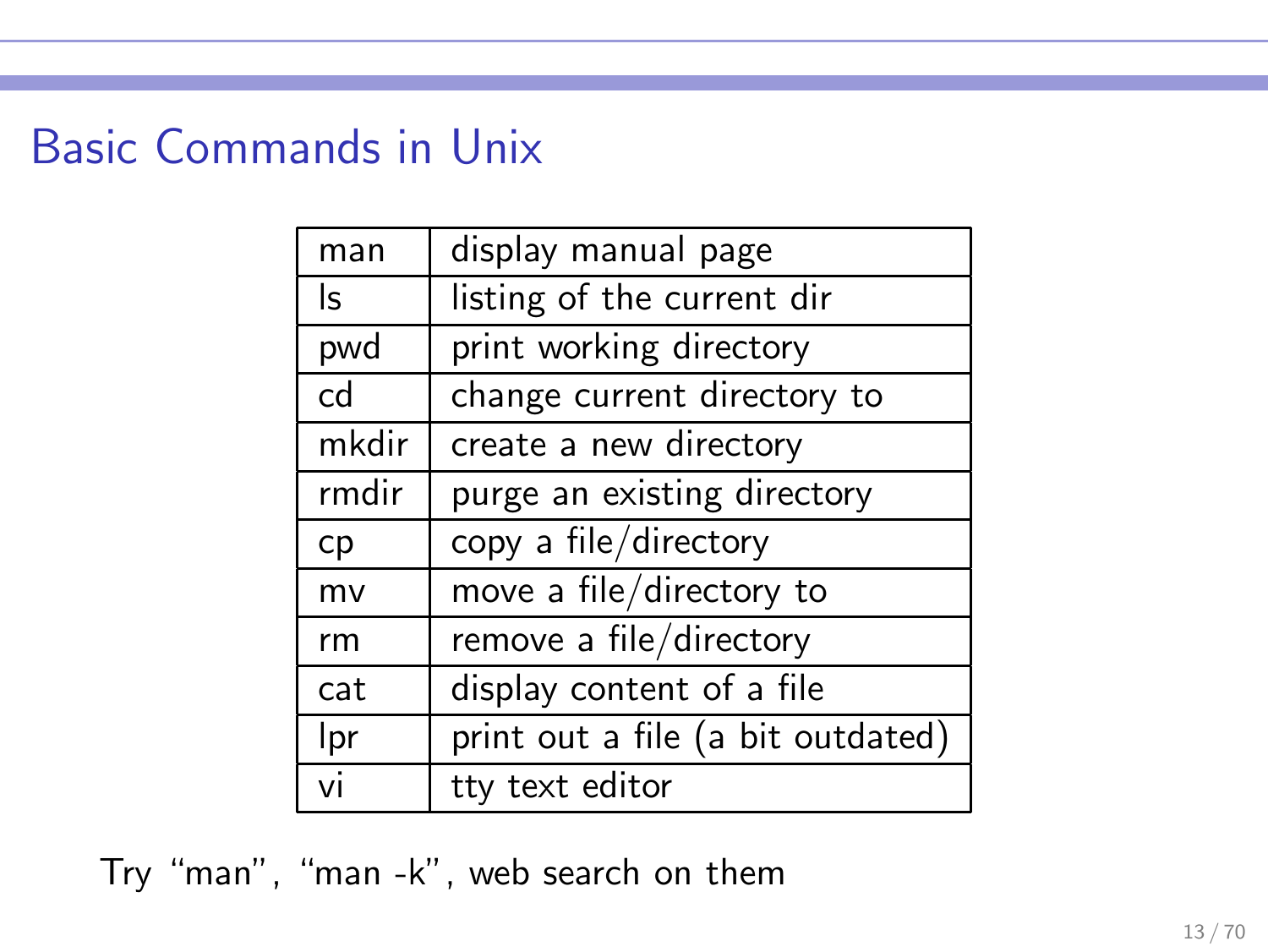# Command "ls" (-a -l -r)

```
ad@ad - desktop :~/ SysProMaterial / Set001 / Samples$ ls
aaa bbbb Set -01. ppt zzz
ad@ad - desktop :~/ SysProMaterial / Set001 / Samples$ ls -a
   .. aaa bbbb .getout .myprofile Set-01.ppt zzz
ad@ad-desktop:"/SysProMaterial/Set001/Samples$ ls -ls
total 10348
   4 -rw -r -- r -- 1 ad ad 15 2010 -02 -15 22:45 aaa
   4 -rw -r -- r -- 1 ad ad 1200 2010 -02 -15 22:48 bbbb
10336 -rw ------- 1 ad ad 10583040 2010 -02 -15 22:49 Set -01. ppt
    4 -rw -r -- r -- 1 ad ad 72 2010 -02 -15 22:45 zzz
ad@ad - desktop :~/ SysProMaterial / Set001 / Samples$ ls - lsr
total 10348
    4 -rw -r -- r -- 1 ad ad 72 2010 -02 -15 22:45 zzz
10336 -rw ------- 1 ad ad 10583040 2010 -02 -15 22:49 Set -01. ppt
    4 -rw -r -r - 1 ad ad 1200 2010 - 02 -15 22:48 bbbb<br>
4 -rw -r -r - 1 ad ad 15 2010 - 02 -15 22:45 as
    4 -<i>rw</i>-<i>r</i>-<i>r</i>-<i>r</i>-1 ad adad@ad - desktop :~/ SysProMaterial / Set001 / Samples$
```
File that is "interpreted" when the shell starts:

- $\triangleright$  bash  $\implies$  bashrc
- $\triangleright$  csh  $\Longrightarrow$  .cshrc.
- ► tcsh = tcshrc

 $\blacktriangleright$  ......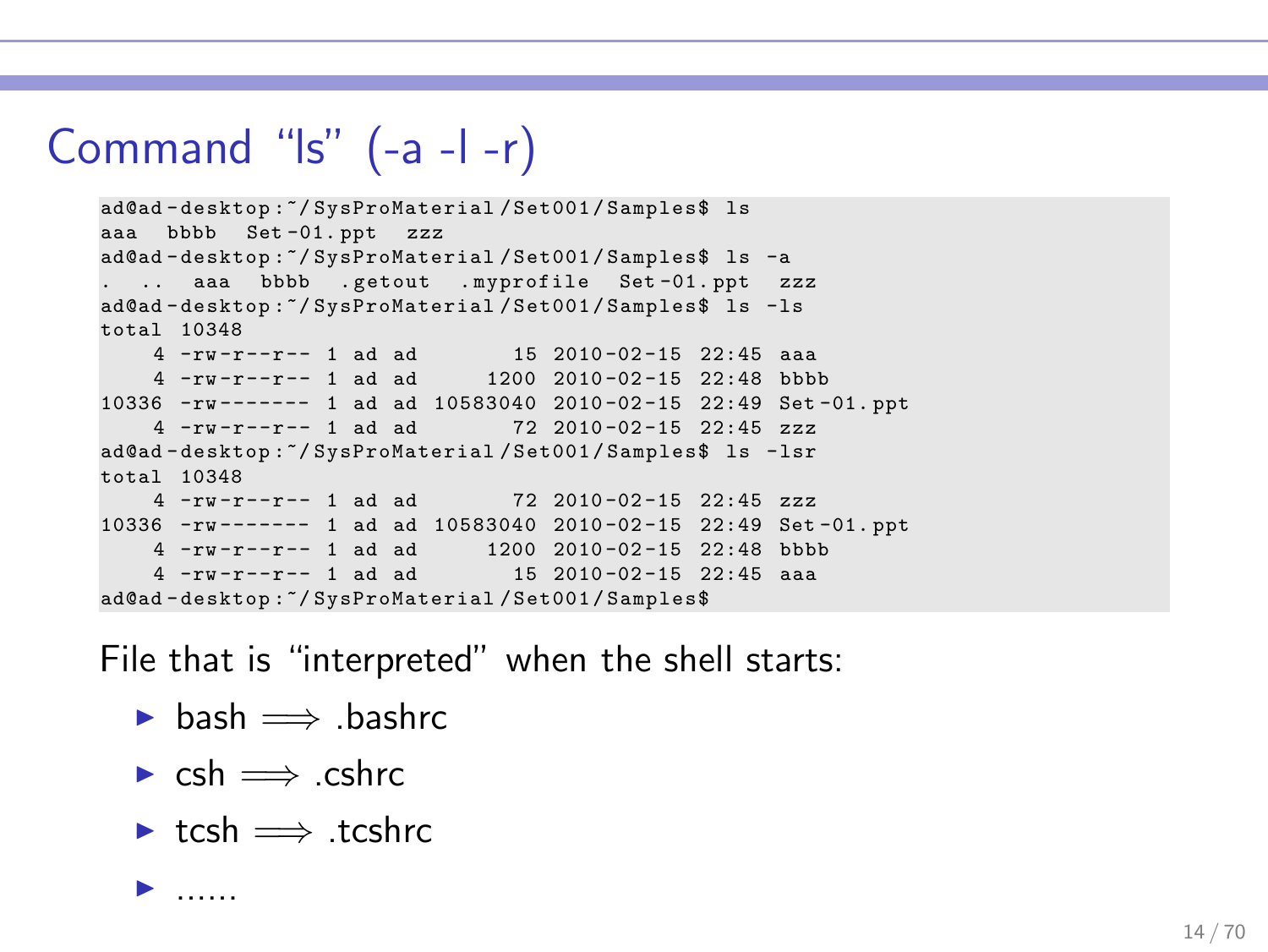# Access Rights

- Every file/catalog belongs to the user that created it.
- ► Every user belongs to at least one group (postgrads, undergrads, dep, users, etc)
- $\blacktriangleright$  Every file is associated with 10 characters
	- $\triangleright$  rwx r-x r-x
		- user group others
	- ▶ 1st character is either "d" (directory) or "-" (file)
	- $\triangleright$  Three groups of characters read/write/execute options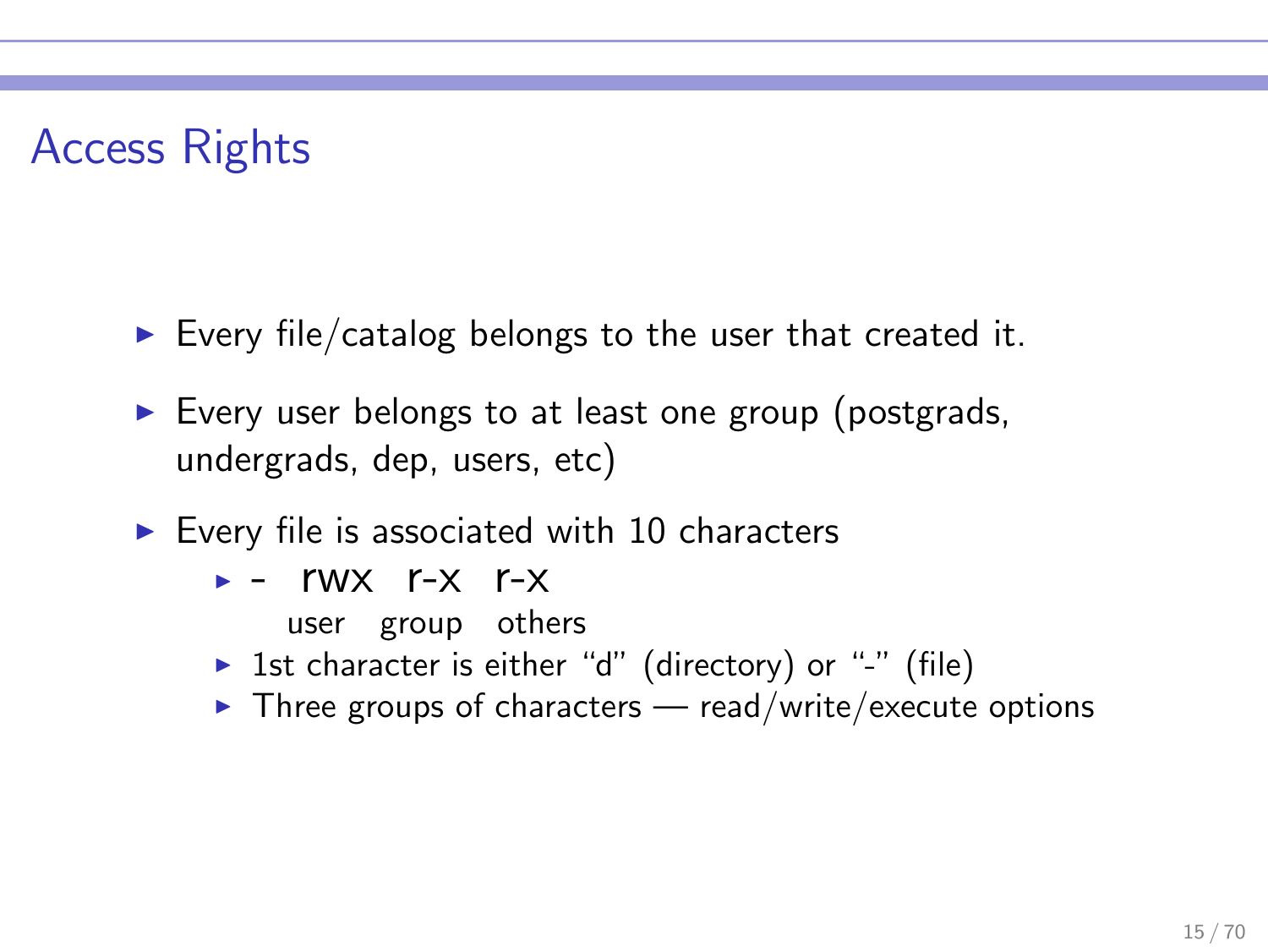### Permission Rules for files/directories

|   | File                | Directory                 |
|---|---------------------|---------------------------|
|   | Read or Copy        | Read content              |
|   | a file              | in directory              |
| W | Change or delete    | Add or delete entries     |
|   | a file              | (files) in directory      |
|   |                     | using commands            |
| X | Run executable file | Reference or move to      |
|   |                     | directory (without seeing |
|   |                     | names of other files)     |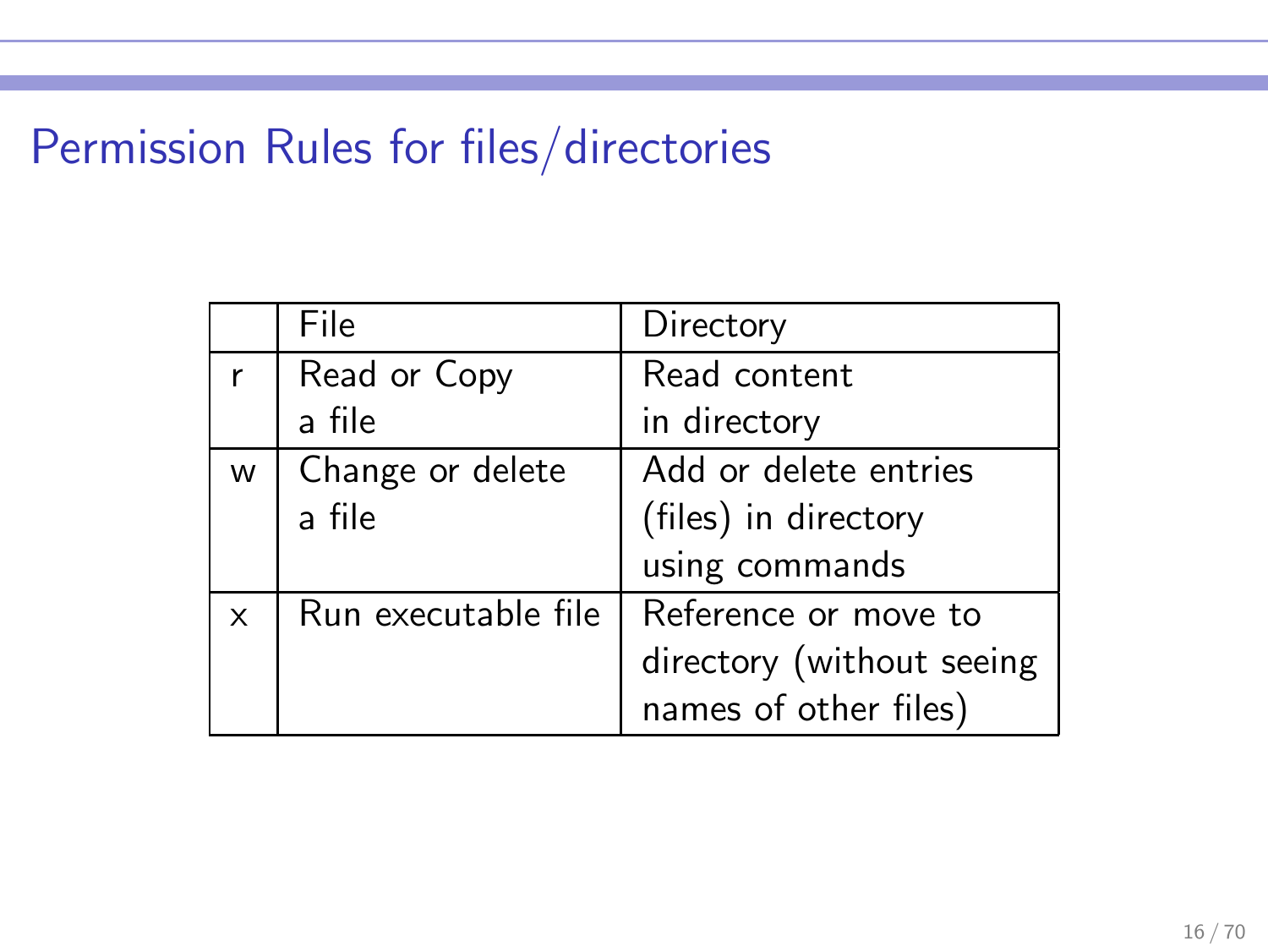### Commands: pwd, cd, mkdir, rmdir

```
pubsrv1 :/ tmp > pwd
/ tmp
pubsrv1 :/ tmp > ls - as
\begin{matrix} \text{total} & 82 \\ 16 & \end{matrix}16 . 16 junk 16 sh5720
   2.. 0 mysql.sock<br>6 hsperfdata reserv 0 output26675
  16 hsperfdata_reserv 0 output26675<br>16 hsperfdata_root 0 output26935
  16 hsperfdata_root
pubsrv1 :/ tmp > ls - lF
total 64
drwxr-xr-x 2 reserv other 177 Jan 24 16:22 hsperfdata_reserv/<br>drwxr-xr-x 2 root 117 Feb 15 02:24 hsperfdata root/
drwxr-xr-x 2 root root 117 Feb 15 02:24 hsperfdata_root/<br>drwx------ 2 ad dether 238 Feb 16 00:07 junk/
drwx ------ 2 ad other 238 Feb 16 00:07 junk /
srwxrwxrwx 1 mysql mysql 0 Jan 24 16:22 mysql .sock=
-rw-r--r-- 1 vfisikop doctoral 0 Jan 27 14:27 output26675<br>-rw-r--r-- 1 vfisikop doctoral 0 Jan 27 14:29 output26935
-rw-r--r-- 1 vfisikop doctoral 0 Jan 27 14:29 output26935
-rw ------- 1 root root 849 Jan 24 16:22 sh5720
pubsrv1 :/ tmp > mkdir subdir
pubsrv1 :/ tmp > ls - lF
total 80
drwxr-xr-x 2 reserv other 177 Jan 24 16:22 hsperfdata_reserv/<br>drwxr-xr-x 2 root 100t 117 Feb 15 02:24 hsperfdata root/
                2 root \begin{array}{ccc} \text{root} & 117 \text{ Feb} & 15 & 02:24 \text{ hsperfdata\_root} / \\ 2 \text{ ad} & \text{other} & 238 \text{ Feb} & 16 & 00:07 \text{ iunk} / \end{array}\text{drwx}\text{---} 2 ad other 238 Feb 16 00:07 junk/
srwxrwxrwx 1 mysql mysql 0 Jan 24 16:22 mysql . sock =
-rw-r--r-- 1 vfisikop doctoral 0 Jan 27 14:27 output26675<br>-rw-r--r-- 1 vfisikop doctoral 0 Jan 27 14:29 output26935
-rw -r --r -- 1 vfisikop doctoral 0 Jan 27 14:29 output26935
-rw ------- 1 root root 849 Jan 24 16:22 sh5720
drwx ------ 2 ad other 117 Feb 16 01:04 subdir /
```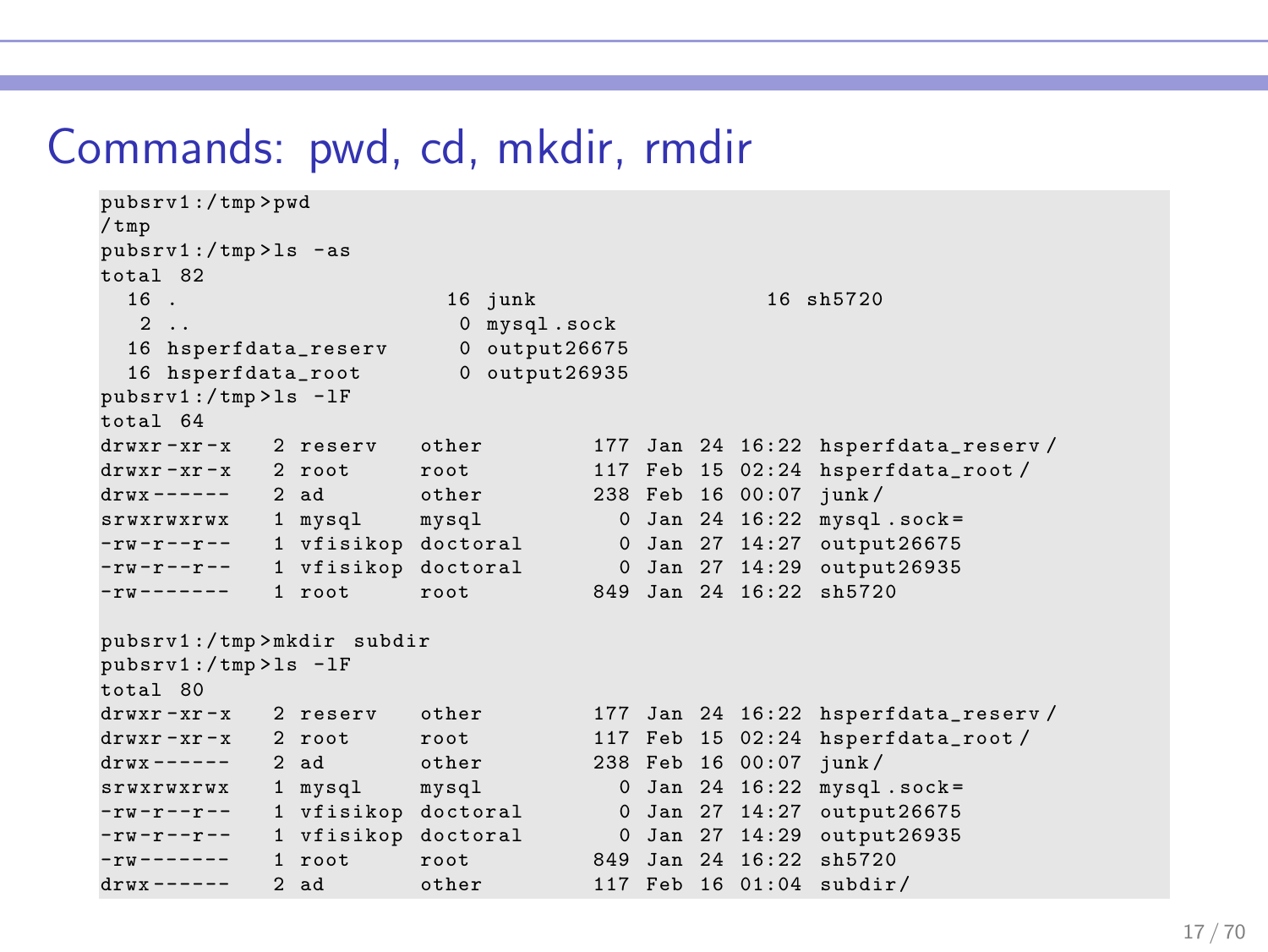### Commands: pwd, cd, mkdir, rmdir

```
pubsrv1 :/ tmp > pwd
pubsrv1 :/ tmp > cd subdir /
pubsrv1 :/ tmp / subdir > ls - las
total 32
  16 drwx ------ 2 ad other 117 Feb 16 01:04 .
  16 drwxrwxrwt 6 root sys 653 Feb 16 01:05
      ..
pubsrv1 :/ tmp / subdir > pwd
/ tmp / subdir
pubsrv1 :/ tmp / subdir > cd ..
pubsrv1 :/ tmp > rmdir subdir /
pubsrv1 :/ tmp > ls subdir
subdir: No such file or directory
pubsrv1 :
```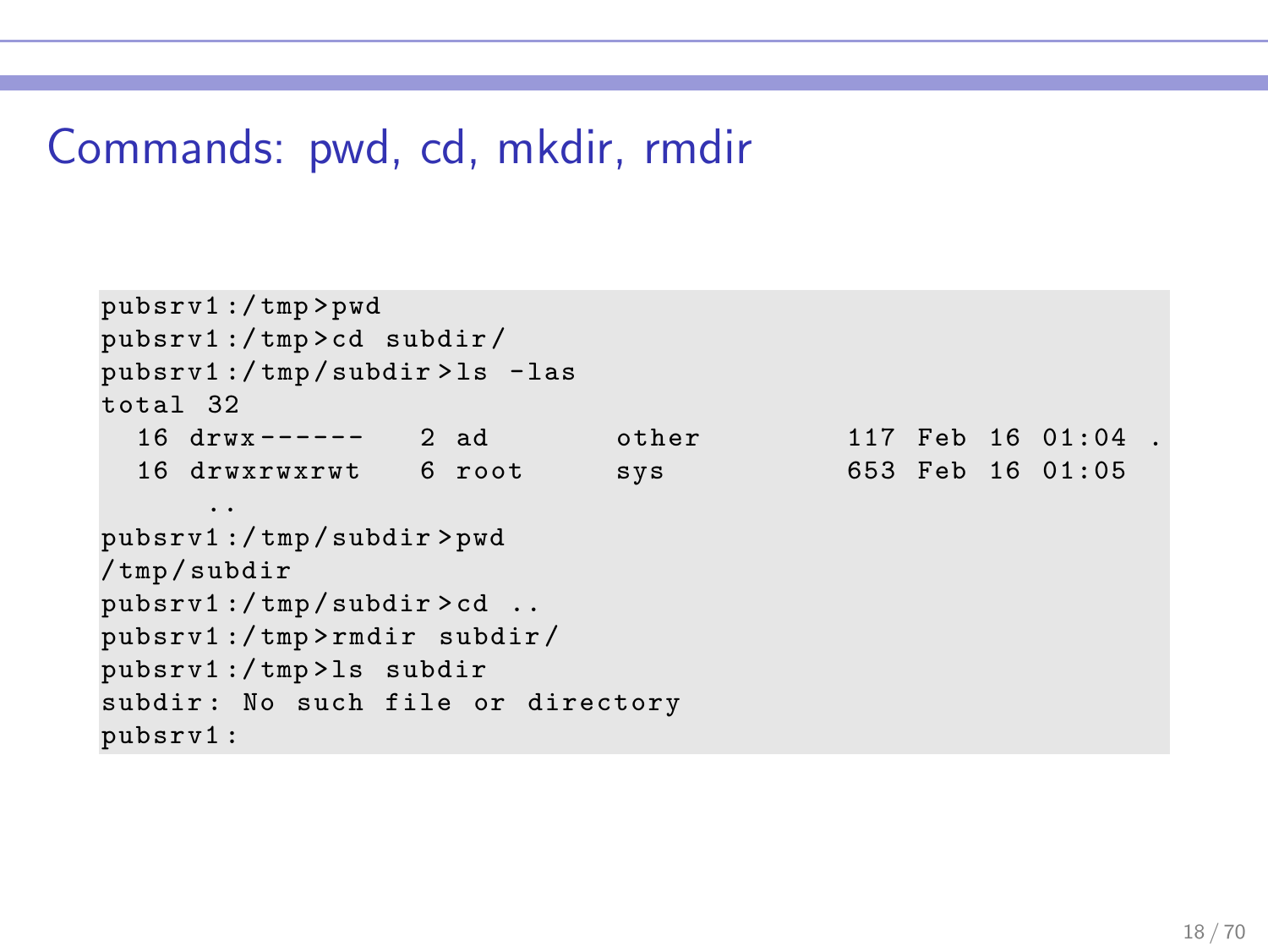# Quiz Question

Do I need to remember all that?

- (a) Yes, it's going to be on the test
- (b) Yes, but you'll learn it by experimenting for hours
- (c) Kind of. You'll only learn the basics and look up the rest when needed
- (d) No, we are only looking at this to kill some time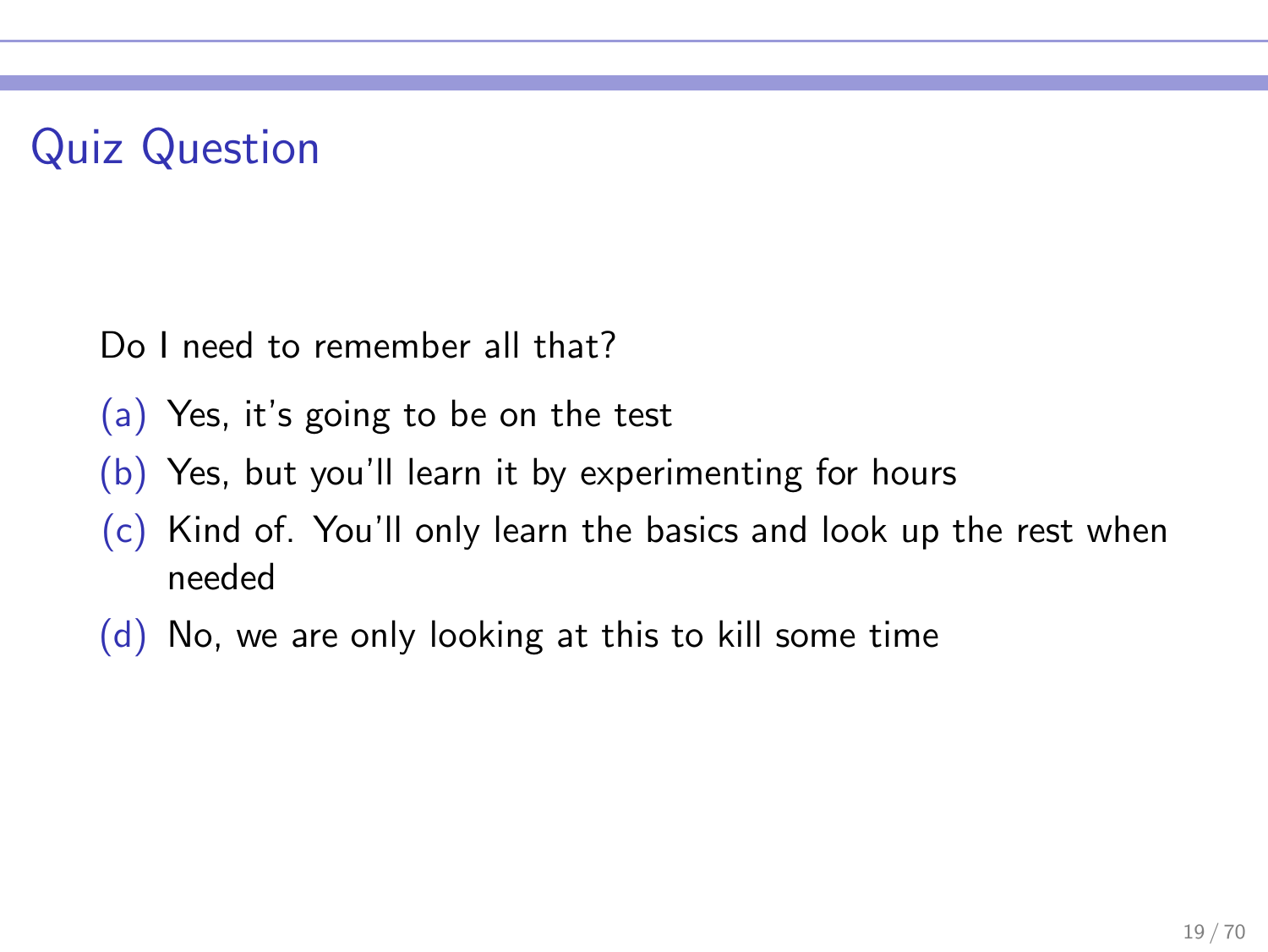Commands: cp (-i, -r), mv (-i), rm (-i, -r, -f)

- $\blacktriangleright$  "-i": interactive mode (asks before an action can be taken).
- ► "-r": option about directories in cp and rm commands
- $\blacktriangleright$  "-f": force option (in removing files/directories).
- ► "-i" takes precedence over "-f"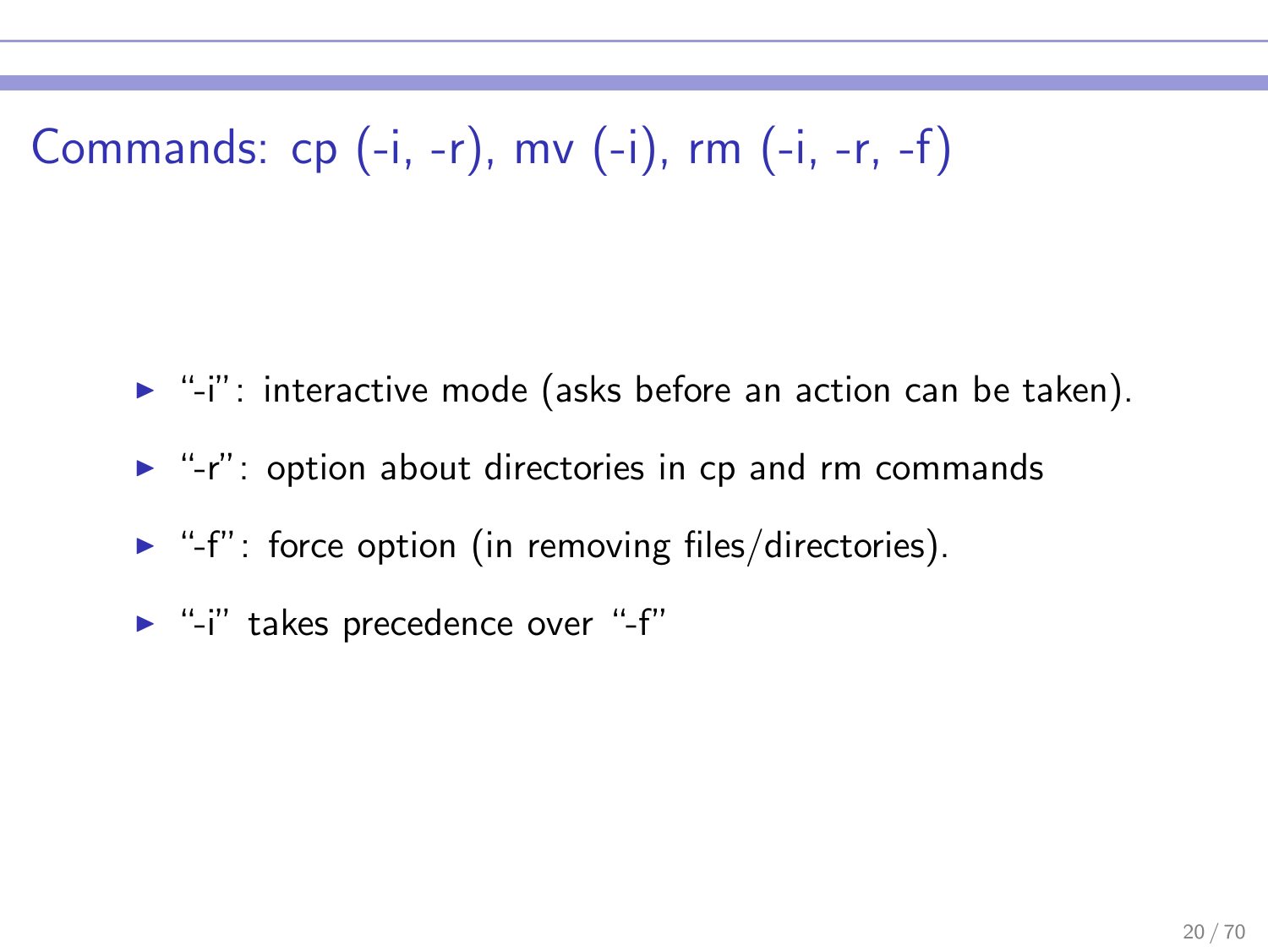#### Commands: more, cat

```
ad@ad - desktop :/ tmp$ more . bashrc
# . bashrc file
# User specific aliases and functions
# Source definitions
if [ -f / etc / bashrc ]; then
    . / etc / bashrc
fi
alias 11 = ' 1s -1'alias \lambda = \lambda \lambda = \lambdaalias l = ' 1s - CF'PS1 = ' $ '
ad@ad - desktop :/ tmp$ cat -n . bashrc
     1 # . bashrc file
     2 # User specific aliases and functions
     3
     4 # Source definitions
     5 if [ -f / etc / bashrc ]; then
     6 . / etc / bashrc
     7 fi
     8
     9 alias 11 = '1s -1'10 alias 1a = ' 1s - A'11 alias l = ' 1s - CF'12
    13 PS1 = ' $ '
ad@ad - desktop :/ tmp$
```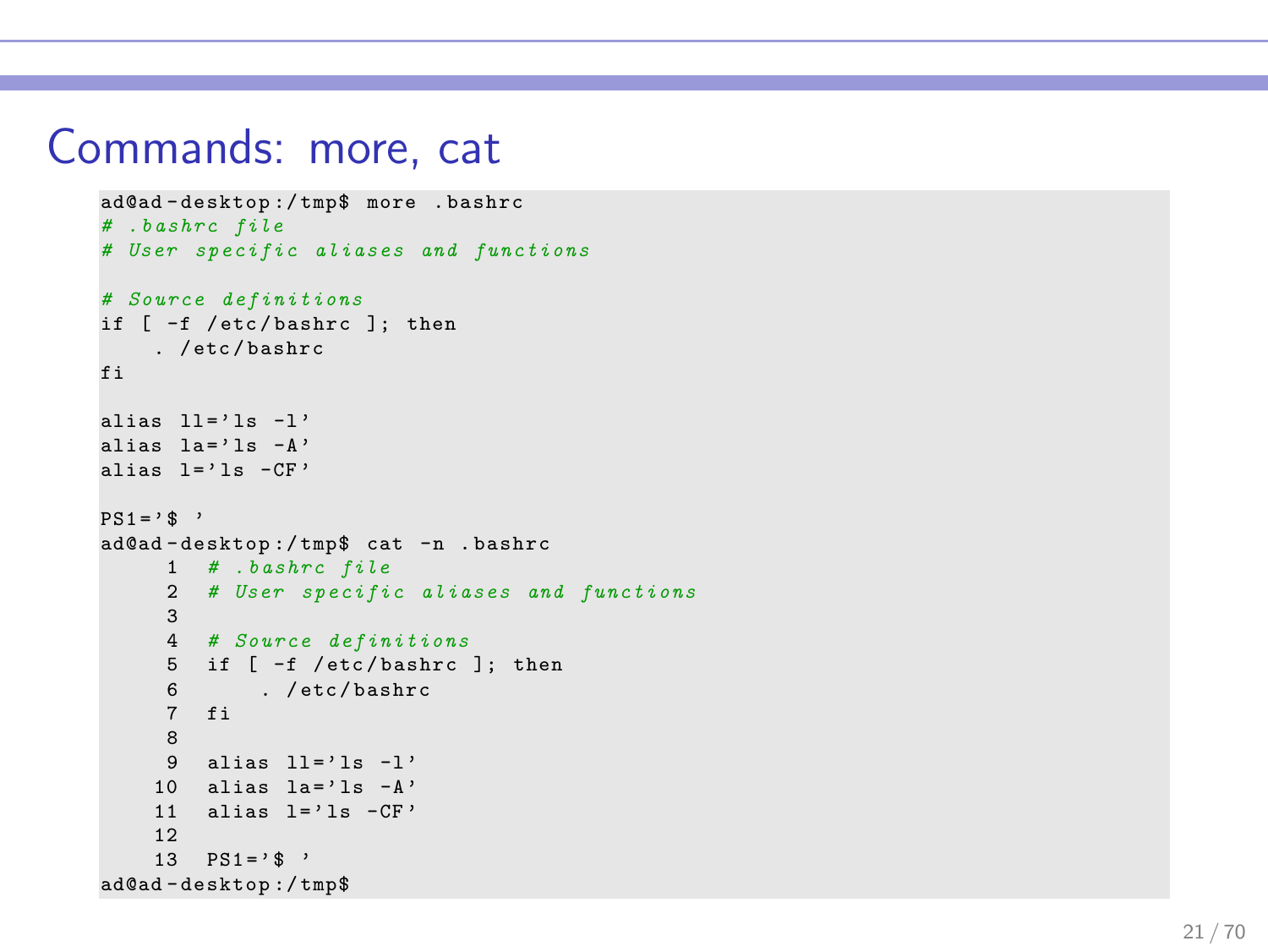### Text Editors

- $\triangleright$  vi/vim  $\lt$  filename $\gt$ : edit the content of the file with name  $<$ filename $>$ 
	- $\diamond$  Two modes of operations: input and edit
	- $\diamond$  Move from input to edit with ESC
	- $\diamond$  Move from edit to input mode by pressing "i"
	- ⋄ Exit with :wq or :!q

▶ www.yolinux.com/TUTORIALS/LinuxTutorialAdvanced\_vi.html

#### emacs

 $\blacktriangleright$  pico, ed, gedit, xemacs, etc.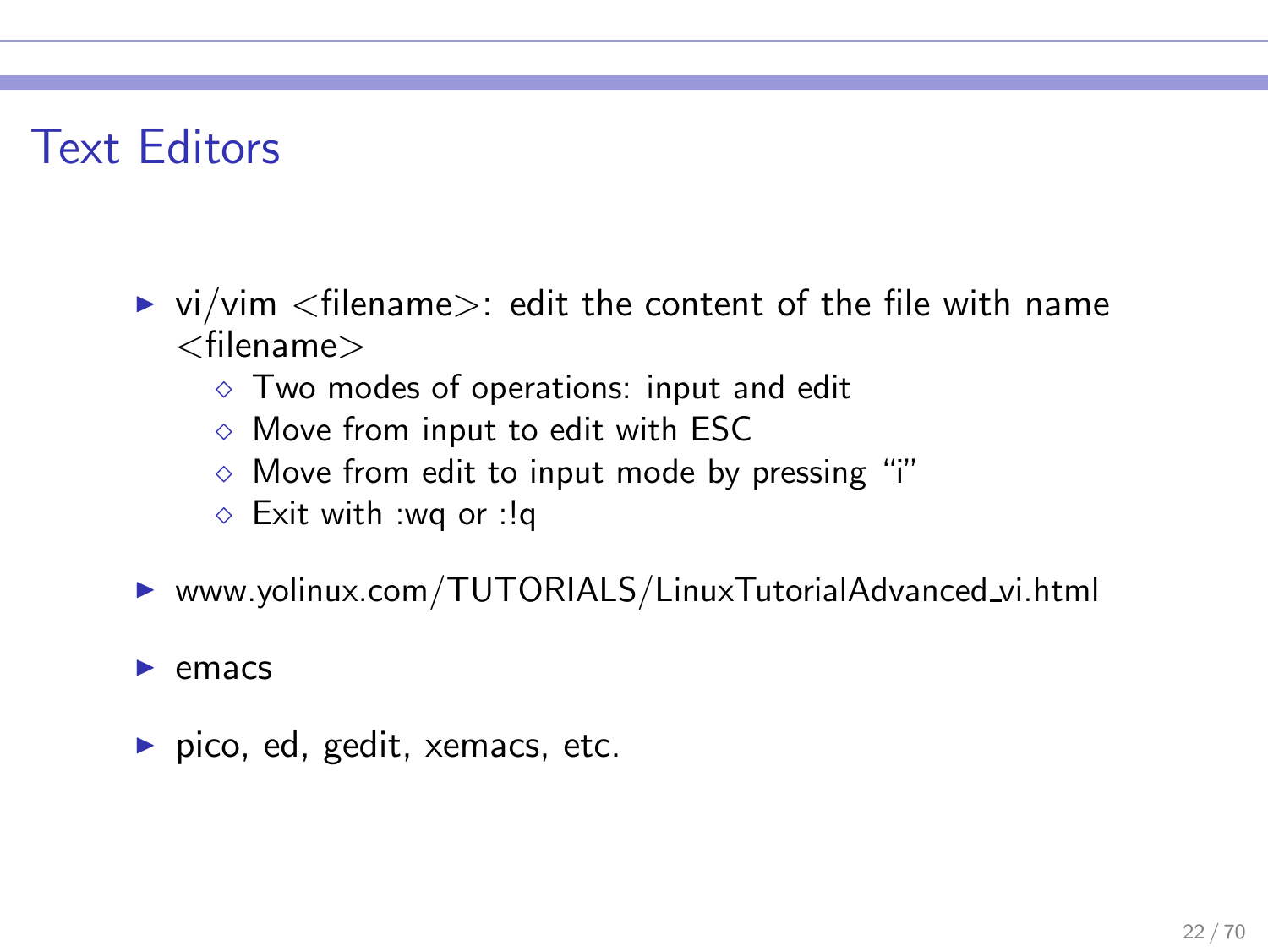# Commands for the processing of files

| chmod     | change access rights for files and catalogs     |
|-----------|-------------------------------------------------|
| more      | page-by-page display of file contents           |
| less      | forward/backward display of file contents       |
| grep      | search for a specific symbol patterns in a file |
| <b>WC</b> | lexical statistics for files                    |
| sort      | sort the lines of a text file                   |
| In.       | create links                                    |
| cut       | display portion of lines from a file            |
| cmp       | compare two files                               |
| diff      | display differences between two files           |
| head      | display top-k lines of a file                   |
| tail      | display bottom-k lines of a file                |
| touch     | change the timestamp or create a file           |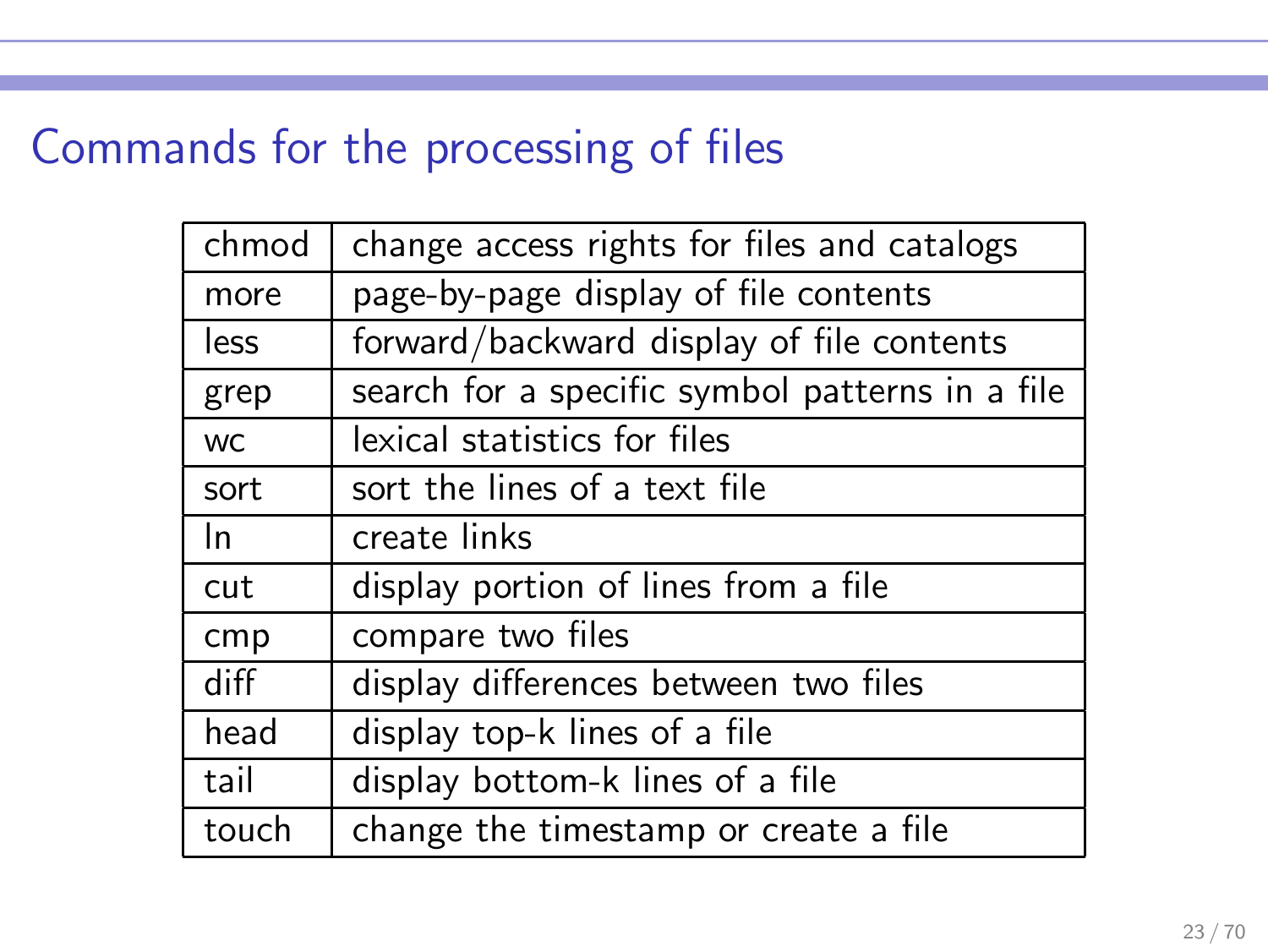#### Command: chmod

```
ad@ad - desktop :/ tmp / junk$ ls - las
t<sub>0</sub>t<sub>2</sub>] 484 drwxr - xr - x 2 ad ad 4096 2010 -02 -16 02:44 .
40 drwxrwxrwt 18 root root 36864 2010 -02 -16 02:43 ..
                               184 2010 - 02 - 16 02:44 . bashrc
ad@ad - desktop :/ tmp / junk$ cp . bashrc tmp1
ad@ad - desktop :/ tmp / junk$ ls -l
total 4
-rw-r--r-- 1 ad ad 184 2010-02-16 02:44 tmp1
ad@ad - desktop :/ tmp / junk$ mkdir bin
ad@ad - desktop :/ tmp / junk$ ls -l
total 8
drwxr - xr - x 2 ad ad 4096 2010-02-16 02:44 bin
-rw-r--r-- 1 ad ad 184 2010-02-16 02:44 tmp1
ad@ad-desktop:/tmp/junk$ chmod g-r tmp1
ad@ad - desktop :/ tmp / junk$ chmod g + wx tmp1
ad@ad - desktop :/ tmp / junk$ ls -l
total 8
drwxr-xr-x 2 ad ad 4096 2010-02-16 02:44 bin
-rw -- wxr -- 1 ad ad 184 2010 -02 -16 02:44 tmp1
ad@ad-desktop:/tmp/junk$ chmod u-wx, g=rx, o+x tmp1
ad@ad - desktop :/ tmp / junk$ ls -l
total 8
drwyr -yr -y 2 ad ad 4096 2010-02-16 02:44 bin
-r--r-xr-x 1 ad ad 184 2010-02-16 02:44 tmp1
ad@ad - desktop :/ tmp / junk$ rm tmp1
rm: remove write-protected regular file 'tmp1'? y
```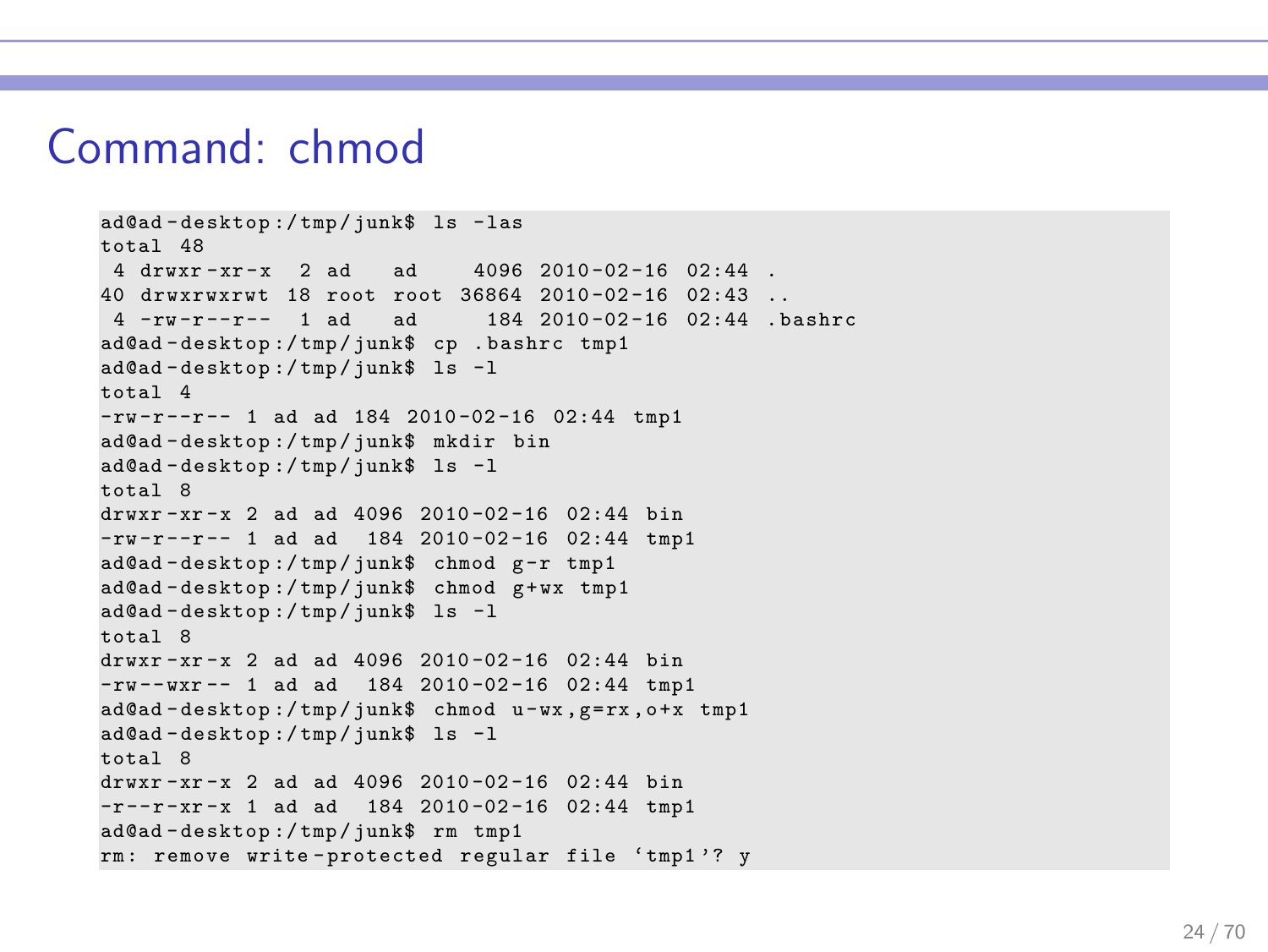```
ad@ad - desktop :/ tmp / junk$ ls - las
total 52
 4 \, drwxr - xr - x 3 ad ad 4096 \, 2010 - 02 - 16 \, 02:4640 drwxrwxrwt 18 root root 36864 2010-02-16 02:43.<br>4 -ru-r--r-- 1 ad ad 184 2010-02-16 02:44 b
                              184 2010-02-16 02:44 .bashrc<br>4096 2010-02-16 02:44 bin
 4 drwxr-x - x 2 ad ad
ad@ad - desktop :/ tmp / junk$ cp -r / tmp / mydir .
ad@ad - desktop :/ tmp / junk$ ls - Rl
.:
total 8
drwxr-xr-x 2 ad ad 4096 2010-02-16 02:44 bin
drwxr -xr - x 2 ad ad 4096 2010 -02 -16 02:48 mydir
./ bin :
total 0
./ mydir :
total 8
-rwxr-xr-x 1 ad ad 14 2010-02-16 02:48 A1
-rwxr -xr -x 1 ad ad 20 2010 -02 -16 02:48 A2
ad@ad - desktop :/ tmp / junk$ chmod -R 700 mydir /
ad@ad - desktop :/ tmp / junk$ ls - lR mydir /
mydir /:
total 8
-rwx ------ 1 ad ad 14 2010 -02 -16 02:48 A1
-rwx ------ 1 ad ad 20 2010 -02 -16 02:48 A2
ad@ad - desktop :/ tmp / junk$ ls - lasR mydir /
mydir /:
total 16
4 drux ------ 2 ad ad 4096 2010-02-16 02:48
4 drwxr-xr-x 4 ad ad 4096 2010-02-16 02:48 ..
4 - rwx \n--- 1 ad ad 14 \t2010 - 02 - 16 \t02:48 \t014 - rwx ------ 1 ad ad 20 2010 -02 -16 02:48 A2
ad@ad - desktop :/ tmp / junk$
```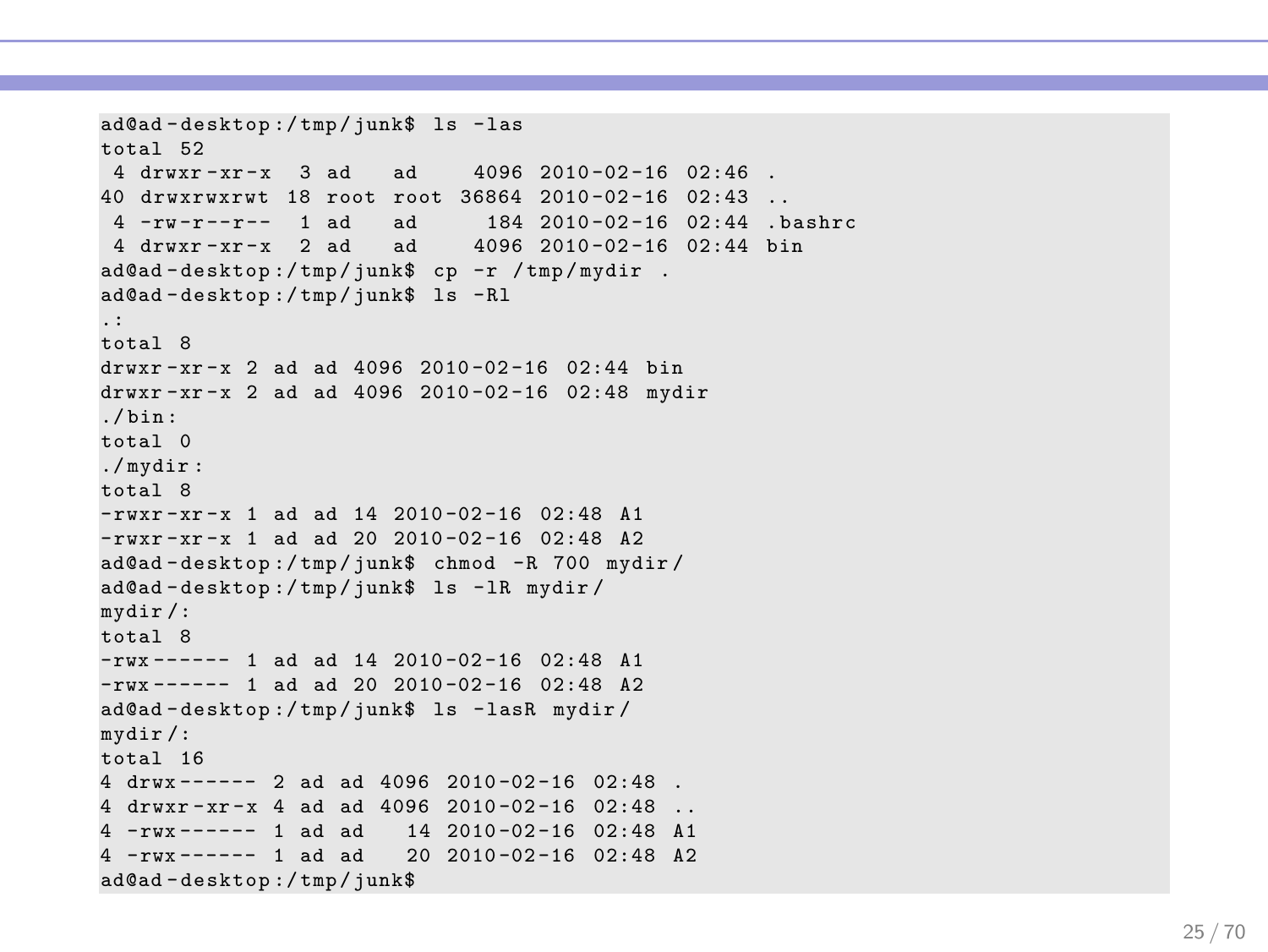### Command: less

```
ad@ad - desktop :~/ SysProMaterial / Set001$ less set001 . tex
\ documentclass []{ beamer }
% Theme for beamer presentation .
\ usepackage { beamerthemelin ed }
% \ usepackage { beamerthemesplit }
% Other themes include : beamerthemebars , beamerthemelined ,
                            beamerthemetree, beamerthemetreebars
\ usepackage { algorithmic }
\ usepackage { listings }
\ usepackage { pifont }
\ usepackage { color }
\ usepackage { hyperref }
\newcommand {\crossout } {\ding {55}}
\ newenvironment { pkl }{%
 \ begin { itemize }%
 \ vspace { -\ topsep }%
 \ setlength \ itemsep { -\ parskip }%
set001 . tex
```
 $\Diamond$  [return] - skip a line; [space] - get next page; b: display previous page;  $\langle \langle s \rangle$ : search for patterm s;  $\langle \langle s \rangle$  return]: execute command c; h: help; q: exit from less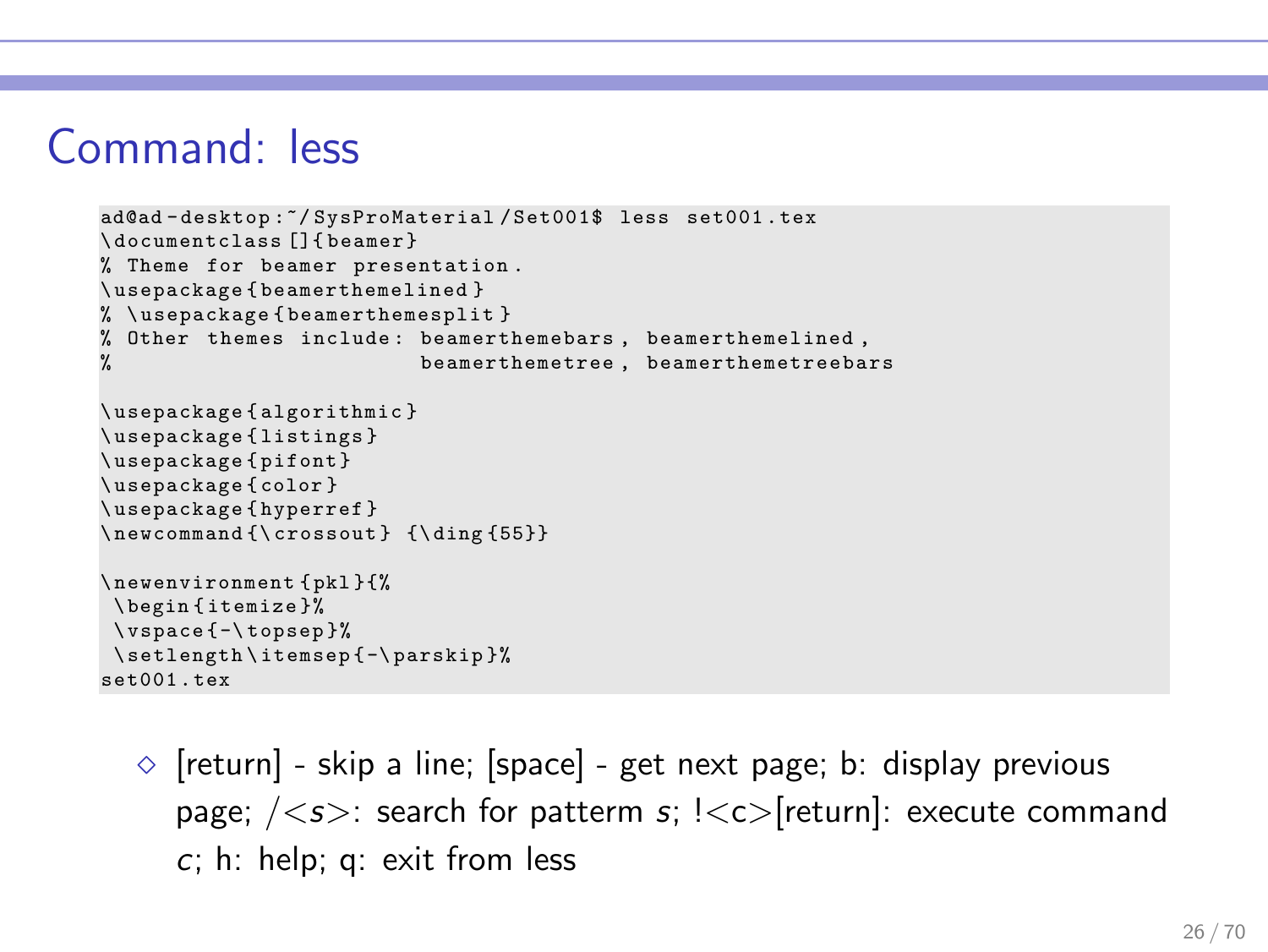### Command: grep

```
ad@ad - desktop :/ var / log$
ad@ad - desktop :/ var / log$ grep x86 dmesg
     0.000000] Transmeta GenuineTMx86
     [ 0.000000] x86 PAT enabled : cpu 0, old 0 x7040600070406 , new 0 x7010600070106
     [ 0.000000] Using x86 segment limits to approximate NX protection
     0.004000] x86 PAT enabled: cpu 1, old 0x7040600070406, new 0x7010600070106
   [ 10.148624] NVRM : loading NVIDIA UNIX x86 Kernel Module 185.18.36 Fri Aug
     14 17:18:04 PDT 2009
ad@ad - desktop :/ var / log$
ad@ad - desktop :/ var / log$ grep -n x86 dmesg
10: [ 0.000000] Transmeta GenuineTMx86<br>41: [ 0.000000] x86 PAT enabled: spu 0
        0.0000000 x86 PAT enabled: cpu 0, old 0x7040600070406, new 0
     x7010600070106
58:[ 0.000000] Using x86 segment limits to approximate NX protection
212: [ 0.004000] x86 PAT enabled: cpu 1, old 0x7040600070406, new 0
     x7010600070106
737:[ 10.148624] NVRM : loading NVIDIA UNIX x86 Kernel Module 185.18.36 Fri
     Aug 14 17:18:04 PDT 2009
ad@ad - desktop :/ var / log$
ad@ad - desktop :/ var / log$ grep -i CoOLIng dmesg
     0.414599] processor LNXCPU:00: registered as cooling device0
     0.414803] processor LNXCPU:01: registered as cooling_device1
ad@ad - desktop :/ var / log$
```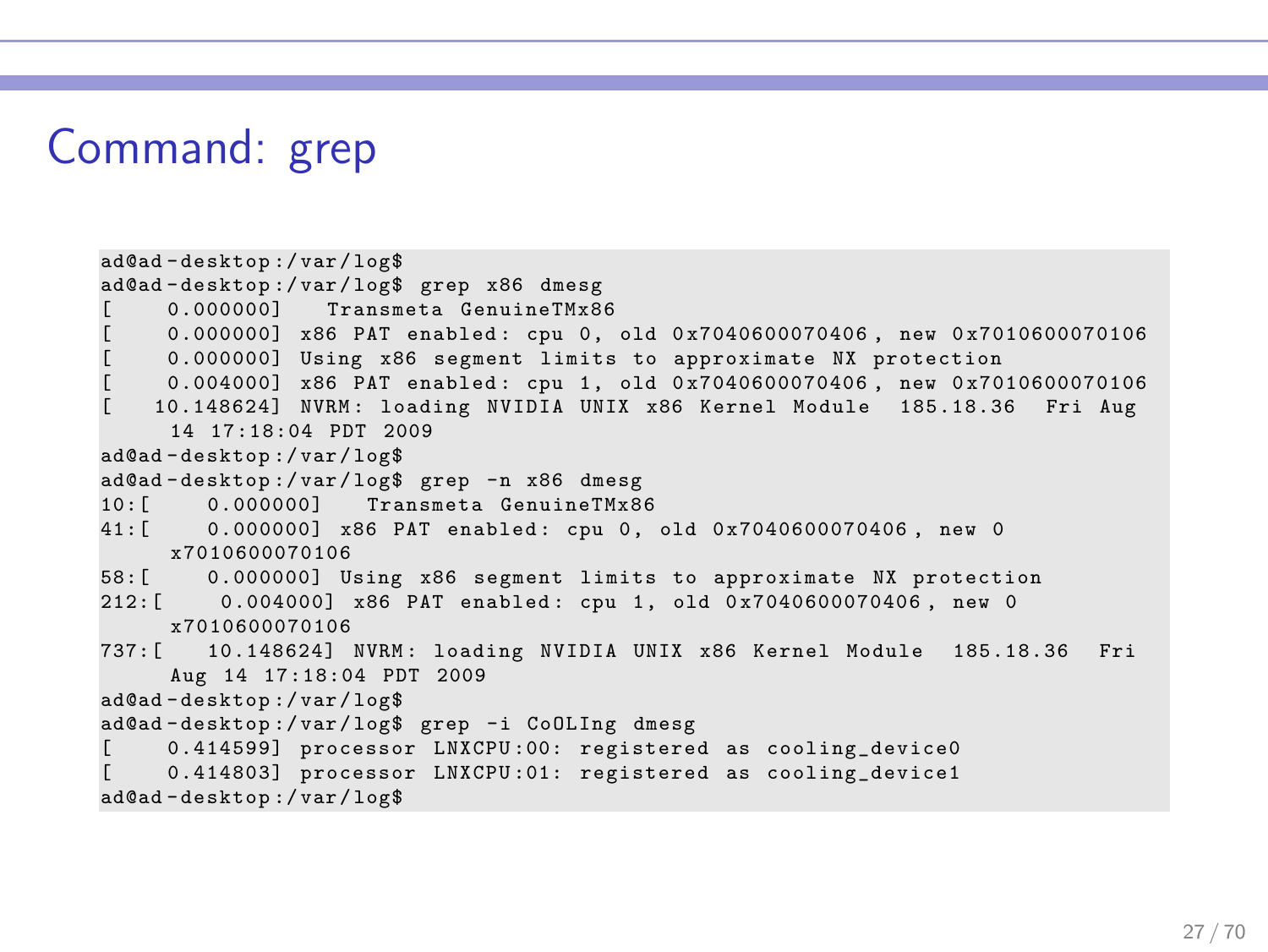#### Command wc

```
ad@ad - desktop :~/ SysProMaterial / Set001 / Samples$ ls
aaa bbbb lista Set -01. ppt zzz
ad@ad - desktop :~/ SysProMaterial / Set001 / Samples$ wc lista
 10 30 183 lista
ad@ad - desktop :~/ SysProMaterial / Set001 / Samples$ wc -w lista
30 lista
ad@ad - desktop :~/ SysProMaterial / Set001 / Samples$ wc -l lista
10 lista
ad@ad - desktop :~/ SysProMaterial / Set001 / Samples$ wc -c lista
183 lista
ad@ad - desktop :~/ SysProMaterial / Set001 / Samples$ wc -lc lista
 10 183 lista
ad@ad - desktop :~/ SysProMaterial / Set001 / Samples$ wc -lw lista
 10 30 lista
ad@ad - desktop :~/ SysProMaterial / Set001 / Samples$
```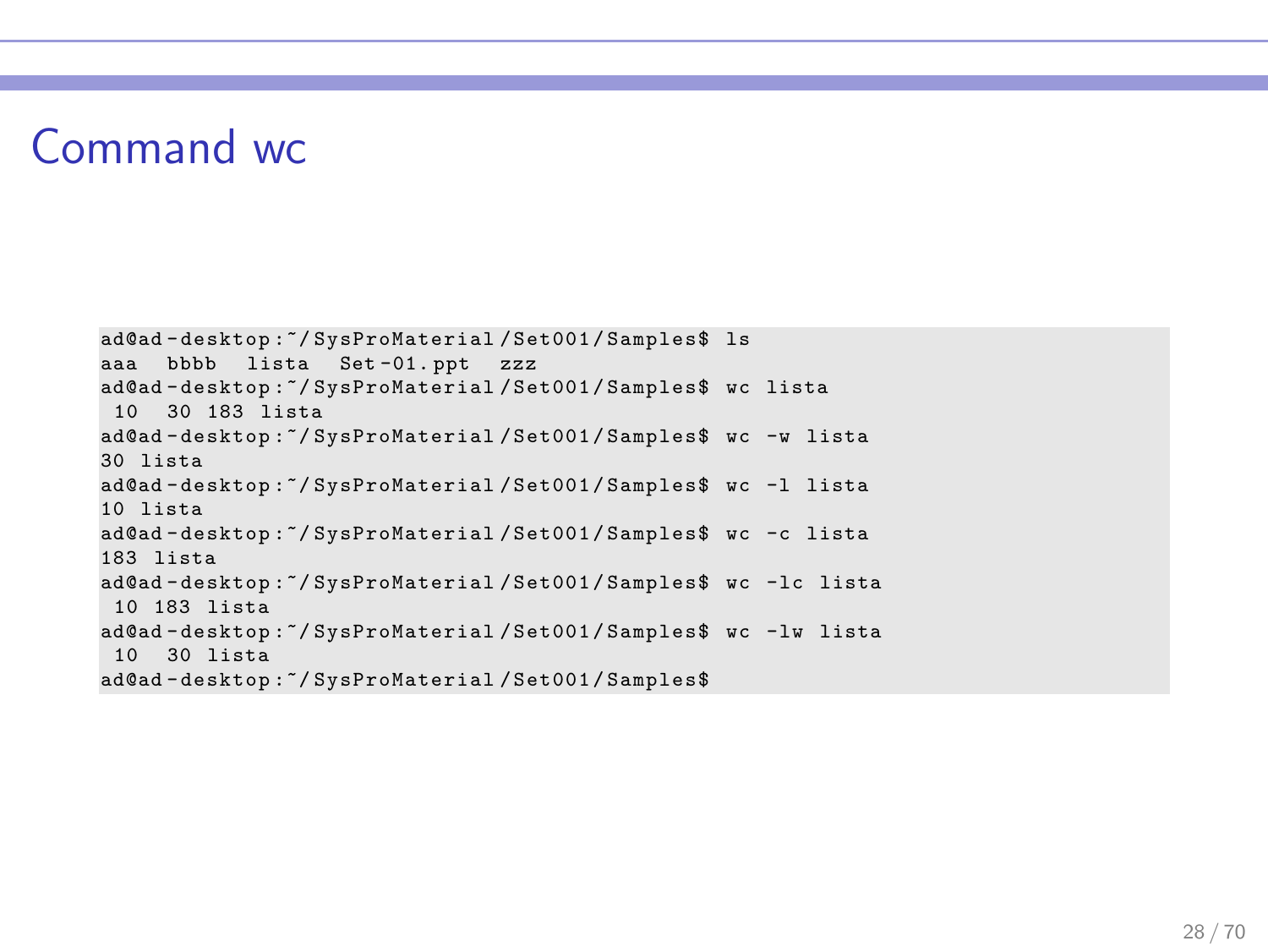#### Command sort

```
ad@ad-desktop:"/SysProMaterial/Set001/Samples$ cat lista<br>iohn 32 london
         32 london
eduardo 19 brazilia
        21 athens
marco 7 buenosaires
filip 23 telaviv
dennis 15 brisbane<br>louis 31 heraclio
         31 heraclion
dimi 34 heraclion<br>ii 27 washingto
         27 washington
hyseyin 33 izmir
ad@ad - desktop :~/ SysProMaterial / Set001 / Samples$ sort lista
dennis 15 brisbane<br>dimi 34 heraclio
         34 heraclion
eduardo 19 brazilia
filip 23 telaviv
hyseyin 33 izmir
         21 athens
ji 27 washington
john 32 london<br>louis 31 heracl
         31 heraclion
marco 7 buenosaires
ad@ad - desktop :~/ SysProMaterial / Set001 / Samples$
ad@ad - desktop :~/ SysProMaterial / Set001 / Samples$
```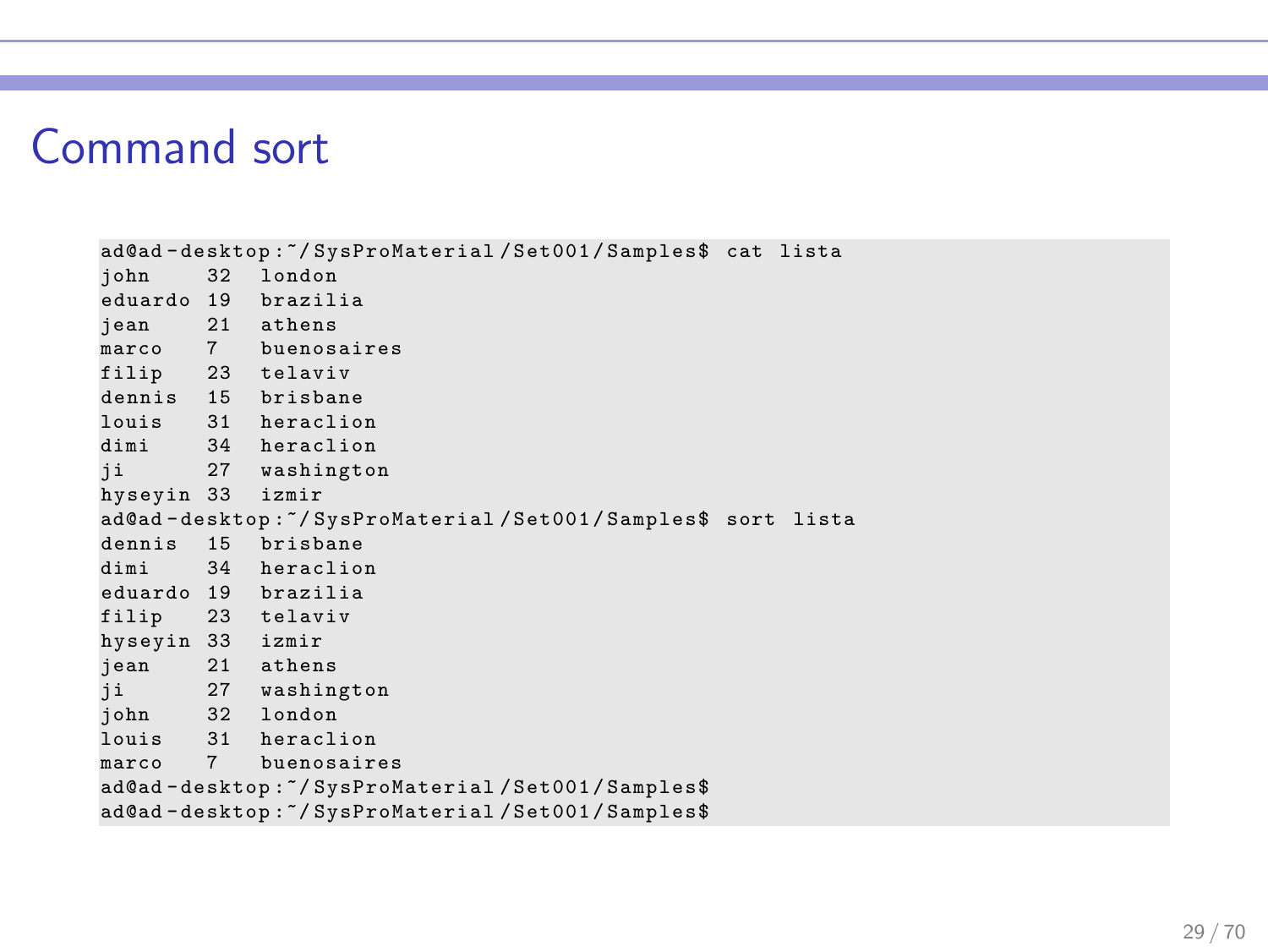# Using the Delimiters in sort()



- ► When a field for sorting is needed:  $+number_1$  –number<sub>2</sub>
- $\triangleright$  number<sub>1</sub>: specifies the number of fields to be skipped to get to the beginning of the sort field.
- $\triangleright$  number<sub>2</sub>: specifies the number of fields to be skipped, relative to the beginning of the line, to get to the end of the sort key.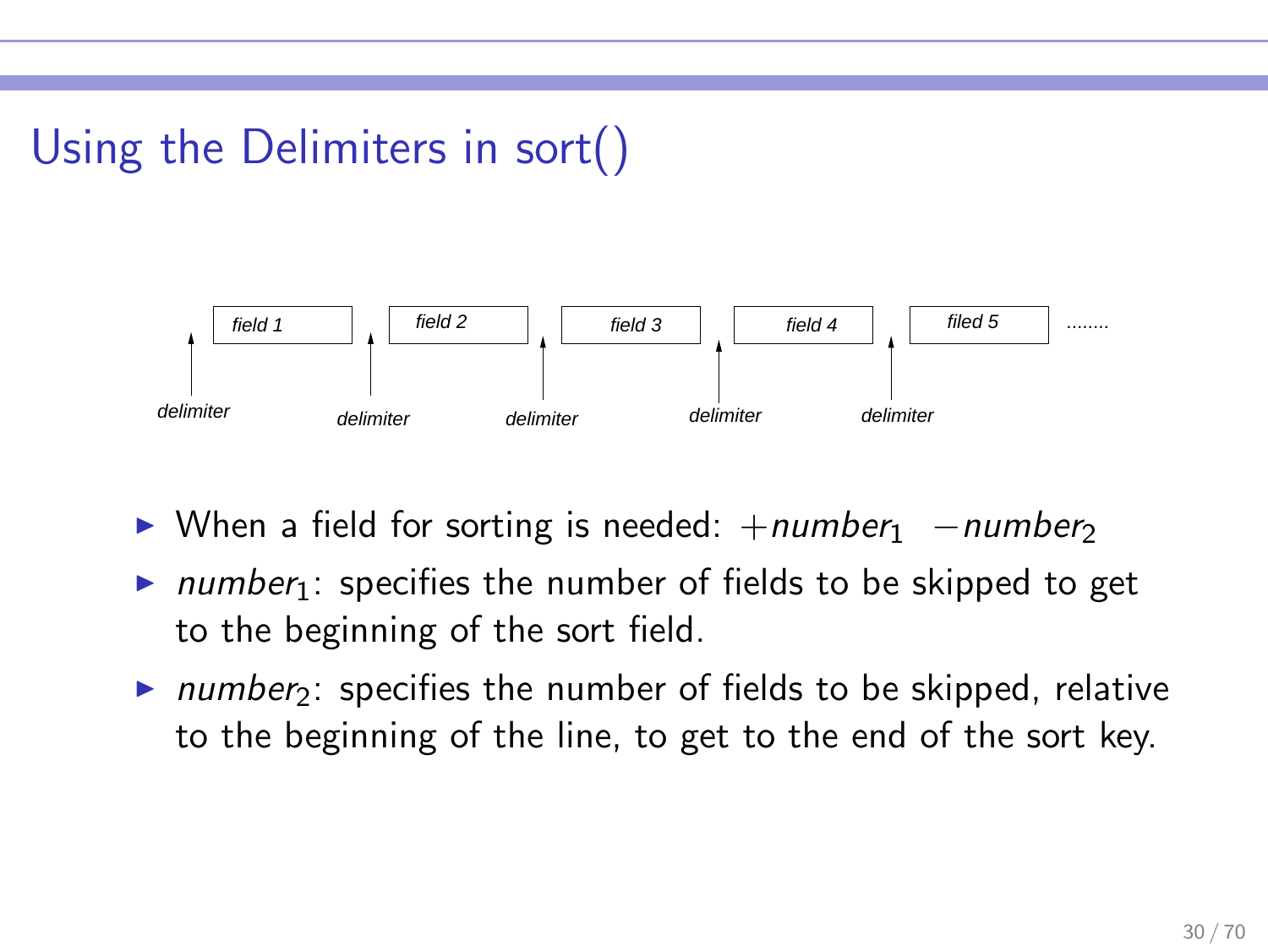### Delimiter Examples

**Field Specifier**

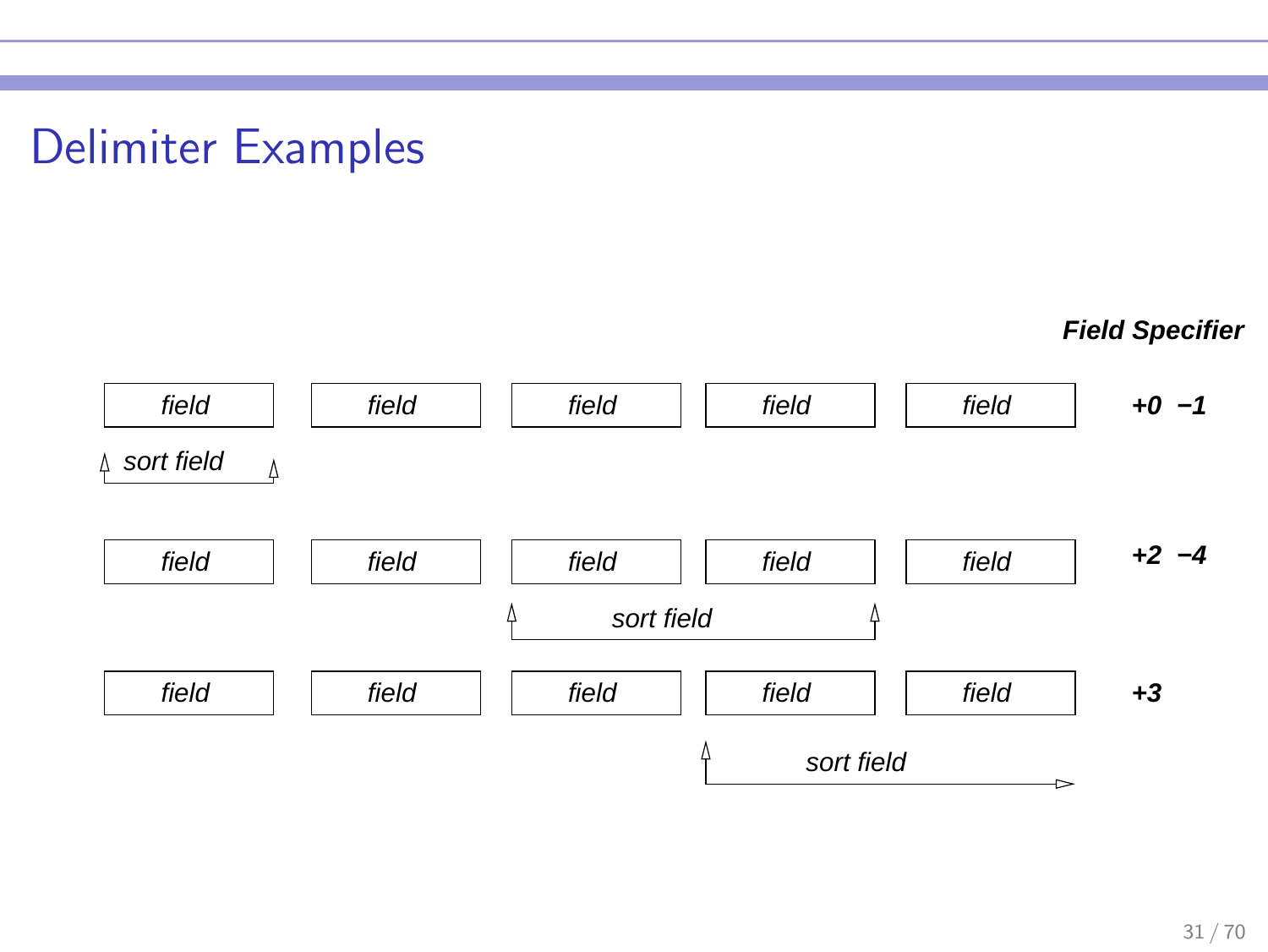```
ad@ad - desktop :~/ SysProMaterial / Set001 / Samples$ sort +0 -1 lista
dennis 15 brisbane<br>dimi 34 heraclio
        34 heraclion
eduardo 19 brazilia
filip 23 telaviv
hyseyin 33 izmir
jean 21 athens
        27 washington
john 32 london
louis 31 heraclion<br>marco 7 huenosaire
        7 buenosaires
ad@ad-desktop:<sup>~</sup>/SysProMaterial/Set001/Samples$ sort -r -u +2 -3 lista<br>ii 27 washington
   ji 27 washington
filip 23 telaviv
john 32 london
hyseyin 33 izmir
louis 31 heraclion
marco 7 buenosaires
dennis 15 brisbane
eduardo 19 brazilia<br>iean 21 athens
        21 athens
ad@ad-desktop:"/SysProMaterial/Set001/Samples$ sort -r +2 -3 lista<br>ji 27 washington
        27 washington
filip 23 telaviv
john 32 london
hyseyin 33 izmir
        31 heraclion
dimi 34 heraclion
marco 7 buenosaires
dennis 15 brisbane
eduardo 19 brazilia
jean 21 athens
```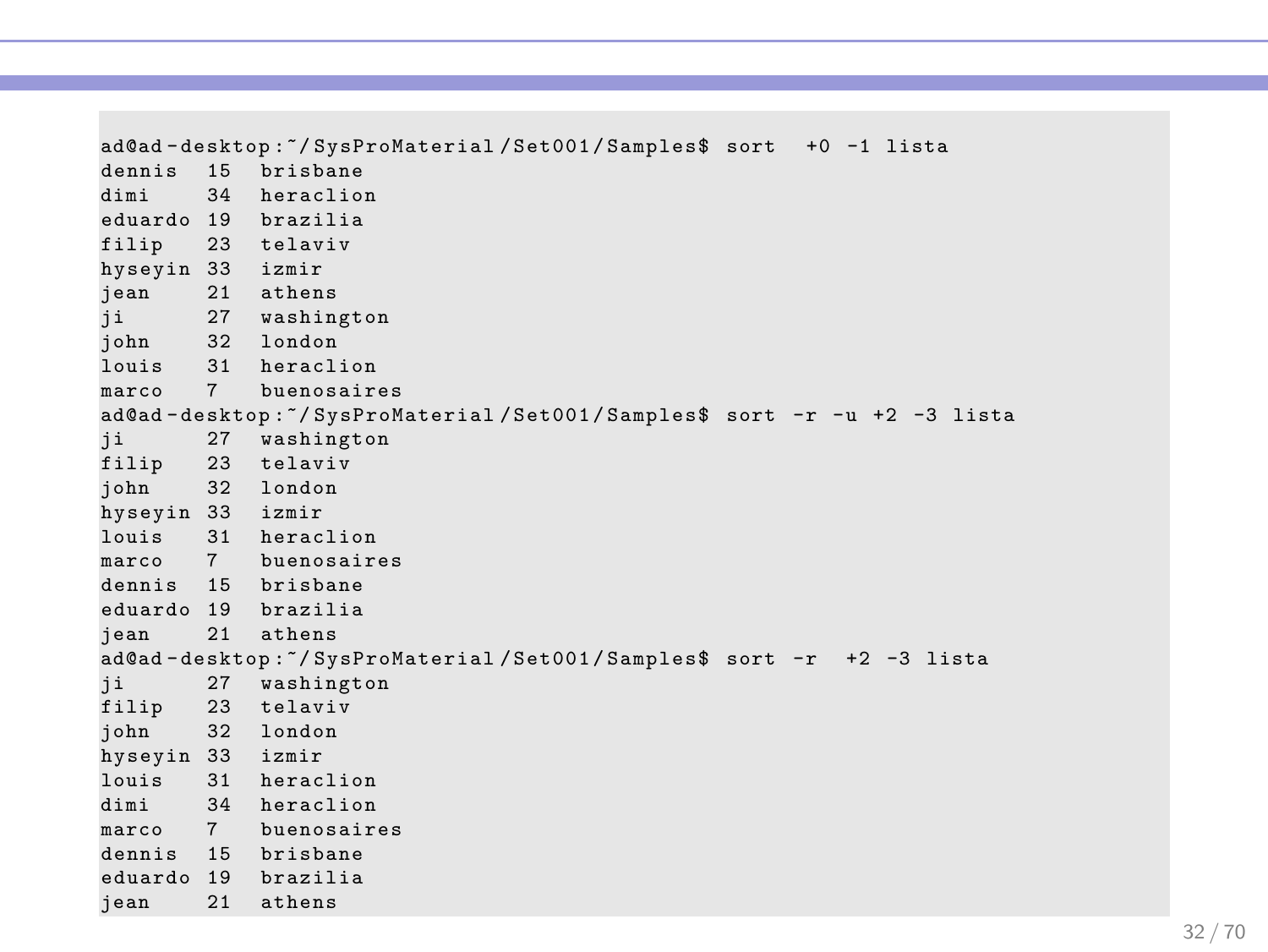```
ad@ad-desktop:"/SysProMaterial/Set001/Samples$ sort -r -n +1 -2 lista<br>dimi 34 heraclion
       34 heraclion
hyseyin 33 izmir
john 32 london
louis 31 heraclion
ji 27 washington
filip 23 telaviv
jean 21 athens
eduardo 19 brazilia
dennis 15 brisbane
marco 7 buenosaires
ad@ad - desktop :~/ SysProMaterial / Set001 / Samples$
ad@ad - desktop :~/ SysProMaterial / Set001 / Samples$ sort -u +1 -4 lista
dennis 15 brisbane
eduardo 19 brazilia
      21 athens
filip 23 telaviv
ji 27 washington
louis 31 heraclion
john 32 london
hyseyin 33 izmir
dimi 34 heraclion
marco 7 buenosaires
ad@ad - desktop :~/ SysProMaterial / Set001 / Samples$
```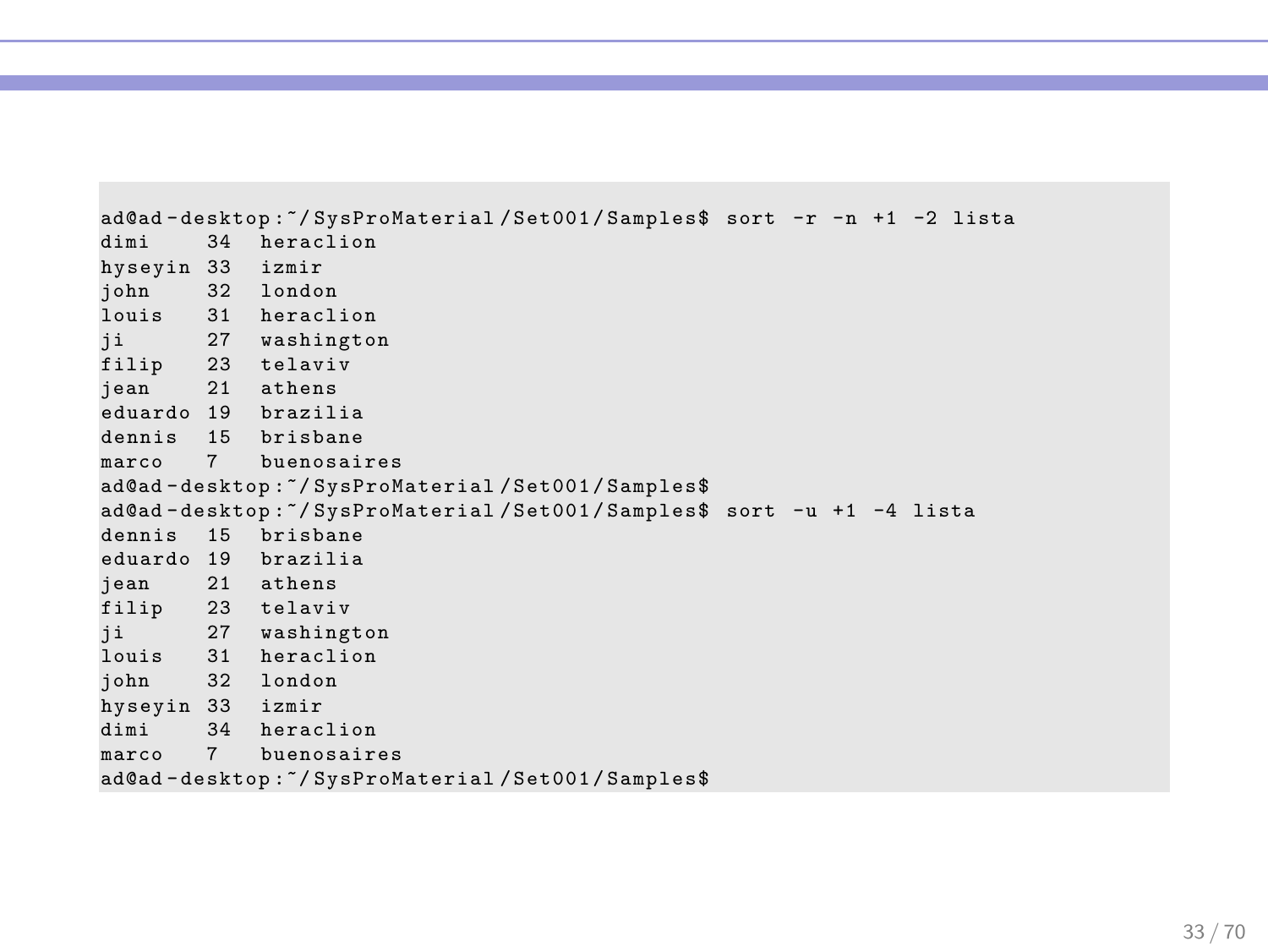#### Command touch (change timestamp or create an empty file)

```
ad@sydney :/ media /2 CD3 - FD08 / Set001 / Samples$ ls
aaa bbbb lista Set -01. ppt zzz
ad@sydney :/ media /2 CD3 - FD08 / Set001 / Samples$ touch delis
ad@sydney :/ media /2 CD3 - FD08 / Set001 / Samples$ ls -l
total 10464
-<b>rwx</b> - <b>xr</b> - <b>x</b> 1 ad ad 15 2010 - 02 - 18 08:42 aaa-rwxr - xr - x 1 ad ad 1200 2010 -02 -18 08:42 bbbb
-{\text{rwxr - xr -x}} 1 ad ad 0 2010-02-18 12:16 delis
-rwxr-xr-x 1 ad ad 183 2010-02-18 08:42 lista
-rwxr-xr-x 1 ad ad 10583040 2010-02-18 08:42 Set-01.ppt
-{\text{rw}}{\text{r-xr-x}} 1 ad ad 72 2010-02-18 08:42 zzz
ad@sydney :/ media /2 CD3 - FD08 / Set001 / Samples$ touch aaa
ad@sydney :/ media /2 CD3 - FD08 / Set001 / Samples$ ls -l
total 10464
-rwxr-xr-x 1 ad ad 15 2010-02-18 12:16 aaa
-rwxr - xr - x 1 ad ad 1200 2010-02-18 08:42 bbbb
-rwxr - xr - x 1 ad ad 0 2010 - 02-18 12:16 delis
-rwxr-xr-x 1 ad ad 183 2010-02-18 08:42 lista
-rwxr-xr-x 1 ad ad 10583040 2010-02-18 08:42 Set-01.ppt
-rwxr-xr-x 1 ad ad 72\,2010 -02 -18 08:42 zzz
ad@sydney :/ media /2 CD3 - FD08 / Set001 / Samples$
```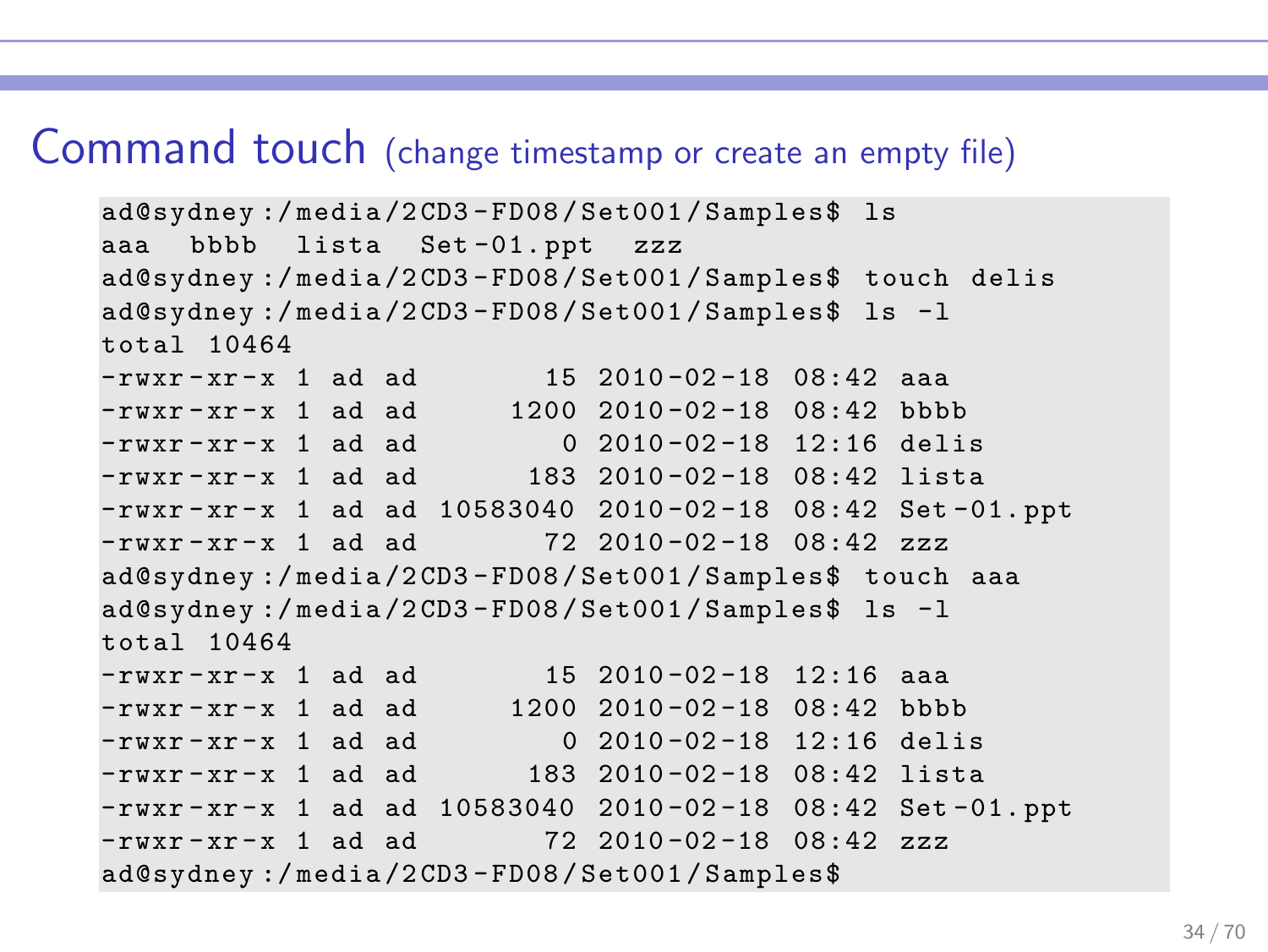#### Hard Links with ln

```
ad@sydney :~/ Set001 / Samples$ ln bbbb myhardlink
ad@sydney :~/ Set001 / Samples$ ls -l
total 10356
-rwxr -xr - x 1 ad ad 15 2010 -02 -18 12:25 aaa
- rwxr - xr - x 2 ad ad 1200 2010 -02 -18 12:27 bbbb - rwxr - xr - x 1 ad ad 0 2010 -02 -18 12:25 delis
-rwxr - xr -x 1 ad ad- rwxr -xr - x 1 ad ad 183 2010 -02 -18 12:25 lista
-rwxr - xr - x 2 ad ad 1200 2010-02-18 12:27 myhardlink
- rwxr - xr - x 1 ad ad 10583040 2010 -02 -18 12:25 Set -01. ppt<br>- rwxr - xr - x 1 ad ad 72 2010 -02 -18 12:25 zzz
                             72 2010-02-18 12:25 zzz
ad@sydney:"/Set001/Samples$ ls -i bbbb myhardlink
691247 bbbb 691247 myhardlink
ad@sydney :~/ Set001 / Samples$ cp bbbb eeee
ad@sydney :~/ Set001 / Samples$ ls - li bbbb myhardlink eeee
691247 - rwxr - xr - x 2 ad ad 1200 2010 -02 -18 12:27 bbbb
691204 - rwxr - xr - x 1 ad ad 1200 2010 -02 -18 12:34 eeee
691247 - rwxr - xr - x 2 ad ad 1200 2010 -02 -18 12:27 myhardlink
ad@sydney :~/ Set001 / Samples$ diff bbbb myhardlink
ad@sydney :~/ Set001 / Samples$ rm bbbb
ad@sydney :~/ Set001 / Samples$ ls -l myhardlink
-rwxr-xr-x 1 ad ad 1200 2010-02-18 12:27 myhardlink
ad@sydney :~/ Set001 / Samples$ cp myhardlink bbbb
ad@sydney :~/ Set001 / Samples$ ls -l
total 10360
-rwxr-xr-x 1 ad ad 15 2010-02-18 12:25 aaa
- rwxr - xr - x 1 ad ad 1200 2010 - 02 - 18 12:35 bbbb - rwxr - xr - x 1 ad ad 0 2010 - 02 - 18 12:25 deli
                              0.2010 - 02 - 18.12:25 delis
-rwxr-xr-x 1 ad ad 1200 2010-02-18 12:34 eeee
- rwxr -xr - x 1 ad ad 183 2010 -02 -18 12:25 lista
-rwxr-xr-x 1 ad ad 1200 2010-02-18 12:27 myhardlink
-rwxr-xr-x 1 ad ad 10583040 2010-02-18 12:25 Set-01.ppt
```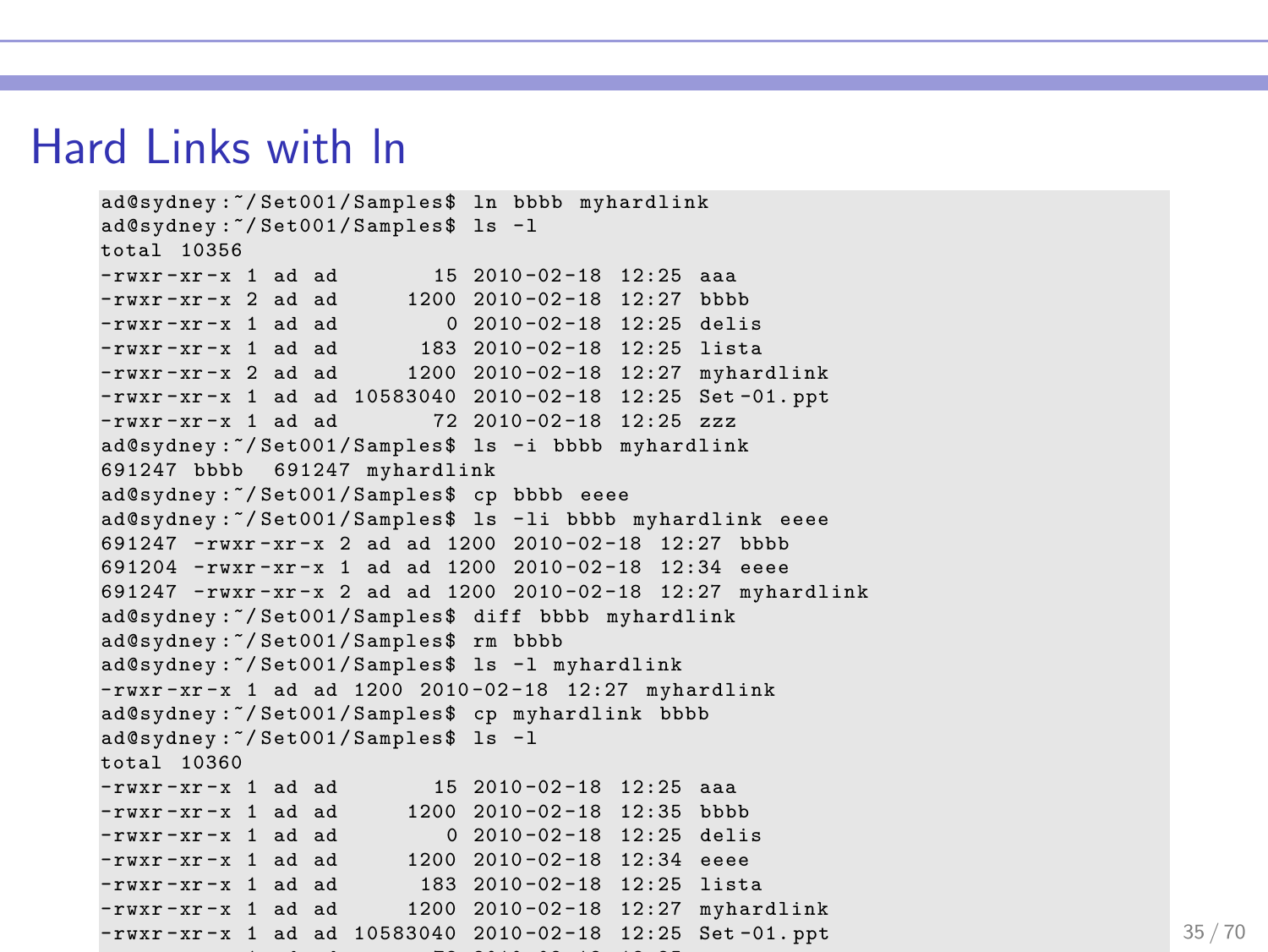### Soft links with ln

```
ad@sydney :~/ Set001 / Samples$ ls
aaa bbbb delis eeee lista myhardlink Set -01. ppt zzz
ad@sydney:"/Set001/Samples$ ln -s bbbb mysoftlink
ad@sydney :~/ Set001 / Samples$ ls -l mysoftlink
lrwxrwxrwx 1 ad ad 4 2010-02-18 12:43 mysoftlink -> bbbb
ad@sydney :~/ Set001 / Samples$ file *
aaa: ASCII text
bbbb : ASCII text
delis: empty
eeee: ASCII text
lista: ASCII text
myhardlink : ASCII text
mysoftlink : symbolic link to 'bbbb '
Set-01. ppt: CDF V2 Document, corrupt: Can't expand
   summary_info
zzz: ASCII text
ad@sydney :~/ Set001 / Samples$ rm bbbb
ad@sydney :~/ Set001 / Samples$ ls
aaa delis eeee lista myhardlink mysoftlink Set -01. ppt
    zzz
ad@sydney :~/ Set001 / Samples$ more mysoftlink
mysoftlink : No such file or directory
ad@sydney : \sim %36/70 36/70
```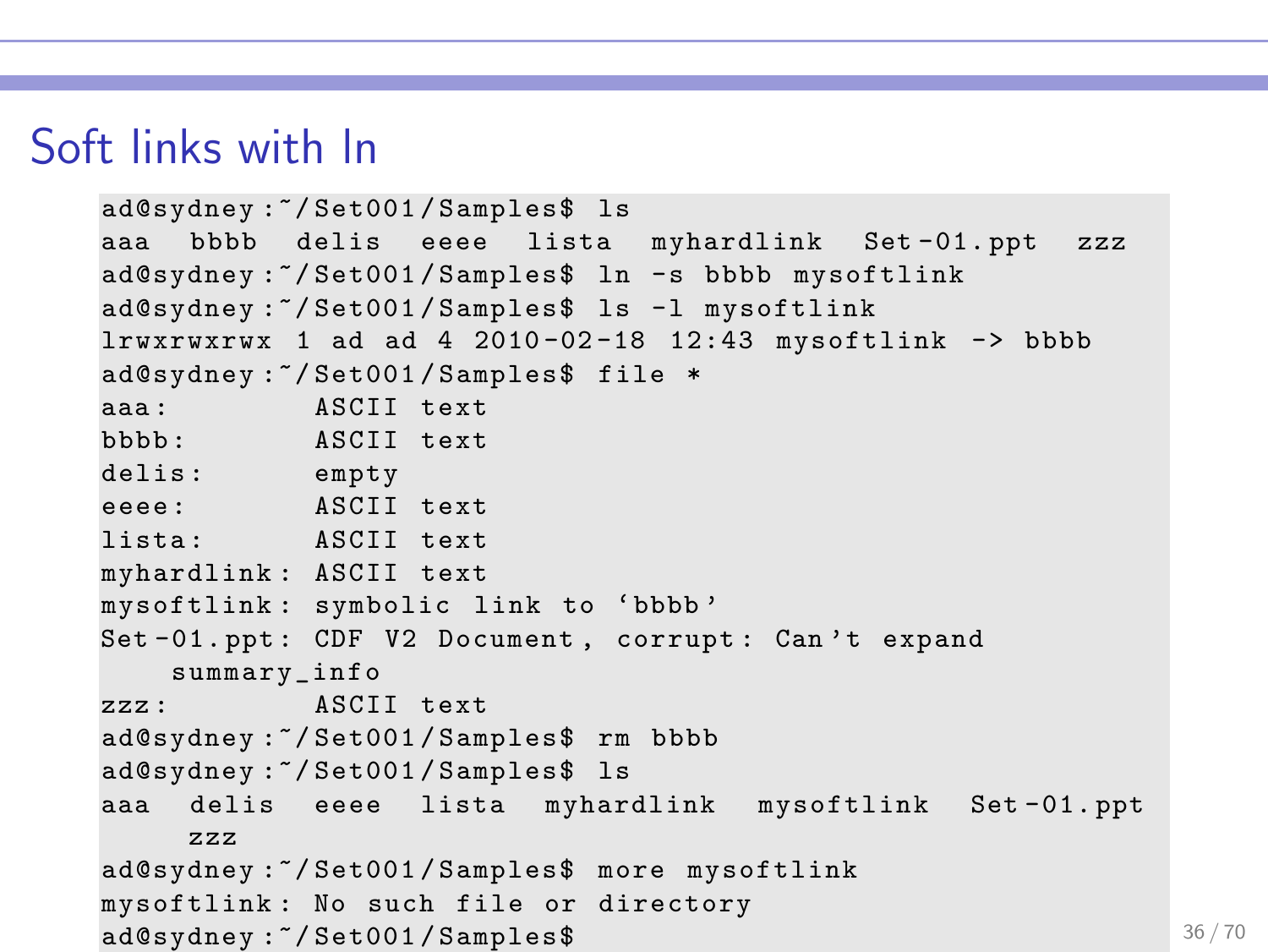# Comparison between soft/hard links

| Hard Links                        | Soft Links                           |
|-----------------------------------|--------------------------------------|
| "Pointer" to the initial file     | Copy of the path to the initial file |
| Does not apply to directories     | Applies to directories               |
| Name change of the initial file   | Name change in the initial file      |
| does not create any problems      | creates problems                     |
| Content changes in initial file   | Content changes in initial file      |
| are reflected in the link as well | are reflected in the link as well    |
| File gets purged when all         | Deletion of initial file affects the |
| links are deleted                 | link (point to non-existing file)    |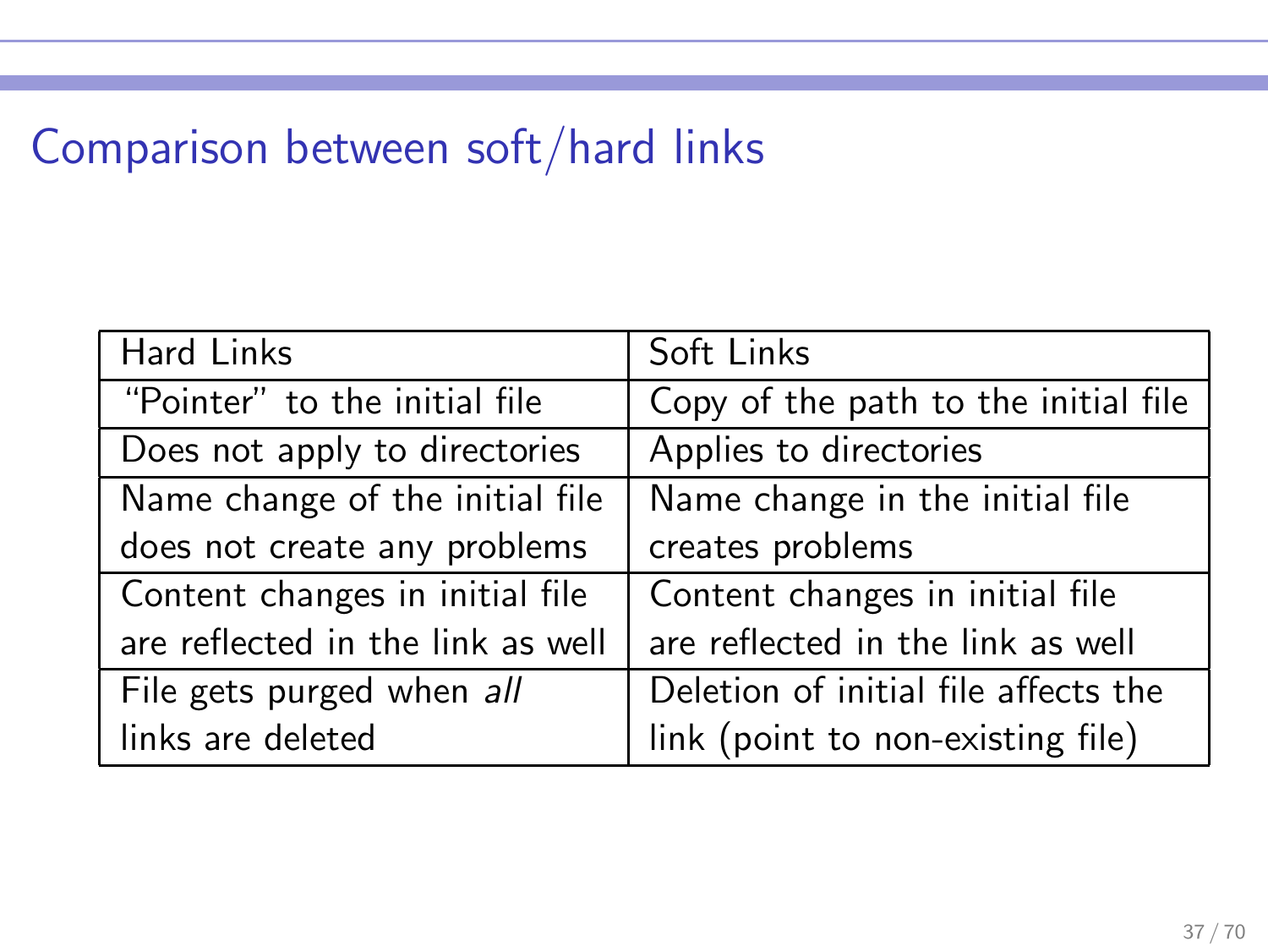#### Command cut: -f: designates column selection, -d designates delimiter

```
ad@sydney :~/ Set001 / Samples$ cat lista1
123: jim : morrison :2103456789: reading
345: peter : gabriel :4567891234: london
673: pete : garret :9602345612: sydney
133: time : machine :3452678967: moscow
231: kitrina : podilata :2138905674: athens
ad@sydney :~/ Set001 / Samples$
ad@sydney:"/Set001/Samples$ cut -f3,2 -d':' lista1
jim : morrison
peter : gabriel
pete : garret
time : machine
kitrina : podilata
ad@sydney :~/ Set001 / Samples$
ad@sydney:"/Set001/Samples$ cut -f1-3 -d':' lista1
123: jim : morrison
345: peter : gabriel
673: pete : garret
133: time : machine
231: kitrina : podilata
ad@sydney :~/ Set001 / Samples$
```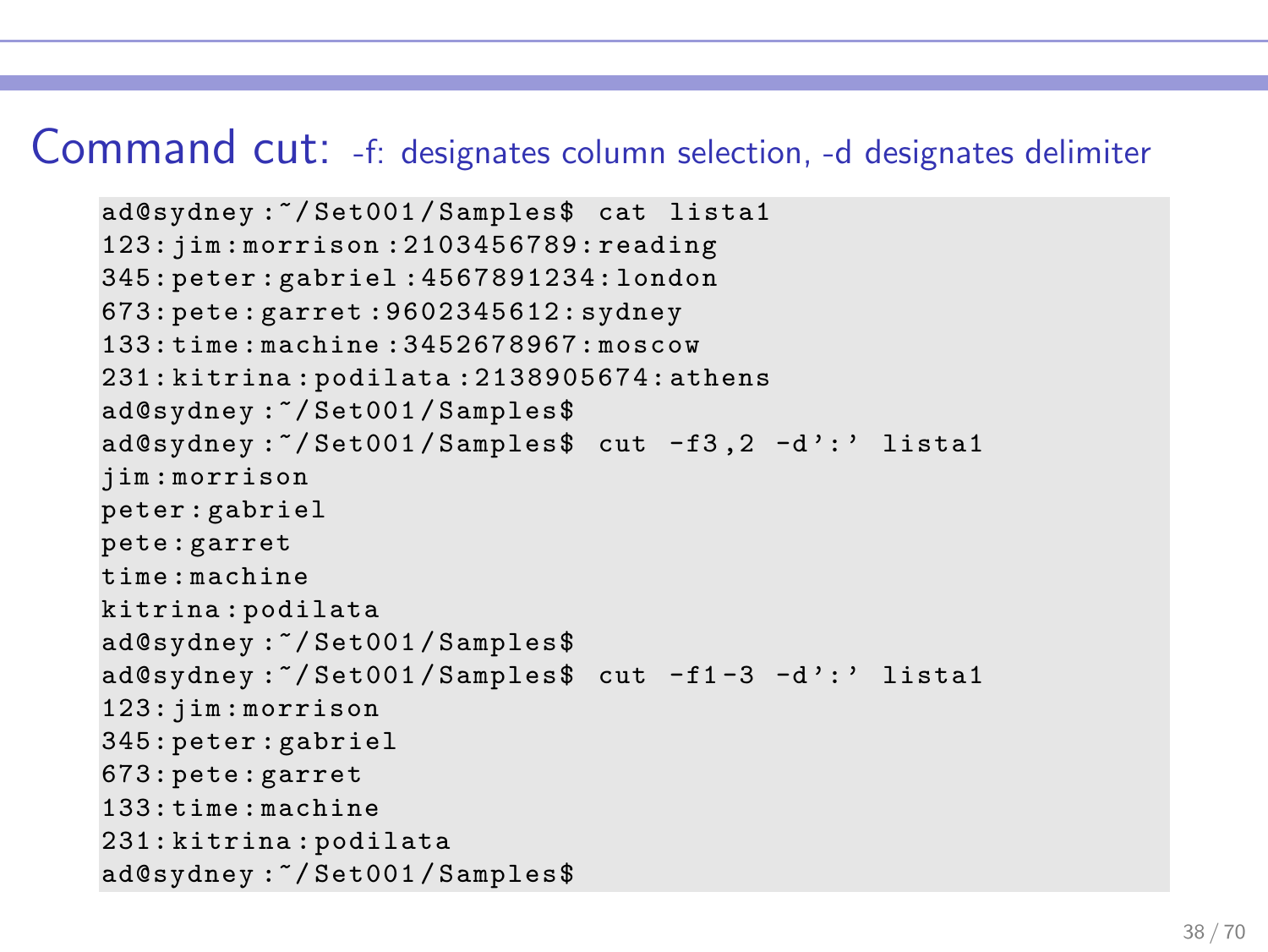#### Commands: cmp, diff, head, tail

```
ad@sydney :/ media /2 CD3 - FD08 / Set001 / Samples$ ls lista *
lista lista1 lista2 lista3
ad@sydney :/ media /2 CD3 - FD08 / Set001 / Samples$ cmp lista lista3
ad@sydney :/ media /2 CD3 - FD08 / Set001 / Samples$ diff lista lista2
4c.4< marco 7 buenosaires
> marco 97 buenosaires
ad@sydney:/media/2CD3-FD08/Set001/Samples$ head lista2<br>john 32 london
        32 london
eduardo 19 brazilia
jean 21 athens
marco 97 buenosaires
filip 23 telaviv
dennis 15 brisbane<br>louis 31 heraclio
        31 heraclion
dimi 34 heraclion
ii 27 washington
hyseyin 33 izmir
ad@sydney:/media/2CD3-FD08/Set001/Samples$ head -3 lista2<br>iohn 32 london
        32 london
eduardo 19 brazilia
jean 21 athens
ad@sydney :/ media /2 CD3 - FD08 / Set001 / Samples$ tail -3 lista2
dimi 34 heraclion
ji 27 washington
hyseyin 33 izmir
ad@sydney :/ media /2 CD3 - FD08 / Set001 / Samples$
```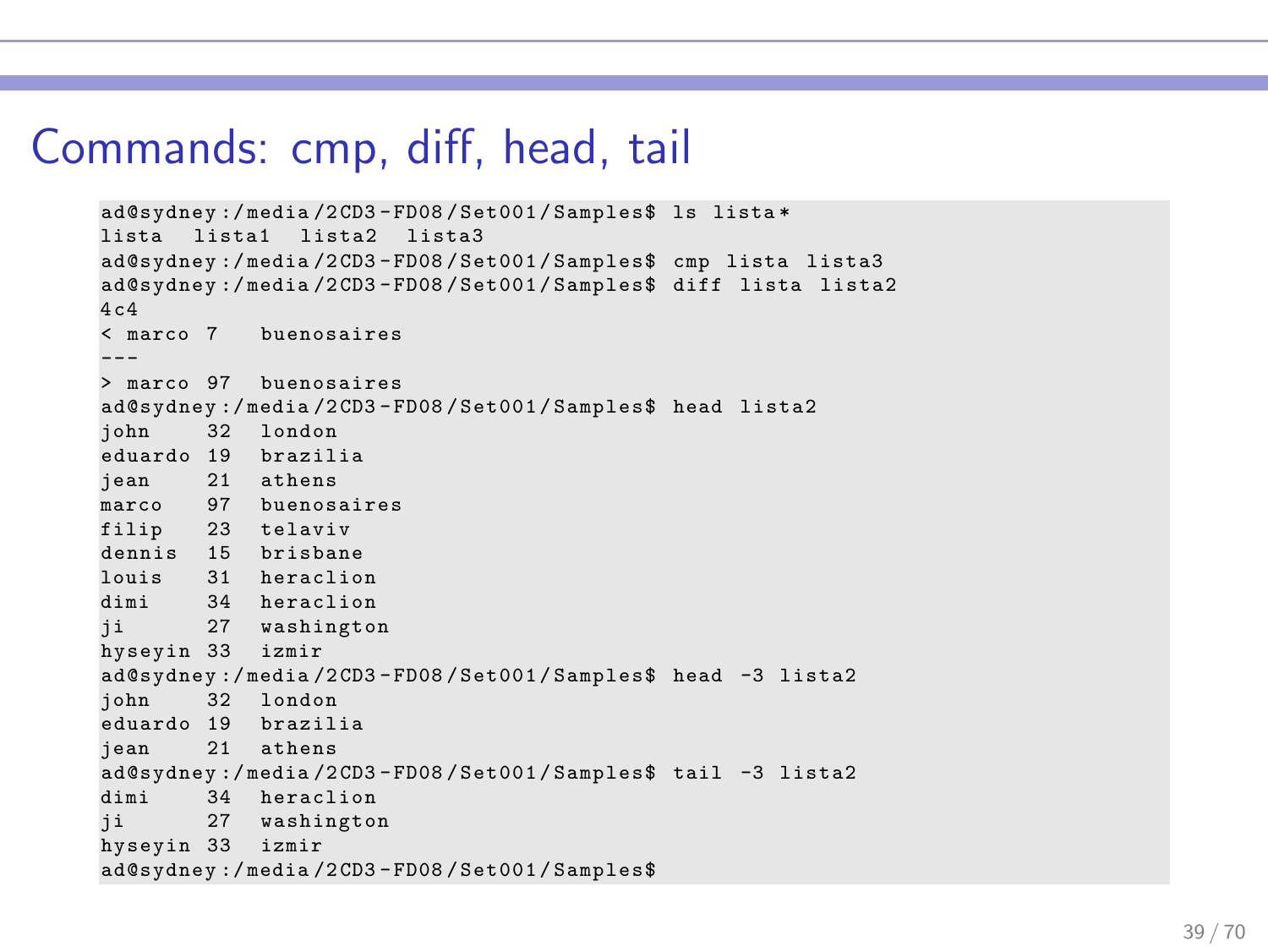### Commands echo, whoami, hostname, lpq/lpstat -t, lprm

```
ad@ad - desktop :~/ SysProMaterial / Set001 / Samples$ echo this is a test for k24
this is a test for k24
ad@ad - desktop :~/ SysProMaterial / Set001 / Samples$ echo -n this is a test for k24
this is a test for k24ad@ad - desktop :~/ SysProMaterial / Set001 / Samples$
ad@ad - desktop :~/ SysProMaterial / Set001 / Samples$
ad@ad - desktop :~/ SysProMaterial / Set001 / Samples$ whoami
ad
ad@ad - desktop :~/ SysProMaterial / Set001 / Samples$ hostname
ad - desktop
ad@ad - desktop :~/ SysProMaterial / Set001 / Samples$ lpr Set -01. ps
ad@ad - desktop :~/ SysProMaterial / Set001 / Samples$ lpq
hp-LaserJet-1320-series is ready and printing<br>Bank Owner Job File(s)
Rank Owner Job File(s) (1992) Total Size<br>1st 3d 143 Sot-01 (19930048 b
                                                               12930048 bytes
ad@ad - desktop :~/ SysProMaterial / Set001 / Samples$ lprm -Php - LaserJet -1320 - series
      143
ad@ad - desktop :~/ SysProMaterial / Set001 / Samples$ lpq
hp - LaserJet -1320 - series is ready and printing
Rank Owner Job File ( s ) Total Size
ad@ad - desktop :~/ SysProMaterial / Set001 / Samples$ lpstat -t
scheduler is running
system default destination : hp - LaserJet -1320 - series
device for hp - LaserJet -1320 - series : usb :// HP / LaserJet %201320%20 series
hp - LaserJet -1320 - series accepting requests since Fri 19 Feb 2010 01:03:52 PM EET
printer hp - LaserJet -1320 - series is idle . enabled since Fri 19 Feb 2010 01:03:52
       PM EET
    Printer is now online .
ad@ad - desktop :~/ SysProMaterial / Set001 / Samples$
```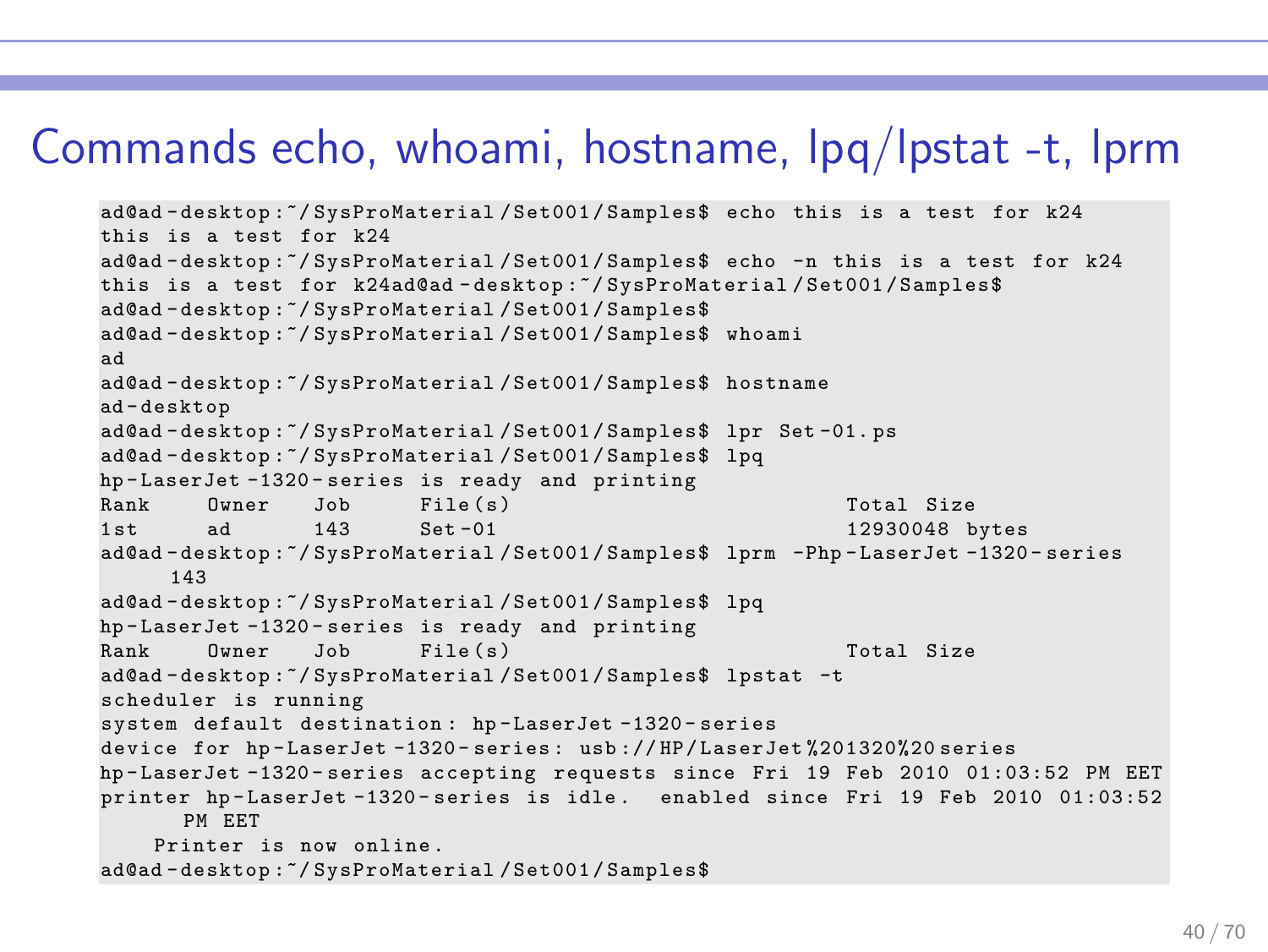### Shells (csh, tcsh, bash, kornsh, etc.)

- ▶ Once "connected" to a tty in Linux, you are provided with a default bash shell.
- $\triangleright$  logout severs the authenticated session the user maintains.
- $\triangleright$  exit or control-d disconnect terminates the shell session.
- ▶ You can go to csh or tcsh by simply typing tcsh or csh.
- ▶ Once a shell is initiated, the file  $\sim$ /.cshrc is executed.
- $\triangleright$  As soon as a user logs into a system, the commands in file .login are executed.
- ▶ Once a user logs out from the system the shell commands in file *.logout* are executed.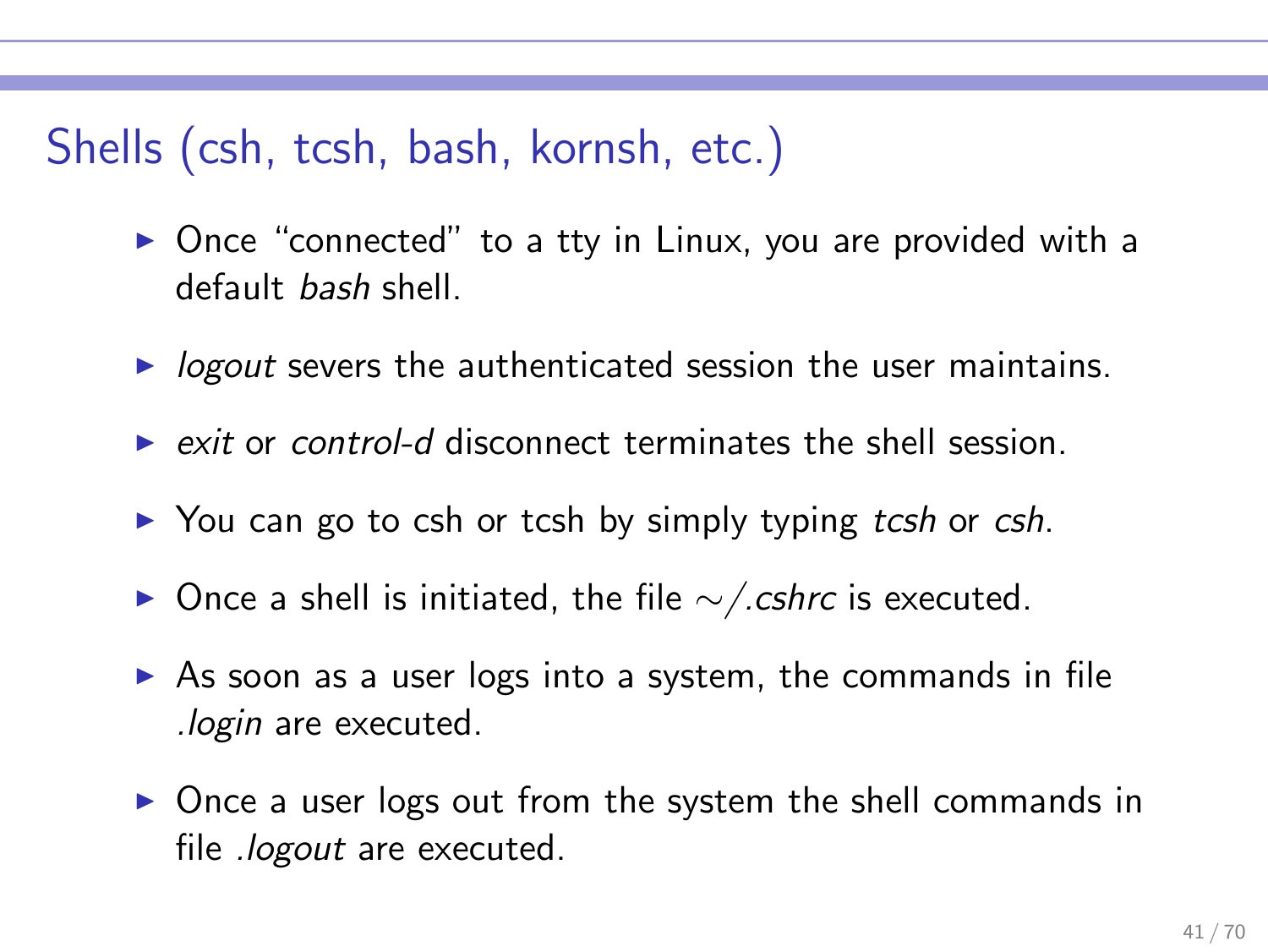# Shell (input/output)

Every shell has three predefined I/O means of communicating with the user:

- $\triangleright$  stdin: standard input (often the keyboard)
- ▶ stdout: standard output (often the screen)
- $\triangleright$  stderr: standard error (often the screen)
- $\blacktriangleright$  file descriptors for the above files are 0, 1, 2 respectively.

For a number of system programs including cat, lpr, grep, wc, sort, head, tail etc. the file parameters are optional:

```
ad@ad - desktop :~/ SysProMaterial / Set001 / Samples$ wc
this is a test - this is only
a test, this is a test
this is only a test
this is a
test
only
bye
 {control - d}7 25 100
ad@ad - desktop :~/ SysProMaterial / Set001 / Samples$
```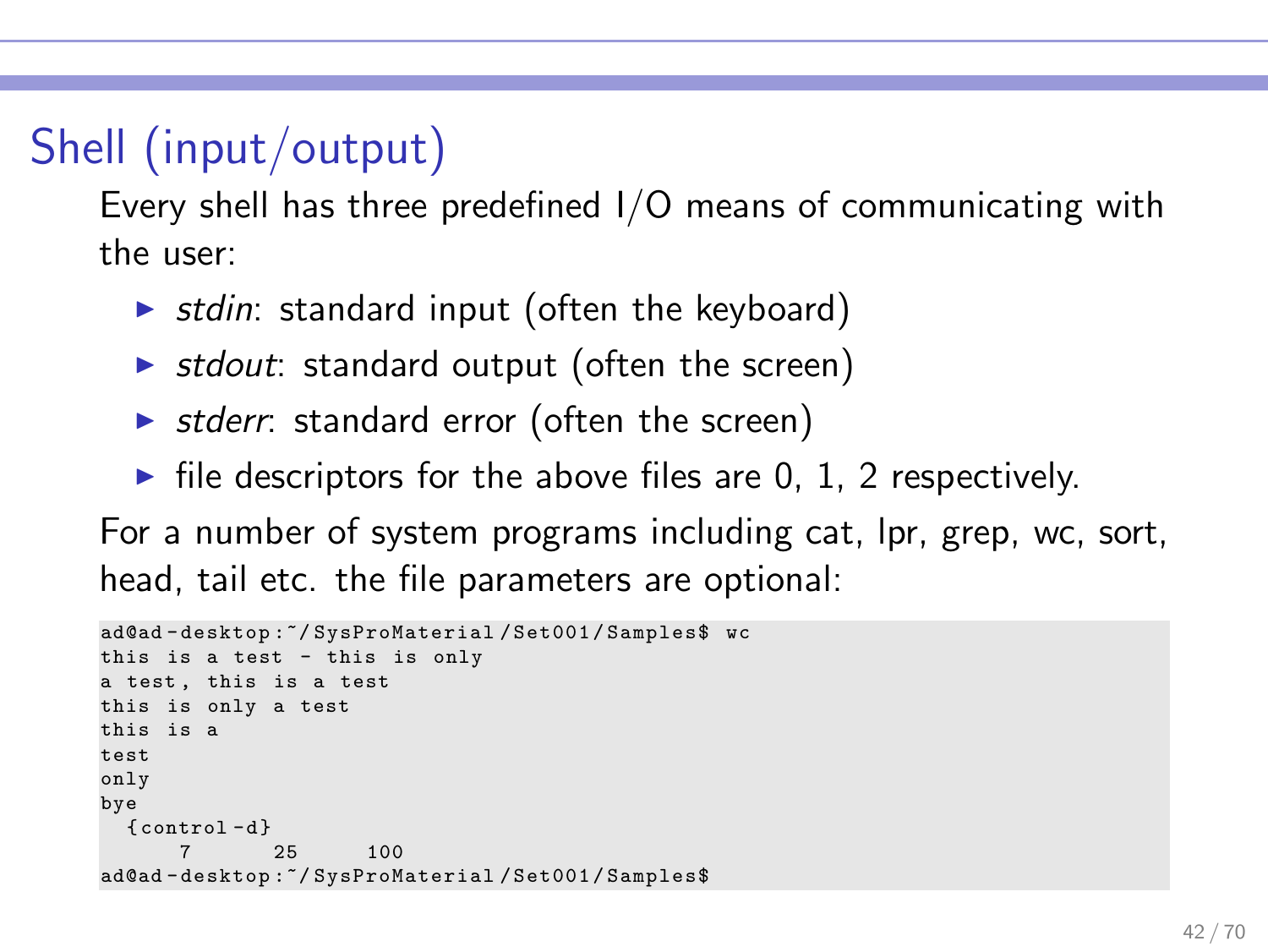#### csh redirection

• Redirection of the *stdin*:

```
ad@ad - desktop :~/ SysProMaterial / Set001$
ad@ad - desktop :~/ SysProMaterial / Set001$ csh
%
%
% grep clio lista
louis 31 heraclion
dimi 34 heraclion
% grep clio < lista
louis 31 heraclion
dimi 34 heraclion
% grep bra < lista > out1
% cat out1
eduardo 19 brazilia
```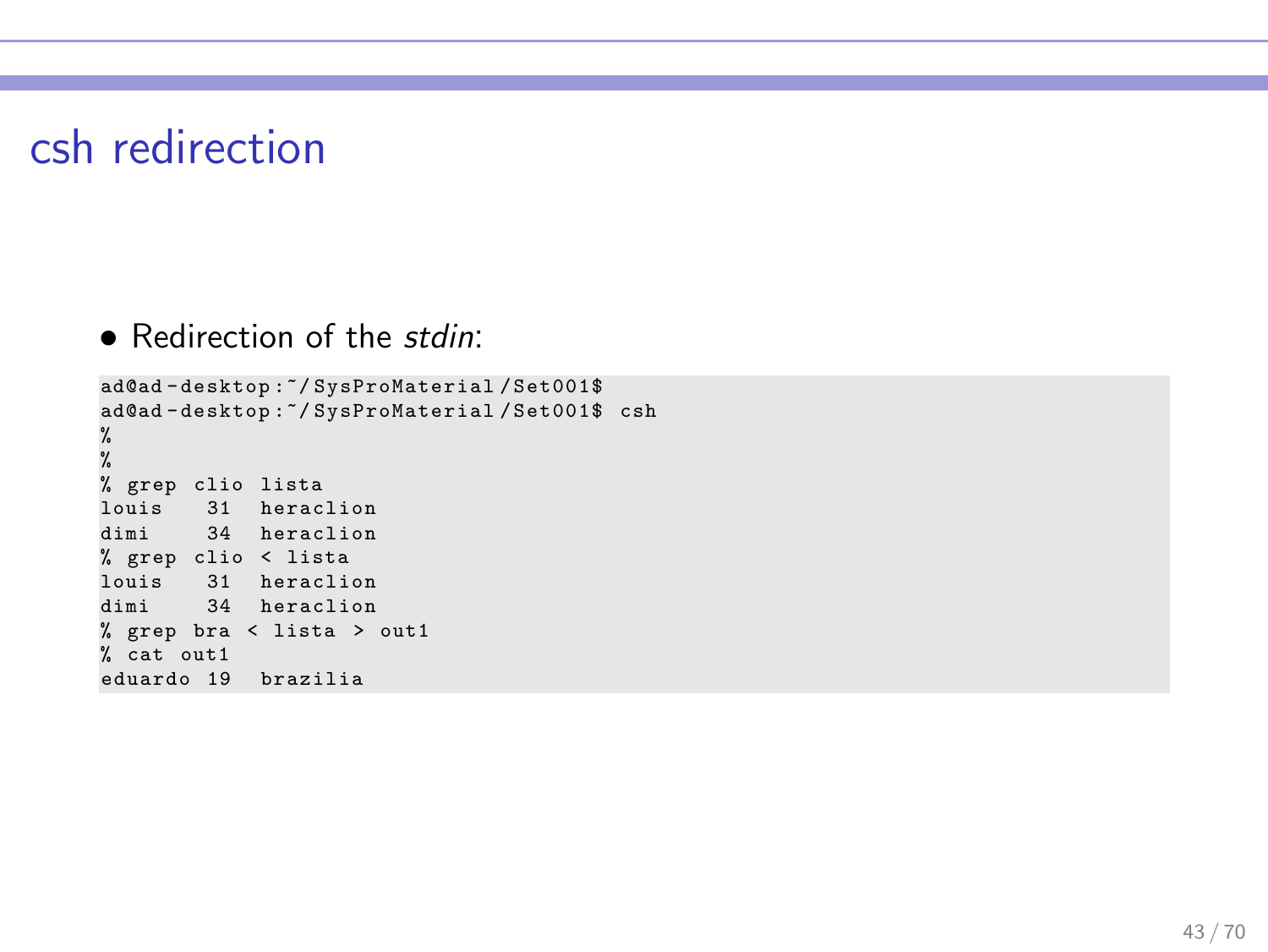#### csh redirection

• Redirection of the stdout and stderr  $(>, >, >l, >&)$ 

```
% date > filea
% cat < filea
Fri Feb 19 17:59:46 EET 2010
% ls -la > filea
filea : File exists .
% echo A test line > filea
filea: File exists.
% echo This is a test >! filea
% more filea
This is a test
% cp
cp : missing file operand
Try 'cp --help' for more information.
% cp >& fileb
% cat < fileb
cp : missing file operand
Try 'cp --help' for more information.
% cat filec >& fileb
% cat fileb
cat: filec: No such file or directory
% ls AA* > mylist 2 > 2 + 1% cat mylist
1s: cannot access AA*: No such file or directory
```
- $-$  >!: "overwrite",  $> 8$ : add one stream to *current* destination of another
- You get the above results when the noclobber variable is set
- in csh "set noclobber=on" and in bash "set -o noclobber" (unset with "set  $+o$ ")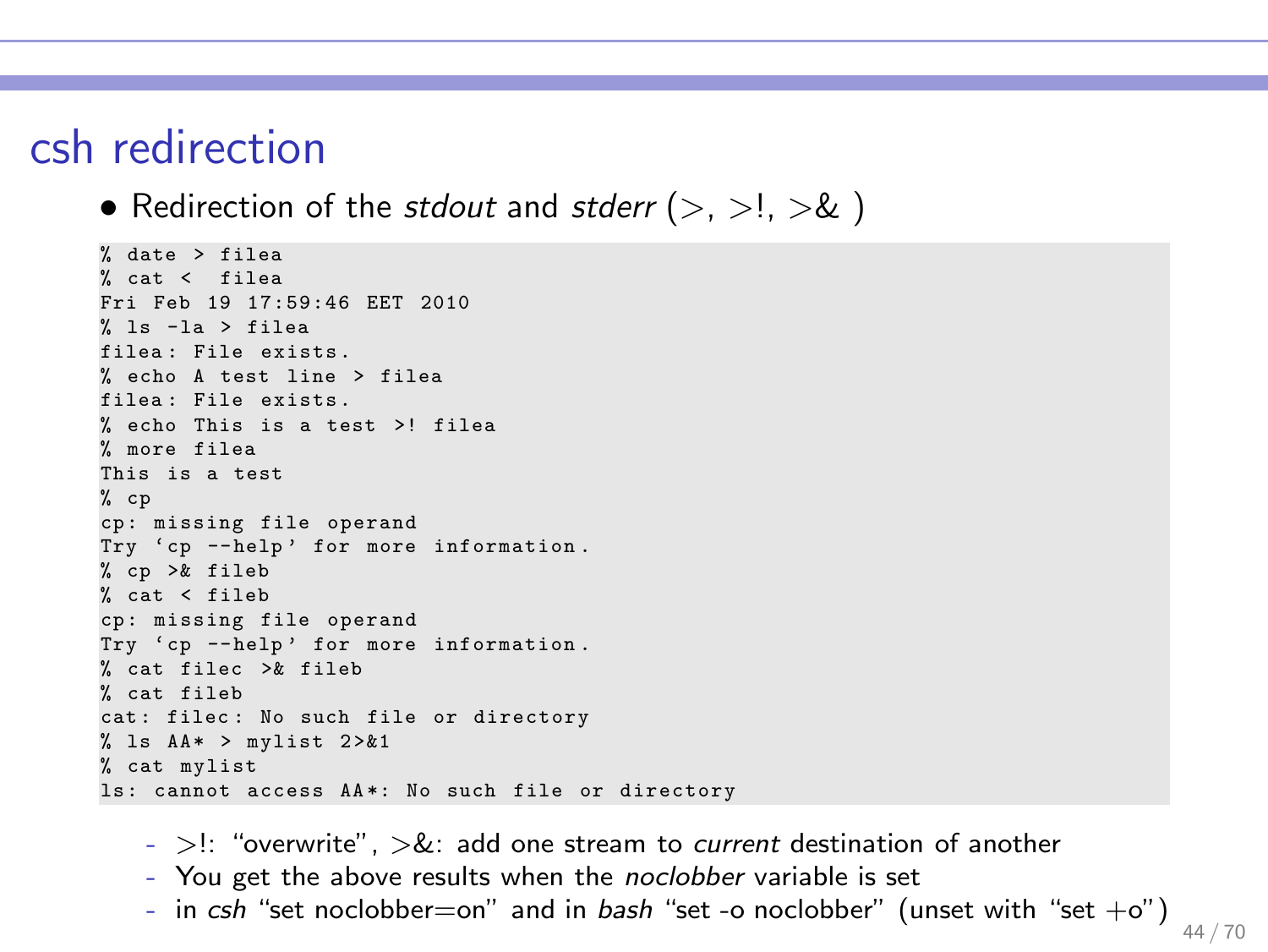#### Append type redirection

```
% cat a file
Fri Feb 19 17:38:24 EET 2010
% cat b_file
cat: b_file: No such file or directory
% date >> c_file
% cat c_file
Fri Feb 19 20:54:59 EET 2010
% cat c_file >> a_file
% cat a_file
Fri Feb 19 17:38:24 EET 2010
Fri Feb 19 20:54:59 EET 2010
% wc < a file >>! c file
% cat c_file
Fri Feb 19 20:54:59 EET 2010
 2 12 58
% lls \geq b file
% cat b_file
lls : Command not found .
% cat a file b file c file >>& d file
% cat d_file
Fri Feb 19 17:38:24 EET 2010
Fri Feb 19 20:54:59 EET 2010
lls: Command not found.
Fri Feb 19 20:54:59 EET 2010
2 12 58
%
```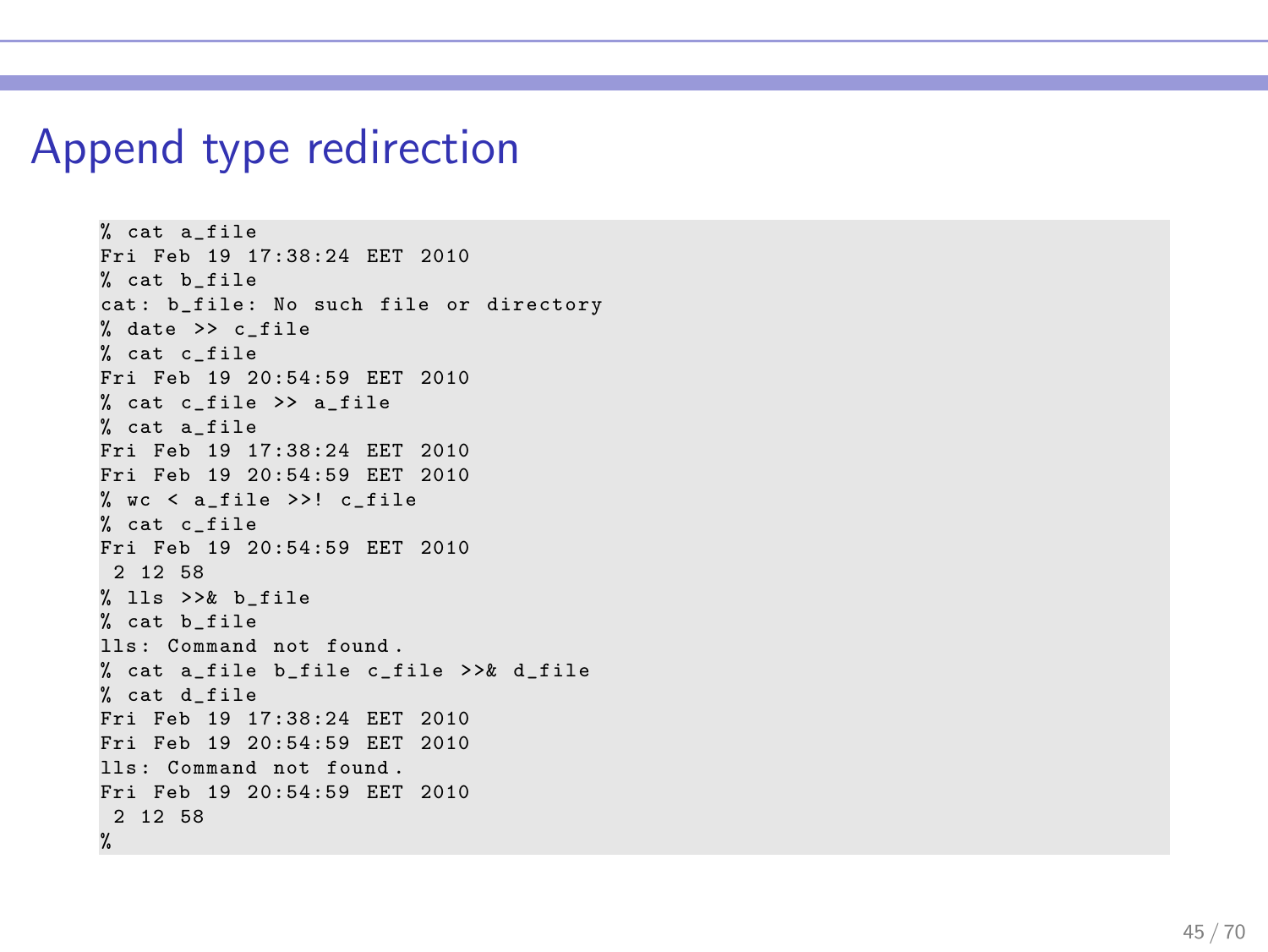#### Filters and Pipes

```
d@ad - desktop :~/ SysProMaterial / Set001 / Samples$ !! | grep 6
ls - las | grep 6
total 10436
     4 drwxr-xr-x 3 ad ad      4096 2010-02-19 20:58 .<br>4 drwxr-xr-x 6 ad ad     4096 2010-02-19 21:09 ..<br>4 drwx------ 2 ad ad     4096 2010-02-19 12:41 Alexdir
    4 -rw -r -r - 1 ad ad 38\ 2010 - 02 -19\ 20:56 c_file<br>4 -rw -r -r - 1 ad ad 21\ 2010 - 02 -19\ 16:45 mytest
    4 -rw-r--r-- 1 ad ad
10336 -rw ------- 1 ad ad 10583040 2010 -02 -19 12:41 Set -01. ppt
ad@ad - desktop :~/ SysProMaterial / Set001 / Samples$
ad@ad - desktop :~/ SysProMaterial / Set001 / Samples$
ad@ad-desktop:~/SysProMaterial/Set001/Samples$ grep 3 lista<br>iohn 32 london
         32 london
filip 23 telaviv
louis 31 heraclion<br>dimi 34 heraclion
          34 heraclion
hyseyin 33 izmir
ad@ad - desktop :~/ SysProMaterial / Set001 / Samples$ grep 3 lista | tail -4 | sort -n
      +1 -2
filip 23 telaviv
louis 31 heraclion
hyseyin 33 izmir
          34 heraclion
ad@ad - desktop :~/ SysProMaterial / Set001 / Samples$ grep 3 lista | tail -4 | sort -n
      +1 -2 | lpr - Pmypr
ad@ad - desktop :~/ SysProMaterial / Set001 / Samples$
```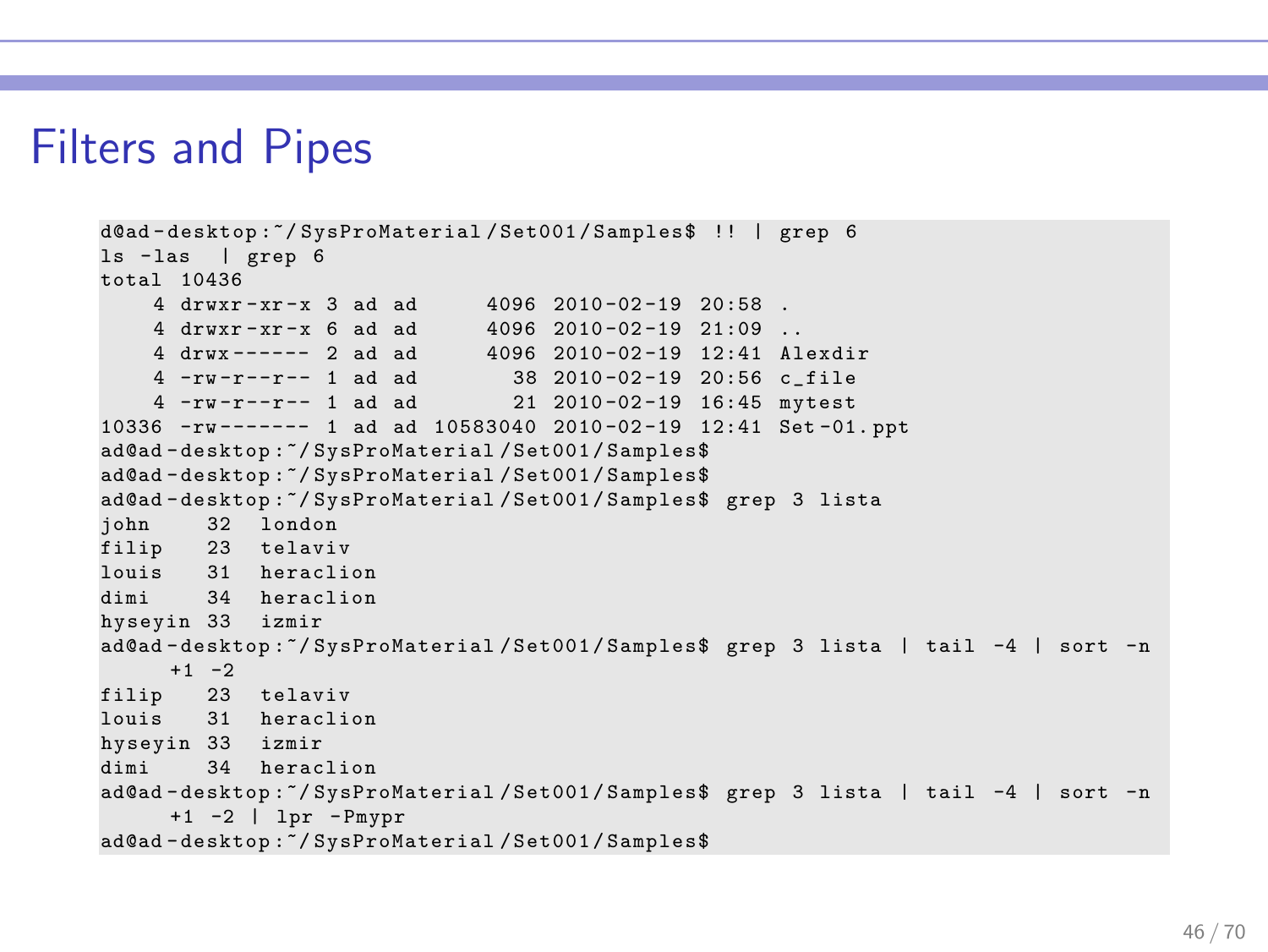### Sequences and Groups of Commands

ad@ad - desktop :~/ SysProMaterial / Set001 / Samples\$ mkdir konnos ; cd konnos ; ls - las total 8 4 drwxr - xr - x 2 ad ad 4096 2010 -02 -19 21:27 . 4 drwxr - xr - x 4 ad ad 4096 2010 -02 -19 21:27 .. ad@ad - desktop :~/ SysProMaterial / Set001 / Samples / konnos\$ pwd / home / ad / SysProMaterial / Set001 / Samples / konnos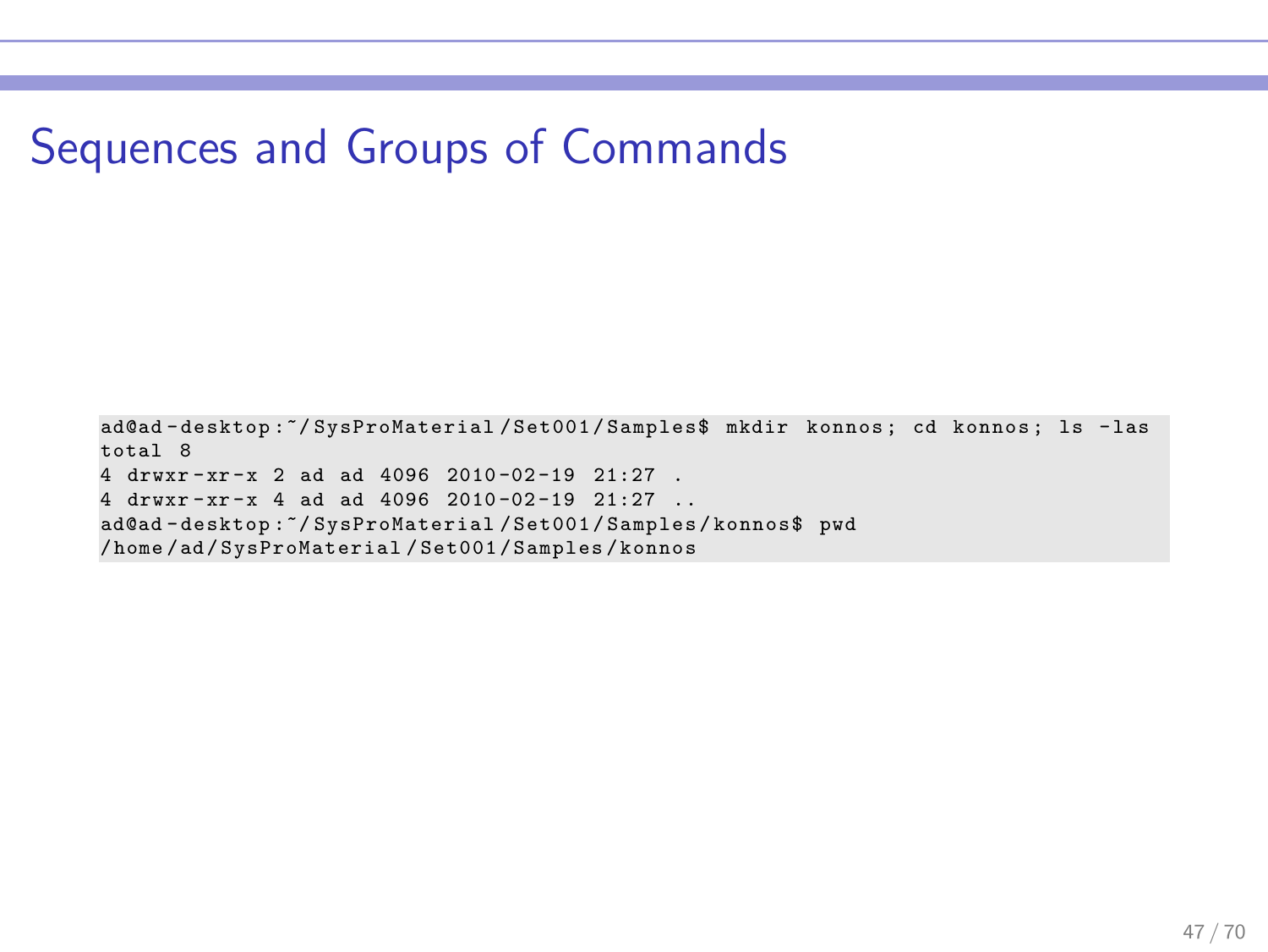### Command umask

- $\triangleright$  The number of *umask* indicates which access rights should NOT be given to files to be created.
- $\triangleright$  chmod starts off where umask left at.

```
d@ad - desktop :~/ SysProMaterial / Set001 / Samples / UMASK$ umask
0022
ad@ad - desktop :~/ SysProMaterial / Set001 / Samples / UMASK$ touch file1
ad@ad - desktop :~/ SysProMaterial / Set001 / Samples / UMASK$ mkdir alex
ad@ad - desktop :~/ SysProMaterial / Set001 / Samples / UMASK$ ls -l - sa
total 12
4 drwxr-xr-x 3 ad ad 4096 2010-02-19 22:53.
4 drwxr - xr - x 5 ad ad 4096 2010 -02 -19 22:53 ..
4 drwxr - xr - x 2 ad ad 4096 2010 -02 -19 22:53 alex
0 - ry - r = -r - 1 ad ad 0 2010-02-19 22:53 file1
ad@ad - desktop :~/ SysProMaterial / Set001 / Samples / UMASK$ umask 077
ad@ad - desktop :~/ SysProMaterial / Set001 / Samples / UMASK$ touch file2
ad@ad - desktop :~/ SysProMaterial / Set001 / Samples / UMASK$ mkdir alex2
ad@ad - desktop :~/ SysProMaterial / Set001 / Samples / UMASK$ ls - las
total 16
4 drwxr - xr - x 4 ad ad 4096 2010 -02 -19 22:54 .
4 druxr-xr-x 5 ad ad 4096 2010-02-19 22:53
4 drwxr - xr - x 2 ad ad 4096 2010 -02 -19 22:53 alex
4 drwx ------ 2 ad ad 4096 2010 -02 -19 22:54 alex2
0 -rw -r -r - 1 ad ad 0, 2010 - 02 -19, 22:53 file1
0 -rw - - - - - 1 ad ad 0.2010 - 02 - 19.22 : 54 file2
ad@ad - desktop :~/ SysProMaterial / Set001 / Samples / UMASK$ umask 022
ad@ad - desktop :~/ SysProMaterial / Set001 / Samples / UMASK$ rm file1 file2 ; rmdir alex
      alex2
ad@ad-desktop:~/SvsProMaterial/Set001/Samples/UMASK$ 48/70
```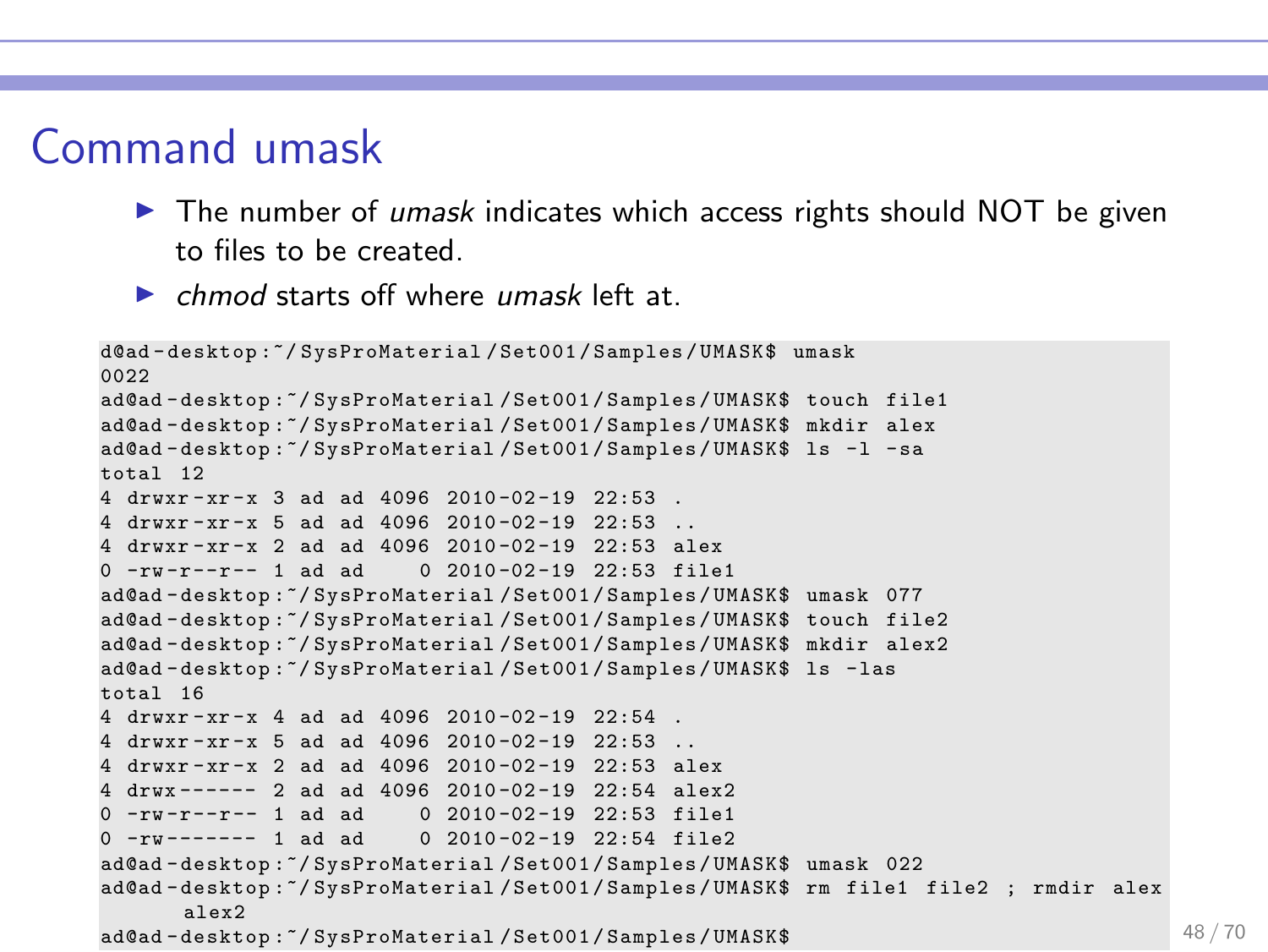### **Metacharacters**

- $*$ : matches any number (zero or more) of characters
- ? : matches one exactly character
- $[c_1c_2c_3...c_n]$ : matches exactly one character from set:  ${c_1c_2c_3...c_n}$
- $[c_1-c_n]$ : matches exactly one character from those in the range  $C_1$ – $C_n$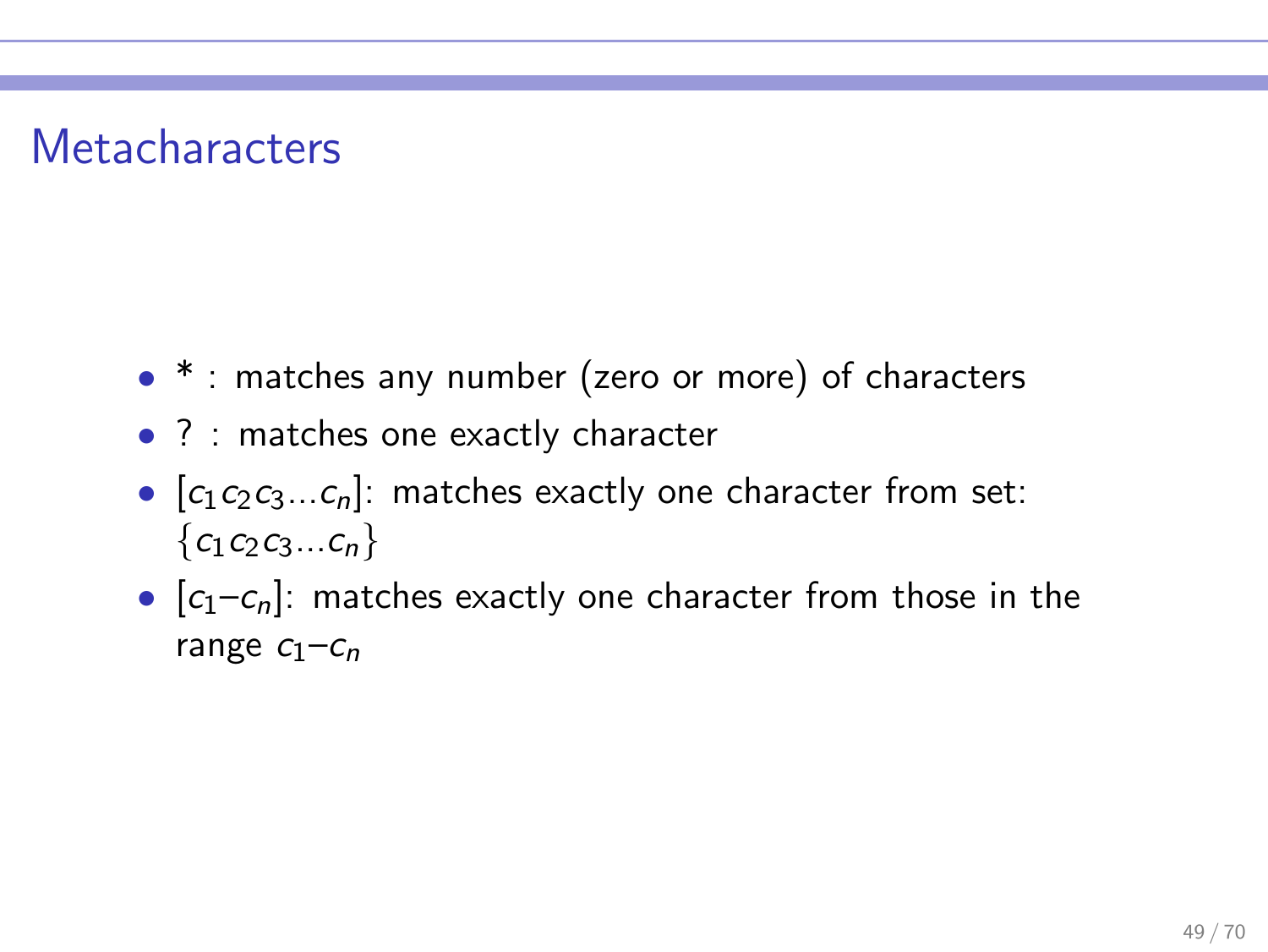#### Metacharacter-Examples with Is

```
ad@sydney :~/ fcairns / Courses / Sys . Pro10 / Set001 / Samples$ ls - dF ???
aaa sss/ sts/ usr/ uuu/ zzz
ad@sydney :~/ fcairns / Courses / Sys . Pro10 / Set001 / Samples$ ls * z *
all - lists . zip mylists . zip mylist . tar . gz mylist . zip zzz
ad@sydney:"/fcairns/Courses/Sys.Pro10/Set001/Samples$ ls -1 *[uz]*
-rw-r--r-- 1 ad ad 1123 2010-03-02 00:56 all-lists.zip<br>-rw-r--r-- 1 ad ad 0 2010-03-02 00:56 my1out
                        0.2010 - 03 - 02.00:56 my1out
-rw-r--r-- 1 ad ad 1123 2010-03-02 00:56 mylists.zip
-rw-r--r-- 1 ad ad 443 2010-03-02 00:56 mylist.tar.gz
-rw -r --r -- 1 ad ad 1123 2010 -03 -02 00:56 mylist . zip
-rw - r - -r - 1 ad ad 20 2010-03-02 00:56 out1
-ry - r - r - 1 ad ad 72 2010-03-02 00:56 zzz
usr :
total 0
uuu :
total 0
ad@sydney:~/fcairns/Courses/Sys.Pro10/Set001/Samples$ ls *[a-z][uz][b-z]*
my1out out1 zzz
uuu :
ad@sydney:"/fcairns/Courses/Sys.Pro10/Set001/Samples$ ls [Mm]vlists*
mylists . tar mylists . zip
ad@sydney :~/ fcairns / Courses / Sys . Pro10 / Set001 / Samples$
```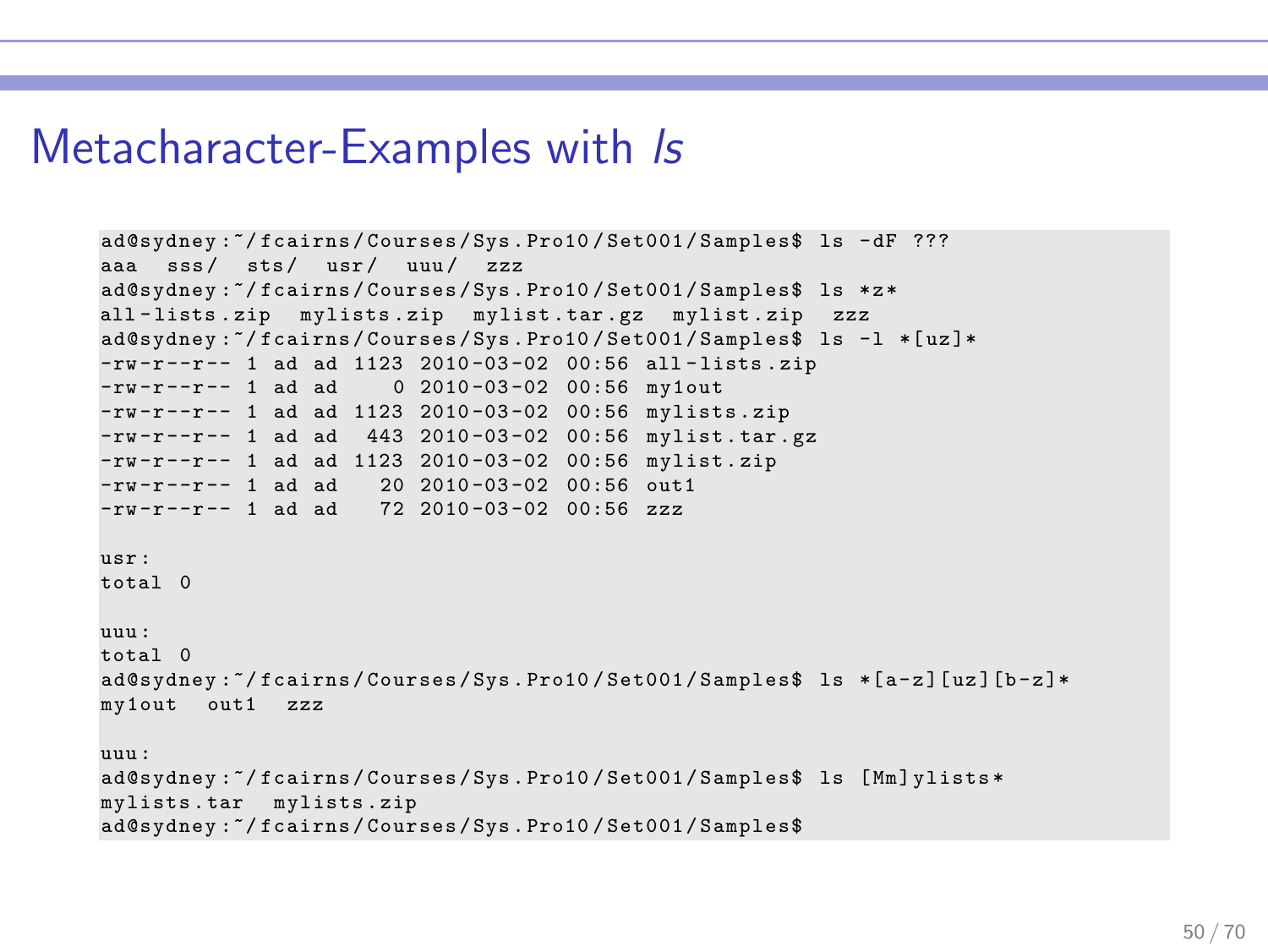# Variables



- $\blacktriangleright$  Predefined Variables:
	- ▶ Shell Variables: used to configure shell (e.g., setting the internal field separator which is often a space or tab).
	- $\triangleright$  Environment Variables: used to configure the environment (ie, a system variable determines which editor to edit the history file).
- $\triangleright$  User defined Variables: created by the users for storing values; may start with an alphabetic or \_ character.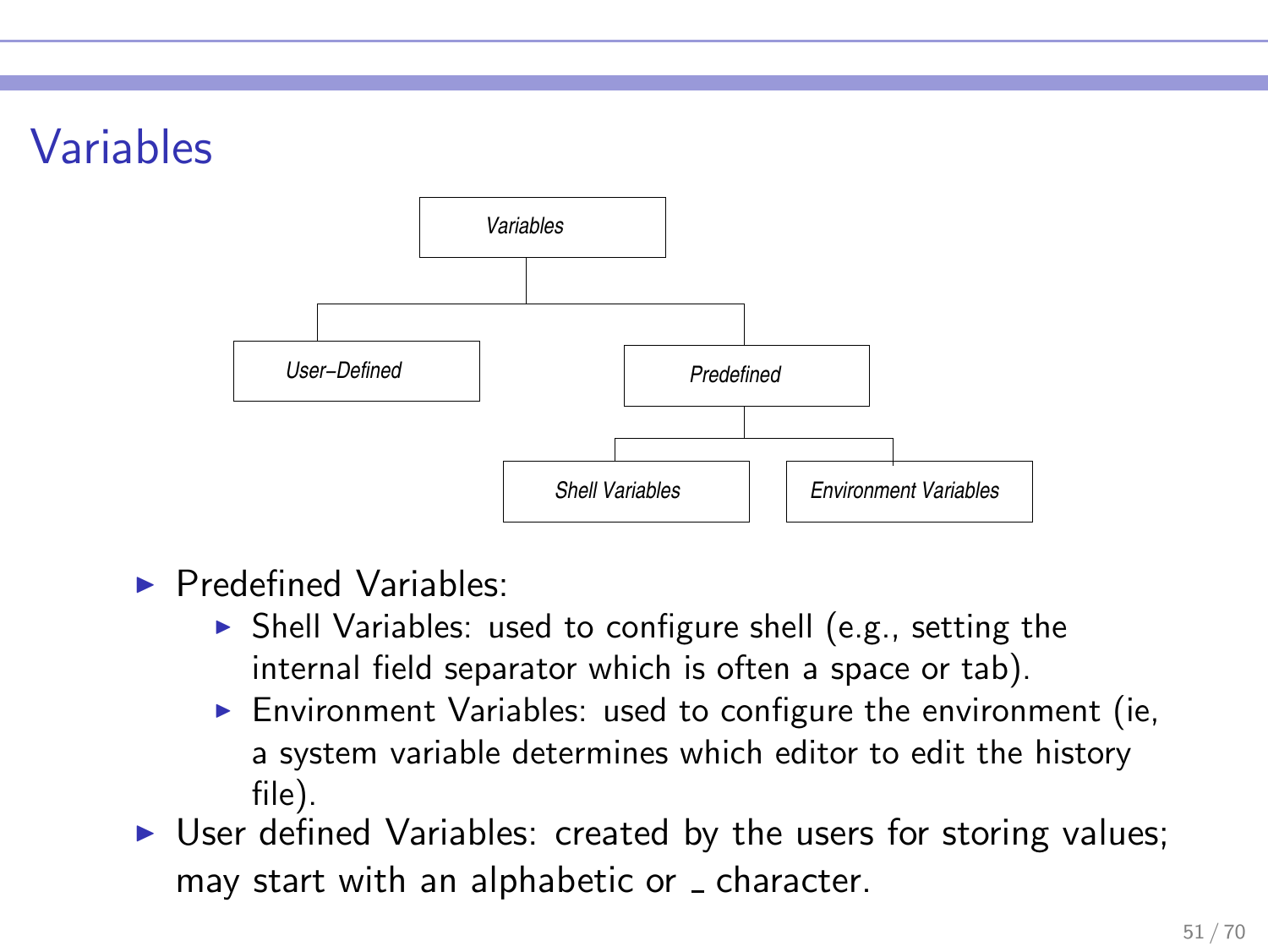### setting & unsetting environment variables with csh

```
perth :/ home / users /ad > printenv | head -6
USER = ad
HOME =/ home / users / ad
PATH =/ usr / bin / X11 :/ bin :/ usr / bin :/ usr / ucb :/ usr / etc :/ usr / local
     / bin
SHELL =/ usr / local / bin / csh
TZ = EETSSH_TTY =/ dev / pts /2
perth :/ home / users /ad > setenv ALEX delis
perth :/ home / users /ad > printenv | tail -3
TEXINPUTS =:/ home / users / ad / tex
ICAROOT =/ home / appl / ICAClient
AI.EX = deJisperth :/ home / users /ad > echo $ALEX
delis
perth :/ home / users /ad > unsetenv ALEX
perth :/ home / users /ad > printenv | tail -2
TEXINPUTS =:/ home / users / ad / tex
ICAROOT =/ home / appl / ICAClient
perth :/ home / users /ad >
```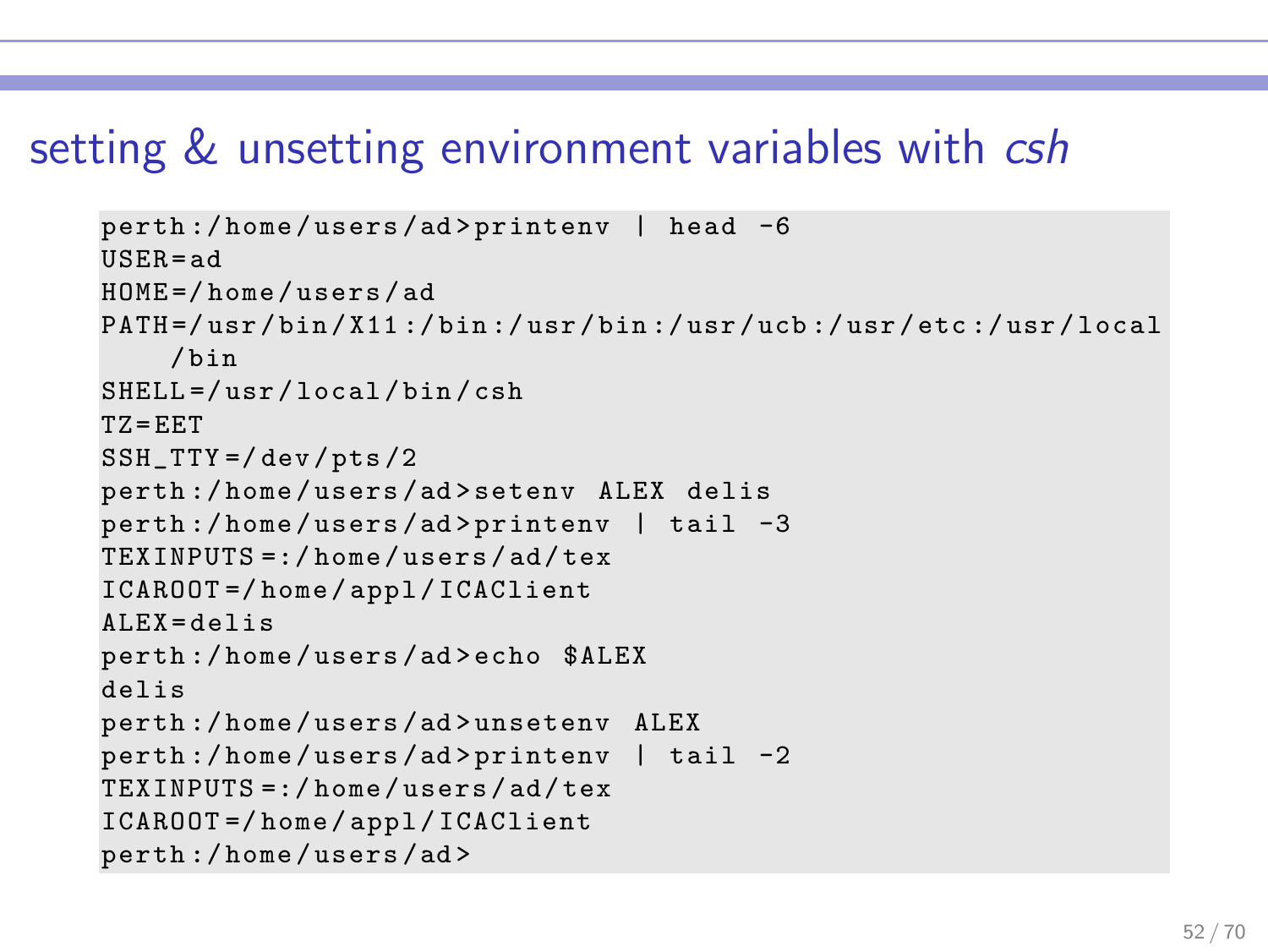#### setting/unsetting local & shell variables (bash)

```
ad@ad-desktop: ^$ set | head -4
BASH =/ bin / bash
BASH<sub>_ALIASES</sub> = ()
BASH ARGC = ()BASH ARGV = ()ad@ad - desktop :~ $ MYVAR = " alexis "
ad@ad - desktop :~ $ echo MYVAR
MYVAR
ad@ad - desktop :~ $ echo $MYVAR
alexis
ad@ad - desktop :~ $ set | grep MYVAR
MYVAR = aIe<sub>xis</sub>ad@ad - desktop :~ $ unset MYVAR
ad@ad - desktop :~ $ echo $MYVAR
ad@ad - desktop :~ $
ad@ad - desktop :~ $ set | grep MYVAR
ad@ad - desktop :~ $
```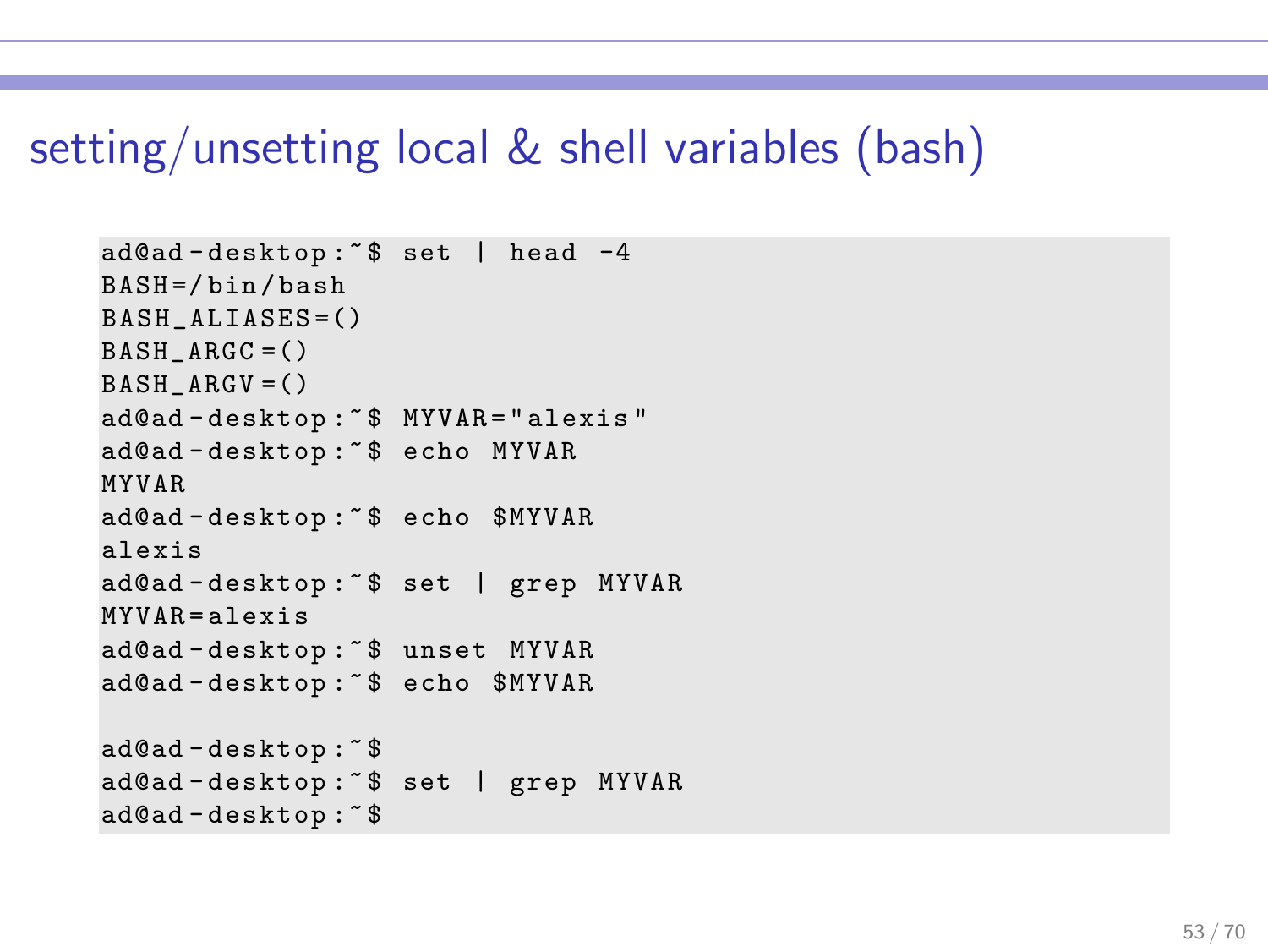### History in bash

```
ad@ad - desktop :~/ SysProMaterial / Set001$ ls -la * tex
-rw -r --r -- 1 ad ad 48821 2010 -02 -20 11:17 set001 . tex
ad@ad - desktop :~/ SysProMaterial / Set001$ pwd
/ home / ad / SysProMaterial / Set001
ad@ad - desktop :~/ SysProMaterial / Set001$ ls * set *
set001.aux set001.log set001.out set001.snm set001.tex.bak
set001.dvi set001.nav set001.ps set001.tex set001.toc
ad@ad-desktop:"/SysProMaterial/Set001$ echo this is work in progress
this is work in progress
ad@ad - desktop :~/ SysProMaterial / Set001$ history | tail -5
  511 ls - la * tex
 512 pwd
 513 ls * set *
 514 echo this is work in progress
 515 history | tail -5
ad@ad - desktop :~/ SysProMaterial / Set001$ !511
ls - la * tex
-rw -r --r -- 1 ad ad 48821 2010 -02 -20 11:17 set001 . tex
ad@ad - desktop :~/ SysProMaterial / Set001$ ! pw
pwd
/ home / ad / SysProMaterial / Set001
ad@ad - desktop :~/ SysProMaterial / Set001$ date
Sat Feb 20 11:35:08 EET 2010
ad@ad - desktop :~/ SysProMaterial / Set001$ history | tail -3
  517 pwd
  518 date
 519 history | tail -3
ad@ad - desktop :~/ SysProMaterial / Set001$ ! da
date
Sat Feb 20 11:35:24 FFT 2010
ad@ad-desktop: "/SysProMaterial/Set001$ 54/70
```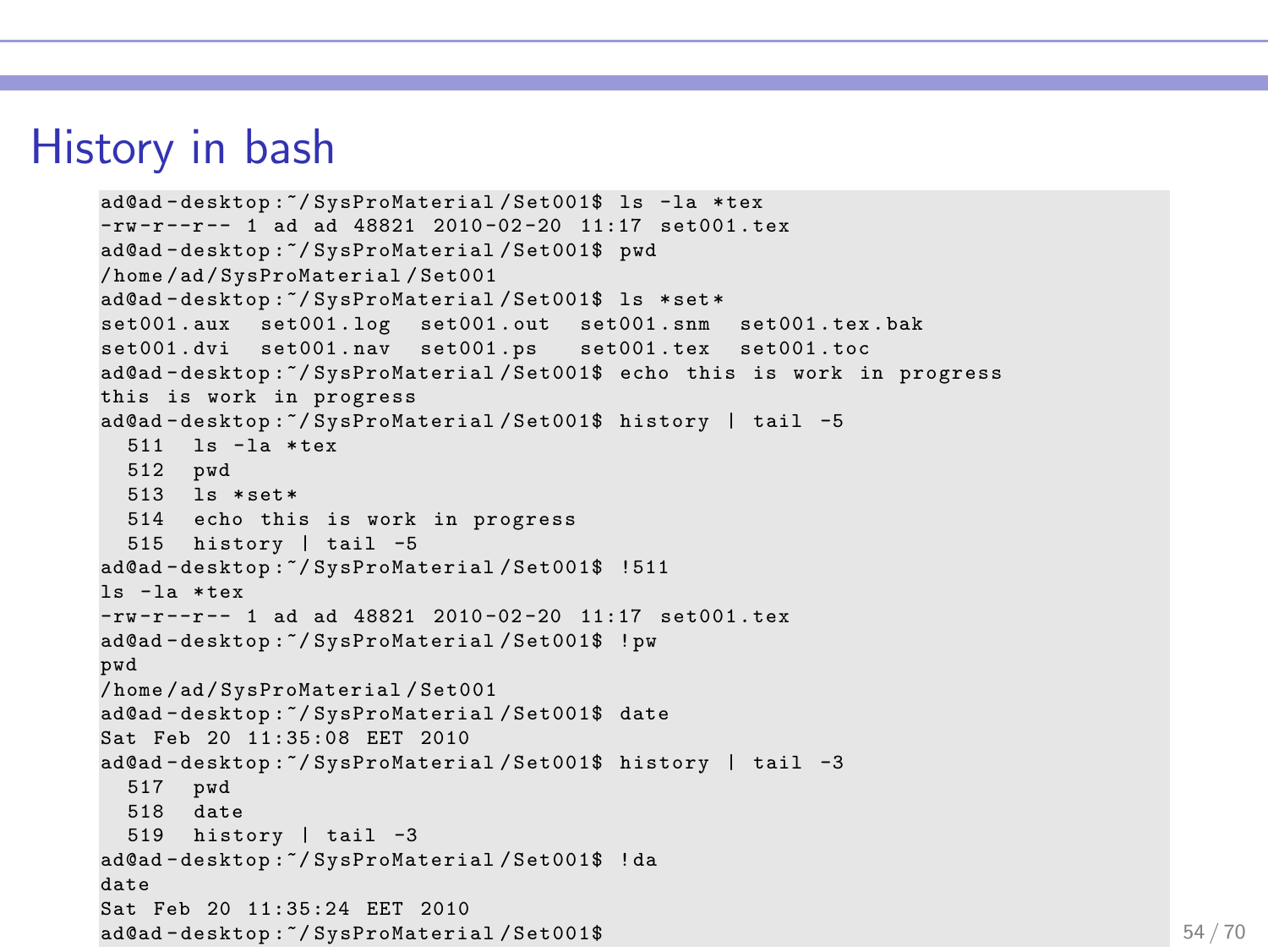### history in csh

```
perth :/ home / users /ad > set history =5
perth :/ home / users /ad > history
    39 11:48 history
    40 11:48 ls x2del .*
    41 11:48 ls x2del .* TP
    42 11:48 set history =5
    43 11:48 history
perth :/ home / users /ad >! ls
ls x2del .* TP
TP: No such file or directory<br>x2del.pdf x2del.gxp.pdf
                  x2del . pdf x2del . qxp . pdf
perth :/ home / users /ad > ls TPD *
TPDS -0026 -0206. pdf TPDS -0026 -0206. ps
perth :/ home / users /ad >!!
is TPD*TPDS -0026 -0206. pdf TPDS -0026 -0206. ps
perth :/ home / users /ad >!41
ls x2del .* TP
TP : No such file or directory
                  x2del . pdf x2del . qxp . pdf
perth :/ home / users /ad >
```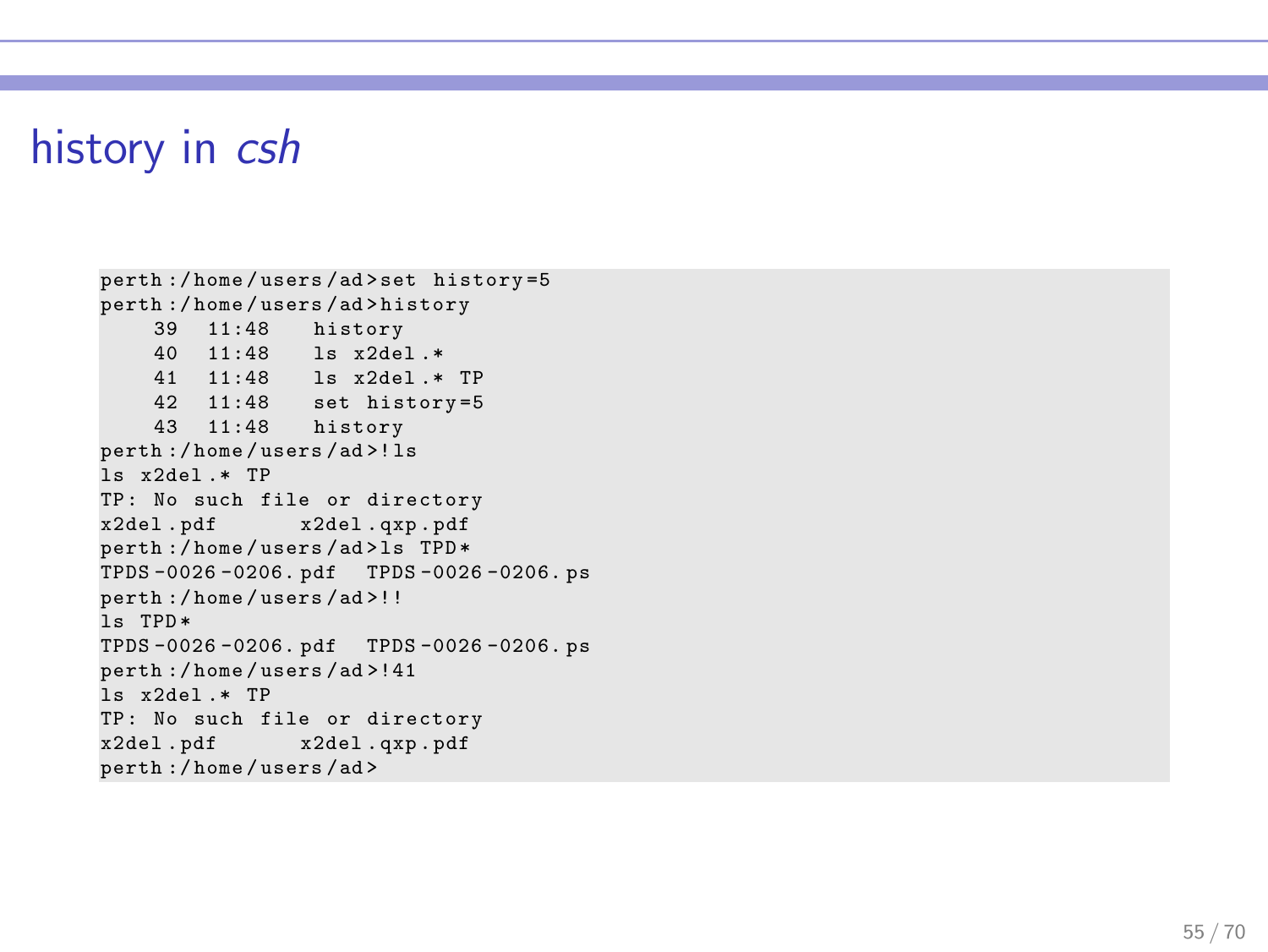### alias-ing within the shell

```
ad@ad - desktop :~/ SysProMaterial / Set001$ alias
alias egrep='egrep --color=auto'
alias grep='grep --color=auto'
alias le^2 ls - color =auto<sup>2</sup>
ad@ad - desktop :~/ SysProMaterial / Set001$ cd Samples /
ad@ad - desktop :~/ SysProMaterial / Set001 / Samples$ ls
        Alexdir b_file delis lista lista3 out1 UMASK
aaa bb c_file d_file lista1 mydir Set -01. ppt zzz
a_file bbbb dddd eeee lista2 mytest sfile
ad@ad - desktop :~/ SysProMaterial / Set001 / Samples$ alias
alias egrep='egrep --color=auto'
alias grep='grep --color=auto'
alias ls = 'ls - color = auto'ad@ad - desktop :~/ SysProMaterial / Set001 / Samples$ alias dir =' ls -sa '
ad@ad - desktop :~/ SysProMaterial / Set001 / Samples$ dir * bb
4 bb 4 bbbb
ad@ad-desktop: "/SysProMaterial/Set001/Samples$ alias lls='ls -las'
ad@ad - desktop :~/ SysProMaterial / Set001 / Samples$ alias mydir =' ls ; pwd '
ad@ad - desktop :~/ SysProMaterial / Set001 / Samples$ mydir
        Alexdir b_file delis lista lista3 out1 UMASK
aaa bb c_file d_file lista1 mydir Set -01. ppt zzz
a_file bbbb dddd eeee lista2 mytest sfile
/ home / ad / SysProMaterial / Set001 / Samples
ad@ad - desktop :~/ SysProMaterial / Set001 / Samples$ unalias lls mydir
ad@ad - desktop :~/ SysProMaterial / Set001 / Samples$ alias
alias dir =' ls -sa'
alias egrep =' egrep -- color = auto '
alias grep='grep --color=auto'
alias ls = 'ls - color = auto'ad@ad - desktop :~/ SysProMaterial / Set001 / Samples$
```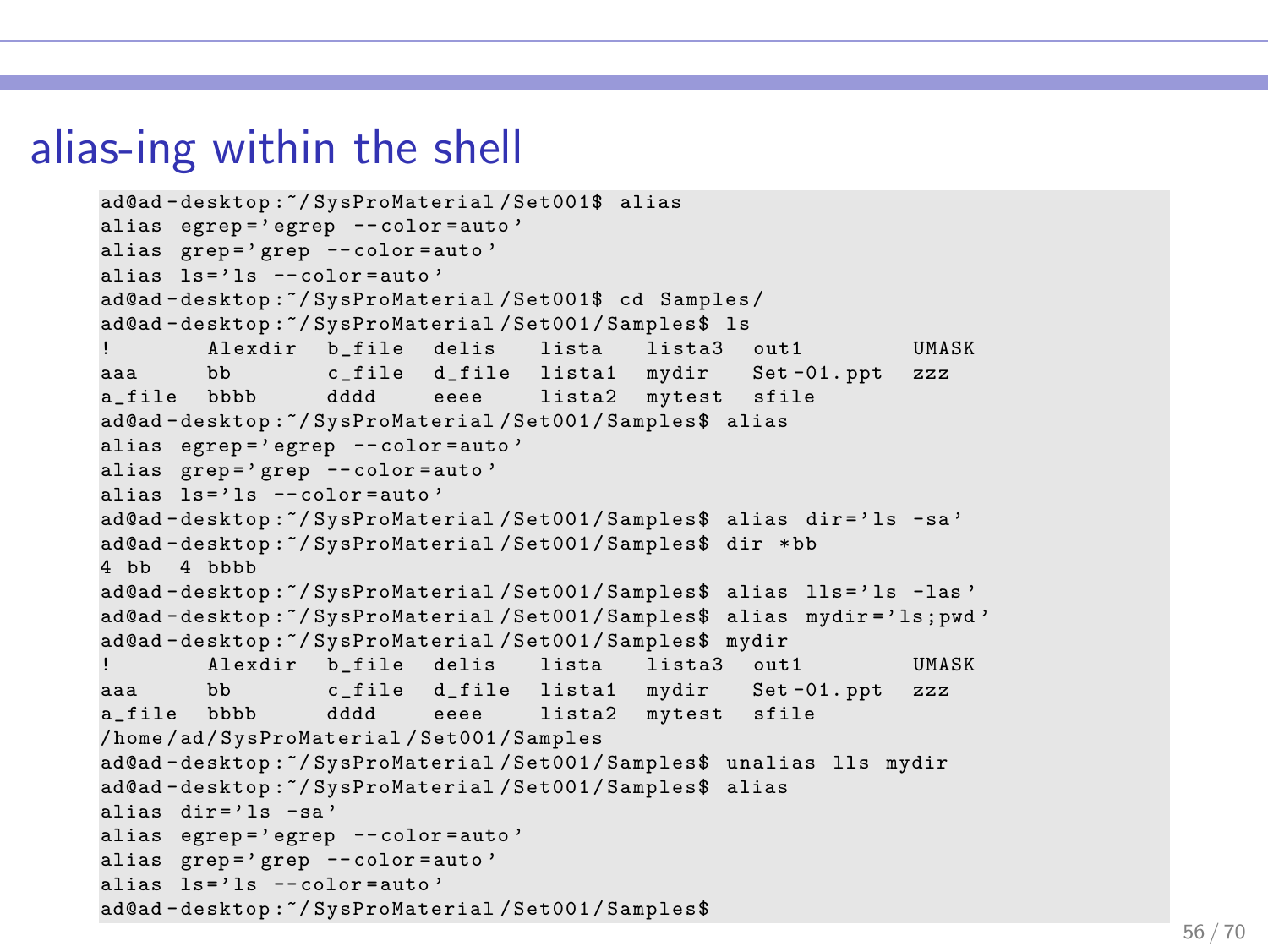# Process Management

| ps   | display status of the processes                       |  |
|------|-------------------------------------------------------|--|
| jobs | display interrupted processes                         |  |
| kill | kill a specific process                               |  |
| bg   | set a process in "background" processing              |  |
| fg   | set a process in "foreground" processing              |  |
| top  | show status of processor(s), memory, running programs |  |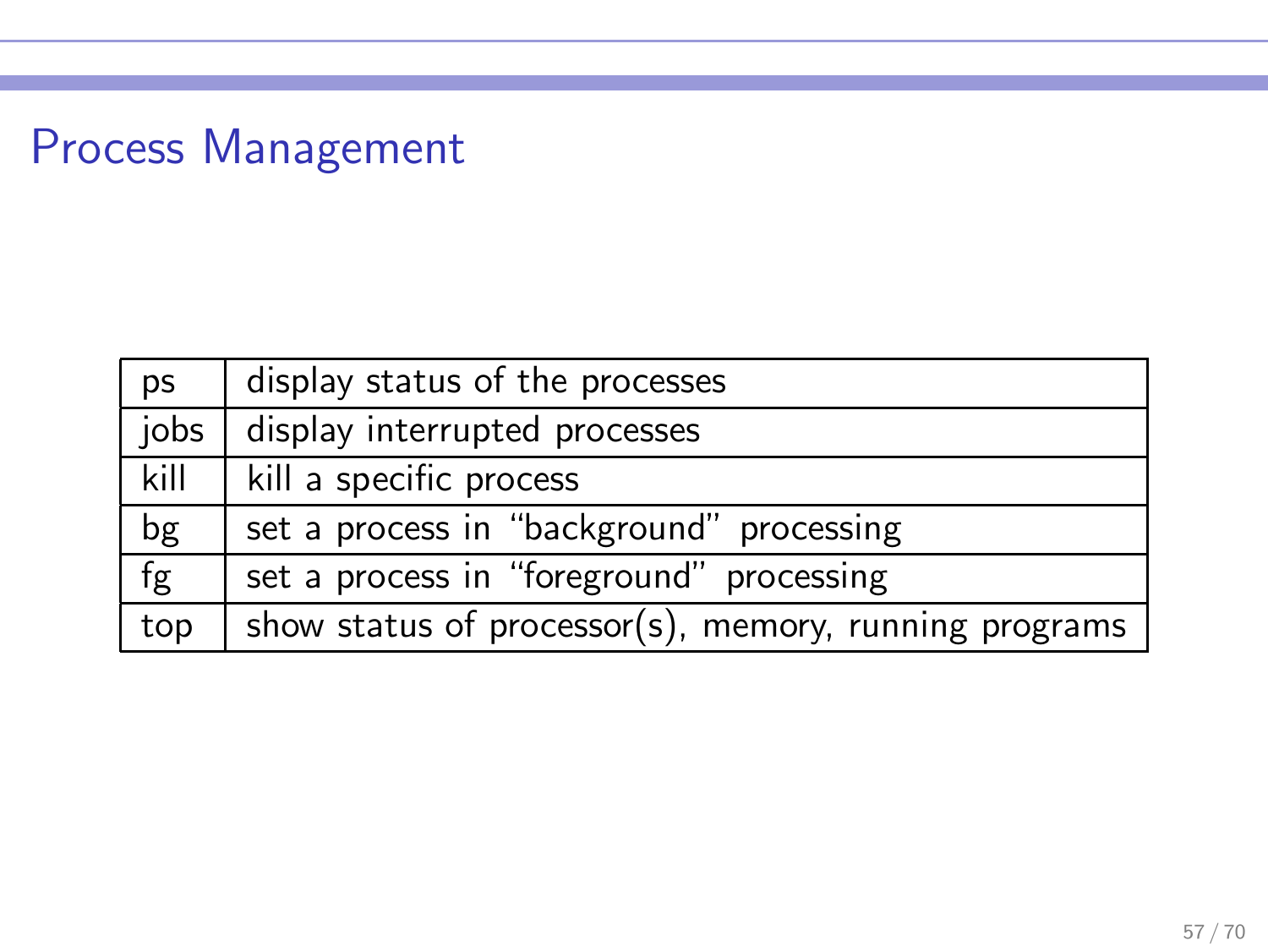### Working with bg, and fg

```
ad@ad - desktop :~/ SysProMaterial / Set001$ ./ a . out
~^{\circ} z
[3] + Stopped ./a.out
ad@ad - desktop :~/ SysProMaterial / Set001$ jobs
[1] Running make &<br>[2] - Running make gv set
                                 gv set001.ps &<br>./a.out
[3]+ Stopped
ad@ad - desktop :~/ SysProMaterial / Set001$ bg
[3]+ ./a.out &
ad@ad-desktop:~/SysProMaterial/Set001$ jobs<br>[1] Running make &
[1] Running<br>[2]- Running
                                 \sigma v set001 . ps \&[3] + Running ./a.out &
ad@ad - desktop :~/ SysProMaterial / Set001$ fg %3
/ a. out
~^{\circ} Z.
[3]+ Stopped ./ a . out
ad@ad - desktop :~/ SysProMaterial / Set001$ kill %3
[3] + Terminated ./a.out
ad@ad - desktop :~/ SysProMaterial / Set001$ ps
 PID TTY TIME CMD
2659 pts /0 00:00:00 bash
2695 pts /0 00:00:00 gv
2739 pts /0 00:03:17 soffice . bin
3406 pts /0 00:00:00 gs
 3448 pts /0 00:00:00 ps
ad@ad - desktop :~/ SysProMaterial / Set001$
```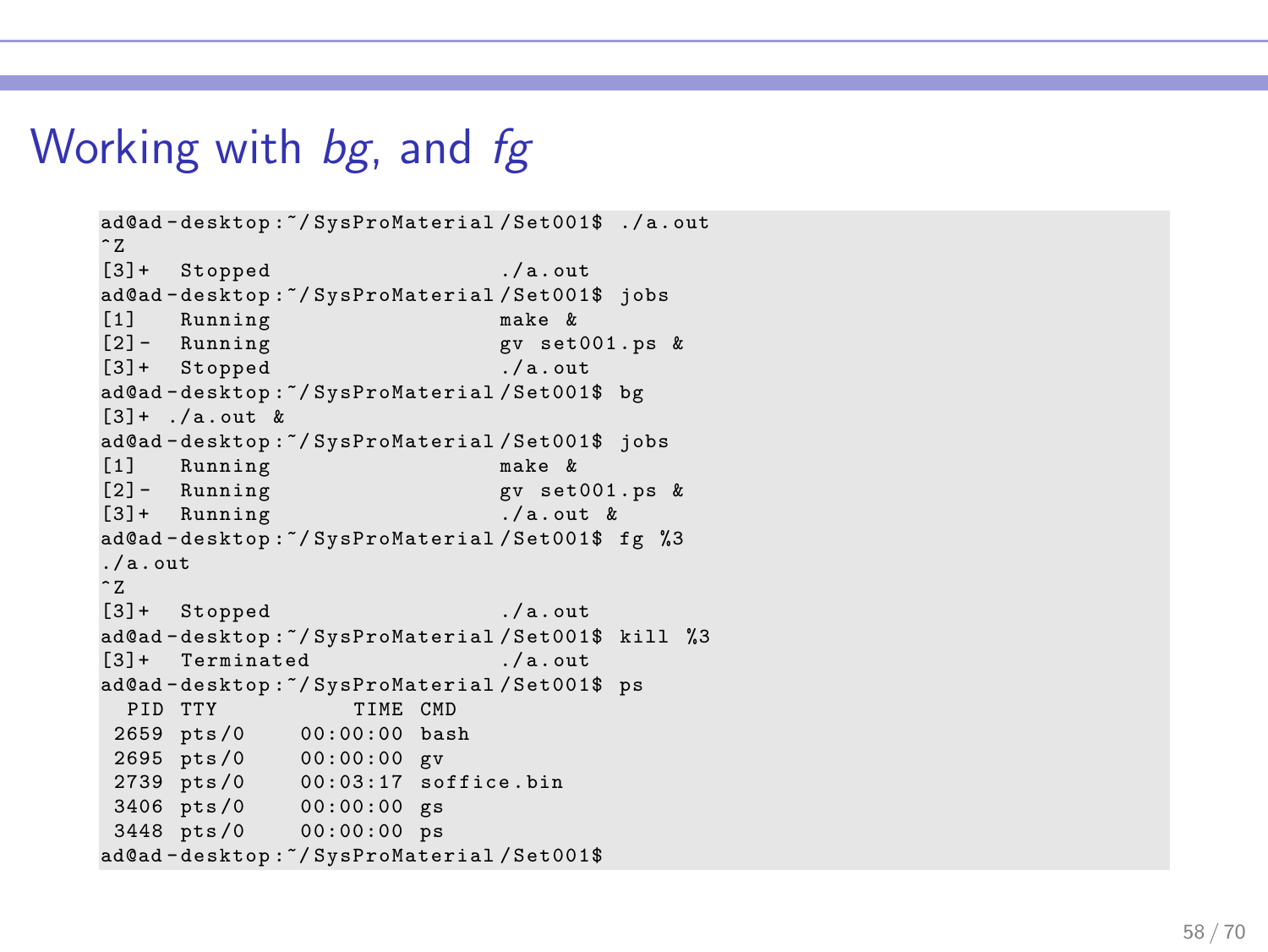#### Command top

top - 13:18:11 up 3:20, 5 users, load average: 0.00, 0.00, 0.00 Tasks: 181 total, 3 running, 178 sleeping, 0 stopped, 0 zombie  $Cpu(s): 1.2\%us, 1.0\%sv, 0.0\%ni, 97.9\%id, 0.0\%va, 0.0\%hi, 0.0\%si, 0.0\%st$ Mem: 2061416k total, 1311888k used, 749528k free, 157420k buffers<br>Swap: 4883720k total. 0k used. 4883720k free. 642324k cached 0k used, 4883720k free, 642324k cached PID USER PRANI VIRTARES SHR S % CPU % MEM TIME + COMMAND 1807 ad 20 0 156m 4896 3672 R 2 0.2 1:48.90 pulseaudio<br>1946 ad 20 0 422m 117m 33m S 1 5.8 7:41.66 firefox 20 0 422m 117m 33m S 1 5.8 7:41.66 fire:<br>20 0 305m 38m 11m S 1 1.9 4:32.62 Xorg 1248 root 20 0 305m 38m 11m S 1 1.9 4:32.62 Xorg<br>3515 ad 20 0 2472 1204 884 R 1 0.1 0:00.18 top 3515 ad 20 0 2472 1204 884 R 1 0.1 0:00.18 top 1851 ad 20 0 104 m 14 m 10 m S 0 0.7 0:07.31 metacity<br>2933 ad 20 0 149 m 25 m S 0 4 0 0:24 08 acrogad 20 0 149m 80m 25m S 0 4.0 1 root 20 0 2664 1552 1128 S 0 0.1 0:00.85 init 2 root 15 -5 0 0 0 S 0 0.0 0:00.00 kthreadd  $3$  root  $RT -5$ 4 root 15 -5 0 0 0 S 0 0.0 0:00.36 ksoftirqd /0 5 root RT -5 0 0 0 S 0 0.0 0:00.00 watchdog /0 6 root RT -5 0 0 0 S 0 0.0 0:00.00 migration /1 7 root 15 -5 0 0 0 0 0 0 0 0:00.60 ksoftirqd /1<br>8 root 15 -5 0 0 0 0 0 0 0 0:00.60 ksoftirqd /1 8 root RT -5 0 0 0 S ........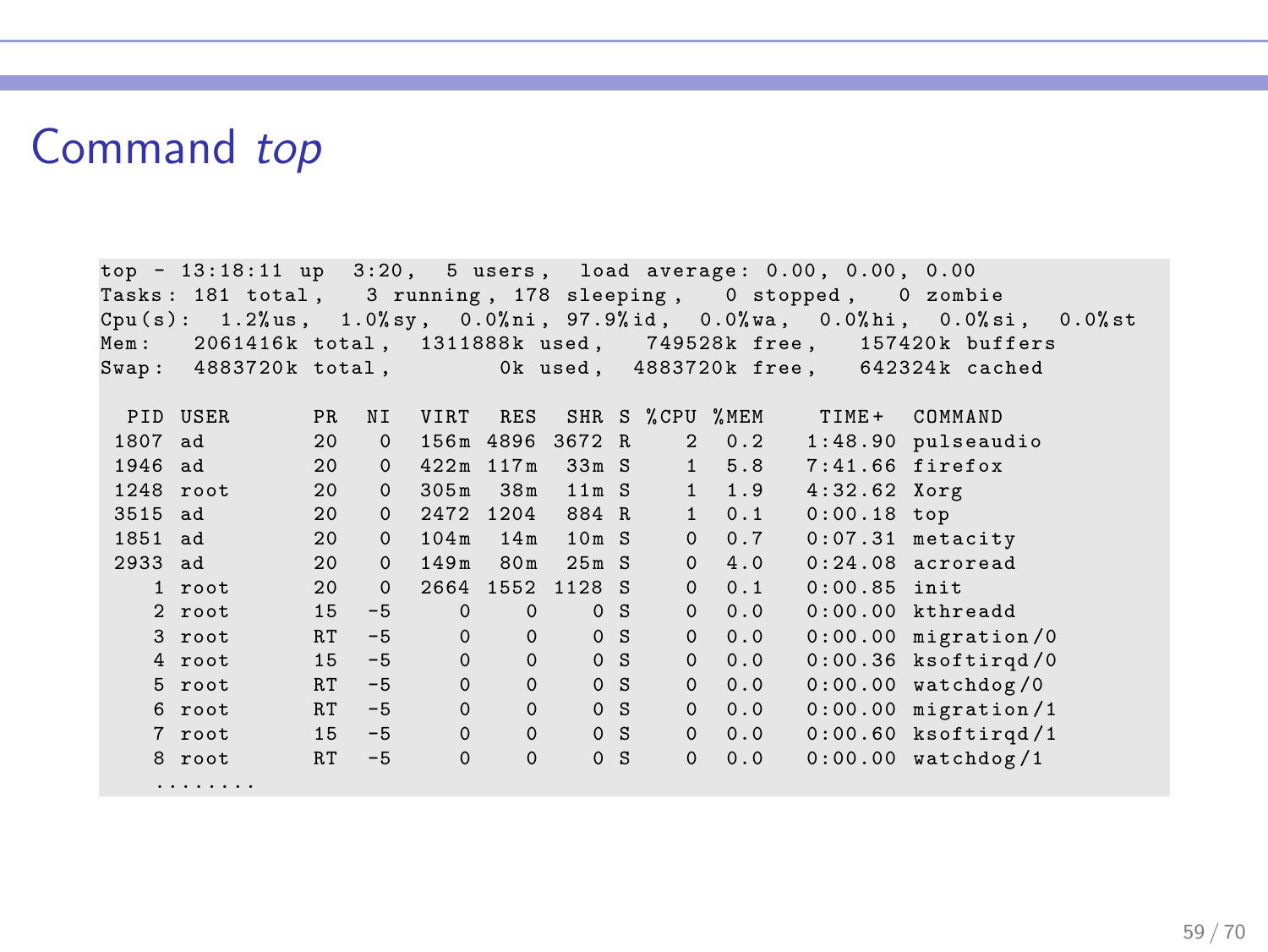### Compression of files

- $\triangleright$  create flat version of files and directories with tar or zip
- $\triangleright$  compress their size with  $gzip$

```
ad@ad - desktop :~/ SysProMaterial / Set001 / Samples$ tar cvf mylist . tar lista *
lista
lista1
lista2
lista3
ad@ad - desktop :~/ SysProMaterial / Set001 / Samples$ zip mylist . zip lista *
  adding: lista (deflated 26%)
  adding: lista1 (deflated 26%)
  adding: lista2 (deflated 26%)
  adding : lista3 ( deflated 26%)
ad@ad-desktop:"/SysProMaterial/Set001/Samples$ ls -1 mylist.*
-rw-r--r-- 1 ad ad 10240 2010-02-20 16:54 mylist.tar
-rw -r -r - 1 ad ad 1123 2010-02-20 16:54 mylist.zip
ad@ad - desktop :~/ SysProMaterial / Set001 / Samples$ gzip mylist . tar
ad@ad - desktop :~/ SysProMaterial / Set001 / Samples$ ! ls
ls -l mylist .*
-rw-r--r-- 1 ad ad 443 2010-02-20 16:54 mylist.tar.gz
-rw-r--r-- 1 ad ad 1123 2010-02-20 16:54 mylist.zip
ad@ad - desktop :~/ SysProMaterial / Set001 / Samples$
```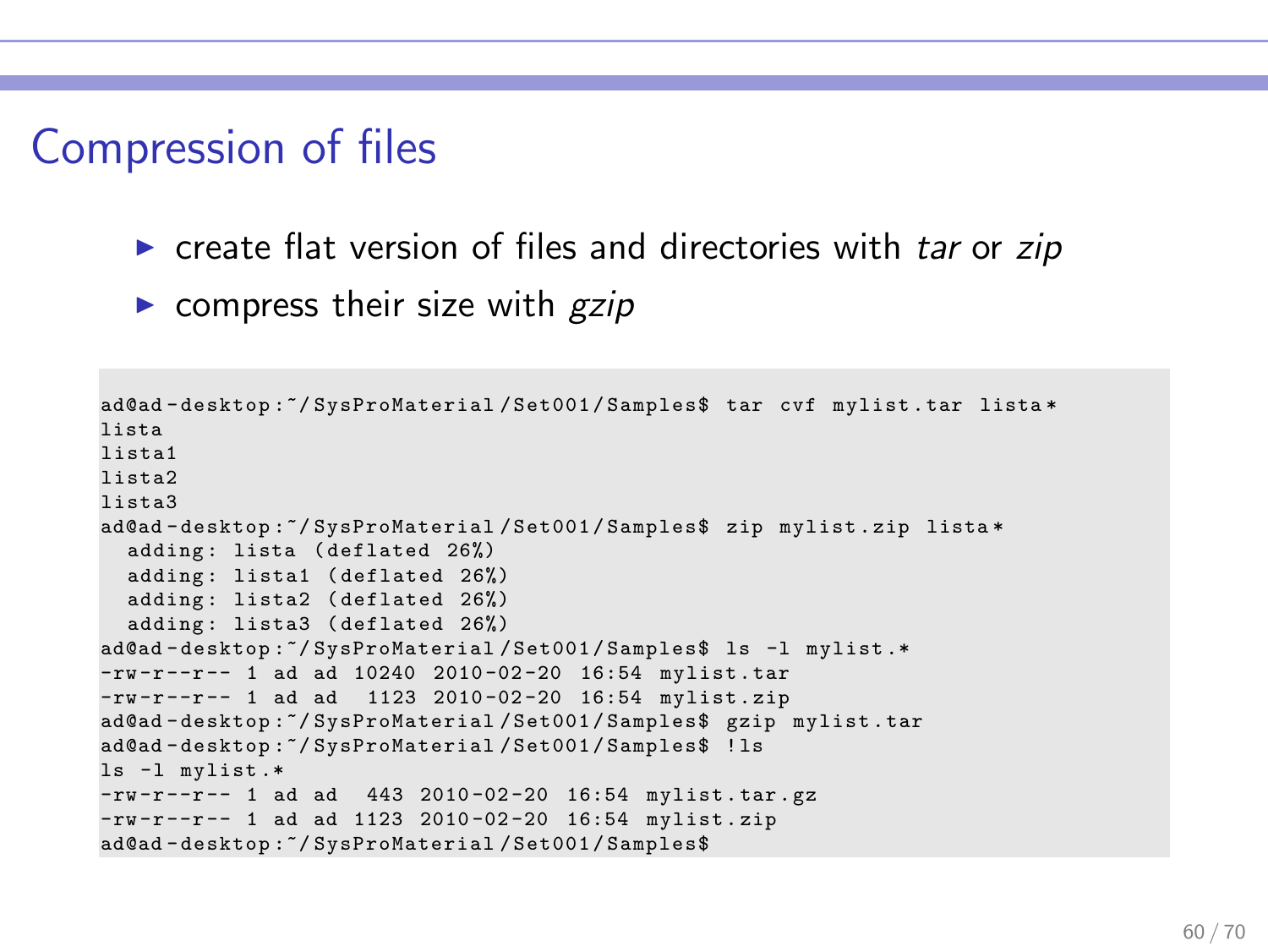### Decompression of .gz .zip files

- $\triangleright$  zcat: does not alter the structure of the compressed file.
- $\triangleright$  decompression: *gunzip* or *unzip*

```
ad@ad - desktop :~/ SysProMaterial / Set001 / Samples$ zcat mylists . tar . gz | tar xv
lista
lista1
lista2
lista3
ad@ad - desktop :~/ SysProMaterial / Set001 / Samples$ gunzip mylists . tar . gz
ad@ad-desktop:~/SysProMaterial/Set001/Samples$ ls -1 mylists.*
-rw -r --r -- 1 ad ad 10240 2010 -02 -20 16:42 mylists . tar
-rw -r --r -- 1 ad ad 1123 2010 -02 -20 16:42 mylists . zip
ad@ad - desktop :~/ SysProMaterial / Set001 / Samples$ unzip mylists . zip
Archive: mylists.zip
replace lista? [y]es, [n]o, [A]ll, [N]one, [r]ename: A
  inflating : lista
 inflating : lista1
 inflating : lista2
  inflating: lista3
ad@ad - desktop :~/ SysProMaterial / Set001 / Samples$
```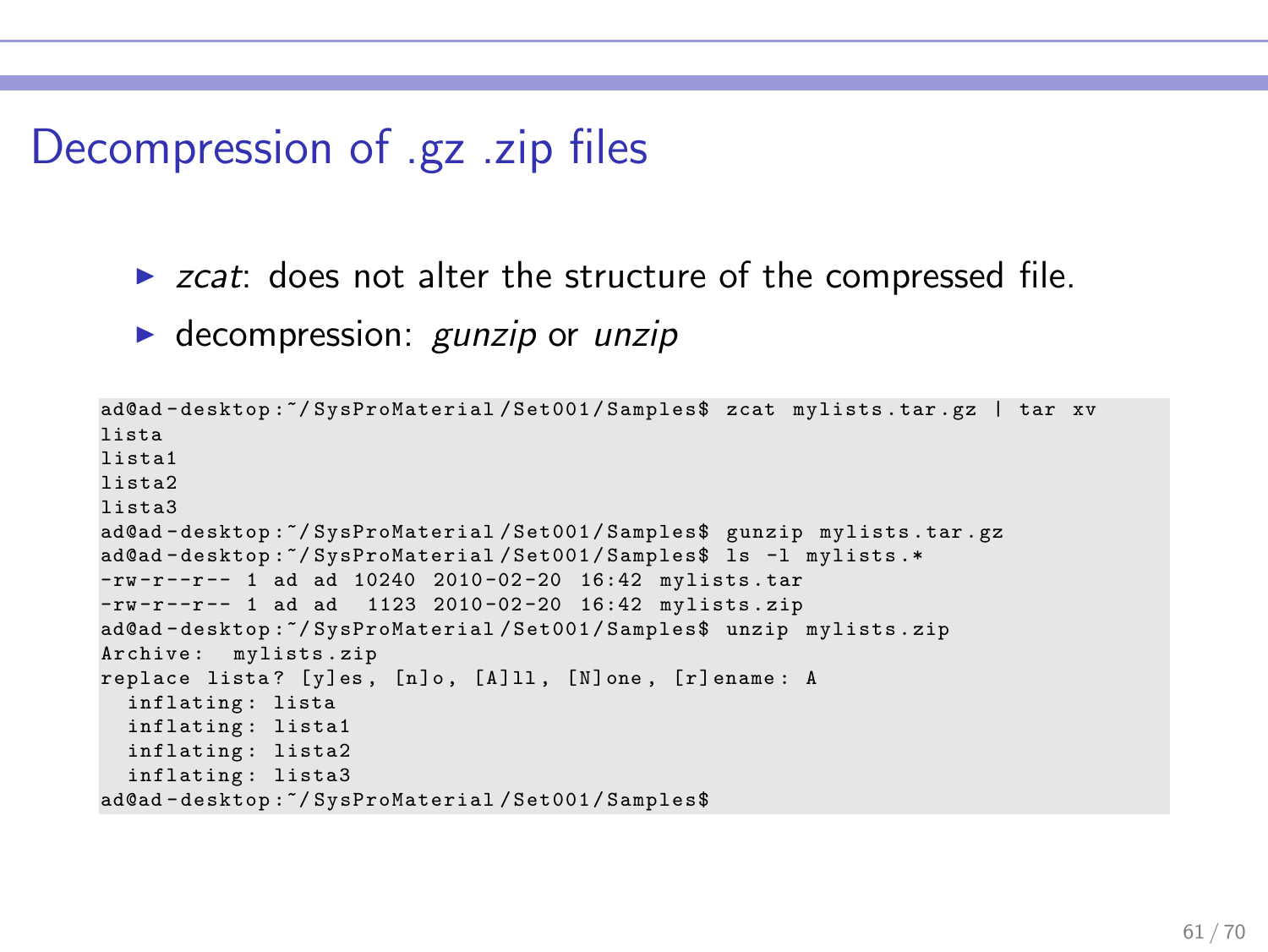# Other commands

| tr     | translate or delete characters in files |  |
|--------|-----------------------------------------|--|
| colrm  | delete columns from file                |  |
| find   | locate file/catalogs in an FS           |  |
| script | record the interaction with the shell   |  |
| sleep  | wait for a number of seconds            |  |
| last   | last appearances of user(s)             |  |
| clear  | clear tty                               |  |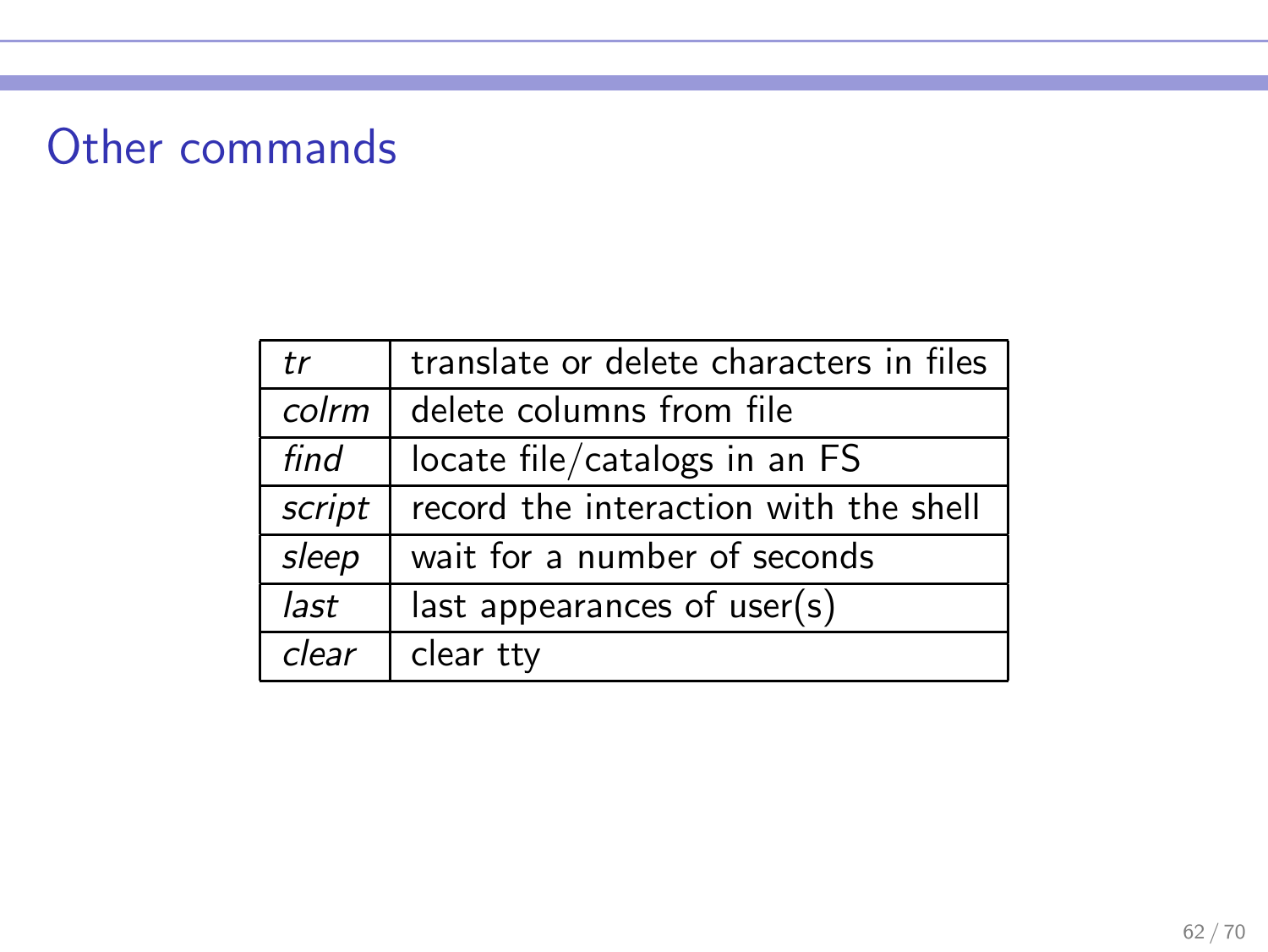#### tr usage

```
ad@ad - desktop :~/ SysProMaterial / Set001 / Samples$ cat test1
This is a test - test FILE
of manuscript that is to be
served as a subpoena
to the jurors of the court
ad@ad - desktop :~/ SysProMaterial / Set001 / Samples$ tr acbdef ijklm < test1
This is i tmst - tmst FILE
om minusjript thit is to km
smrvml is i sukpomni
to thm jurors om thm jourt
ad@ad-desktop:"/SysProMaterial/Set001/Samples$ tr -d '[i-l]s' <test1
Th a tet - tet FILE
of manucrpt that to be
erved a a ubpoena
to the uror of the court
ad@ad - desktop :~/ SysProMaterial / Set001 / Samples$
```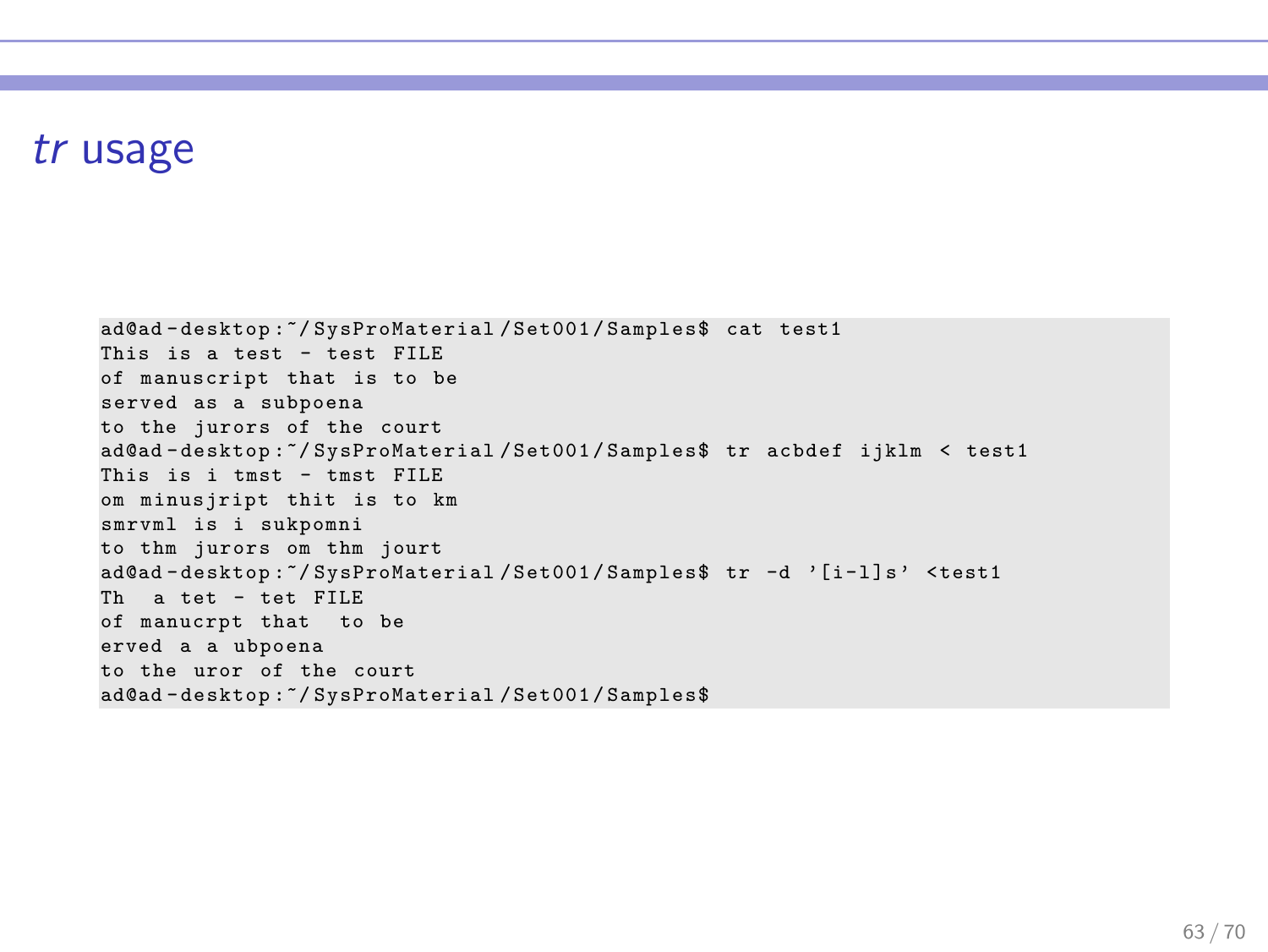#### colrm usage

```
ad@ad - desktop :~/ SysProMaterial / Set001 / Samples$ colrm 8 15 < lista1
123: jimn :2103456789: reading
345: petel :4567891234: london
673: pet :9602345612: sydney
133: time :3452678967: moscow
231: kitilata :2138905674: athens
ad@ad - desktop :~/ SysProMaterial / Set001 / Samples$ colrm 10 < lista1
123: jim : m
345: peter
673: pete :
133 \cdot time \cdot231: kitri
ad@ad - desktop :~/ SysProMaterial / Set001 / Samples$ ls - ald mydir
drwxr-xr-x 2 ad ad 4096 2010-02-19 21:34 mydir
ad@ad - desktop :~/ SysProMaterial / Set001 / Samples$ ls - ald mydir | colrm 11 55
drwxr -xr - x
ad@ad - desktop :~/ SysProMaterial / Set001 / Samples$ ls - ald mydir | colrm 11 44
drwxr -xr - x mydir
ad@ad - desktop :~/ SysProMaterial / Set001 / Samples$ ls - ald * | colrm 11 44 | grep
      zip
-rw-r--r-- all-lists.zip
-rw -r --r -- mylists . zip
-rw -r --r -- mylist . zip
ad@ad - desktop :~/ SysProMaterial / Set001 / Samples$
```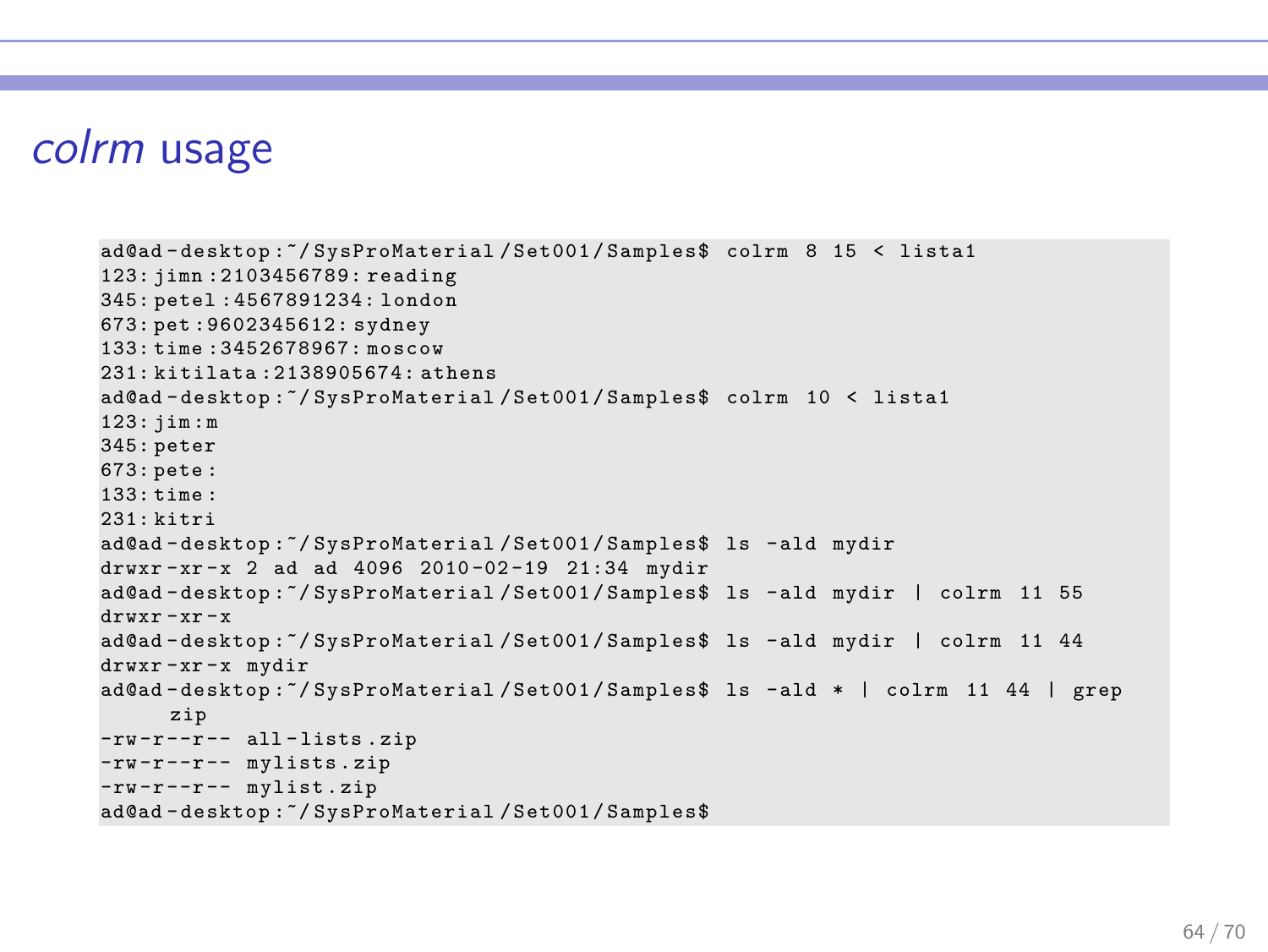### Command find

```
ad@ad - desktop :~ $ find SysProMaterial - name '* dvi *' - print
SysProMaterial/syspro_sockets_presentation/syspro_sockets_presentation/sockIPC.
     dvi
SvsProMaterial/syspro_sockets_presentation/sockIPC.dvi
SysProMaterial / Set001 / set001 . dvi
SysProMaterial / PERNASVIP - kickoff / myprese . dvi
ad@ad - desktop :~ $ find . - name set001 . ps - print
./ SysProMaterial / Set001 / set001 . ps
ad@ad-desktop:"/SysProMaterial$ find .. -type d -name '*Set*' -exec file '{}'
     \langle \cdot \rangle../ SysProMaterial / Set001 : directory
../ K24 / Set -3 - Code : directory
../ K24 / Set -4 - Code : directory
ad@ad - desktop :~/ SysProMaterial$
ad@ad-desktop:\check{ }/ SysProMaterial$ find . -type f -name '*tex' -exec ls -l '{}' \;
-rw-r--r-- 1 ad ad 6317 2010-02-15 21:22 ./Admin/k24-syllabus10.tex
-rwx ------ 1 ad ad 1103 2010-02-15 21:22 ./Admin/Bebaiwsi.tex
-rwxr-xr -x 1 ad ad 25200 2010-02-15 21:22 ./syspro_sockets_presentation/sockIPC.
     tex
-rwxr - xr - x 1 ad ad 25200 2010-02-15 21:22 ./syspro_sockets_presentation/
     syspro_sockets_presentation/sockIPC.tex
-rw-r-r-1 ad ad 59746 2010-02-20 18:10 ./Set001/set001.tex
-rw -r -r - 1 ad ad 58694 2010-02-19 12:41 ./Set001/. sockIPC.tex
-rwxr-xr-x 1 ad ad 26056 2010-02-15 21:22 ./PERNASVIP-kickoff/mvprese.tex
ad@ad - desktop :~/ SysProMaterial$
ad@ad - desktop :~/ SysProMaterial$ find / usr / - perm 664 - print
/ usr / local / share / texmf /ls - R
ad@ad - desktop :~/ SysProMaterial$ find / usr / - perm 664
/ usr / local / share / texmf /ls - R
ad@ad - desktop :~/ SysProMaterial$
```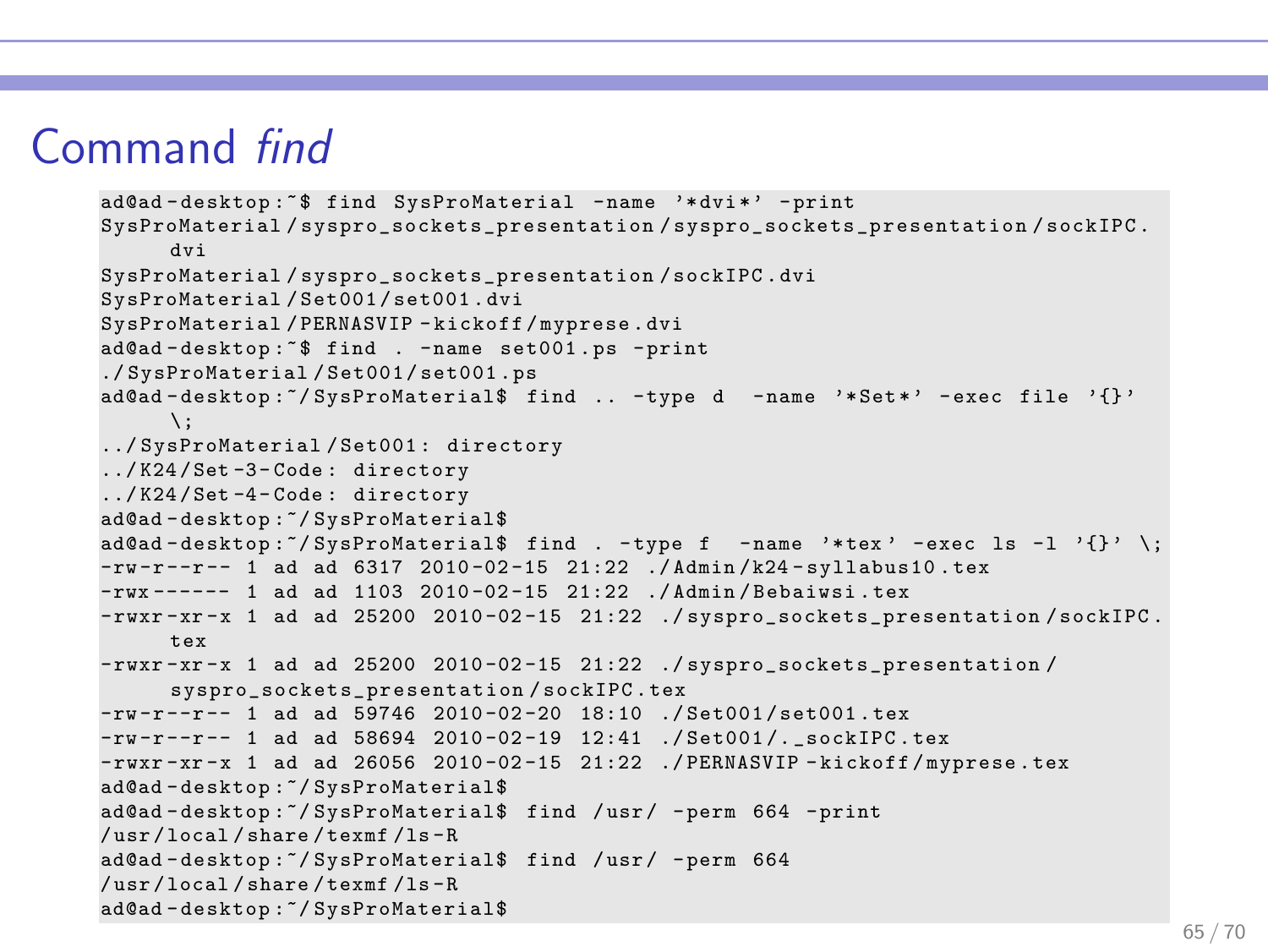#### Commands: last, script, sleep, clear

```
ad@ad-desktop:"/SysProMaterial/Set001$ last -n 5<br>ad pts/4 :0.0 Sat Feb 2
ad pts /4 :0.0 Sat Feb 20 20:11 still logged in<br>ad pts /3 :0.0 Sat Feb 20 18:19 still logged in
       pts /3 :0.0 Sat Feb 20 18:19 still logged in<br>
nts /3 :0.0 Sat Feb 20 11:31 - 18:19 (06:47)
ad pts /3 :0.0 Sat Feb 20 11:31 - 18:19 (06:47)<br>ad pts /3 :0.0 Sat Feb 20 11:28 - 11:31 (00:02)
      pts /3 :0.0 Sat Feb 20 11:28 - 11:31 (00:02)<br>pts /2 :0.0 Sat Feb 20 11:00 still logged i
ad pts /2 :0.0 Sat Feb 20 11:00 still logged in
wtmp begins Wed Feb 3 20:05:09 2010
ad@ad - desktop :~/ SysProMaterial / Set001$ script mysession
Script started, file is mysession
ad@ad - desktop :~/ SysProMaterial / Set001$ ls * tex
set001 . tex
ad@ad - desktop :~/ SysProMaterial / Set001$ pwd
/ home / ad / SysProMaterial / Set001
ad@ad - desktop :~/ SysProMaterial / Set001$ exit
Script done, file is mysession
ad@ad - desktop :~/ SysProMaterial / Set001$ cat mysession
Script started on Sat 20 Feb 2010 08:29:09 PM EET
ad@ad - desktop :~/ SysProMaterial / Set001$ ls * tex
set001 . tex
ad@ad - desktop :~/ SysProMaterial / Set001$ pwd
/ home / ad / SysProMaterial / Set001
ad@ad - desktop :~/ SysProMaterial / Set001$ exit
Script done on Sat 20 Feb 2010 08:29:17 PM EET
ad@ad - desktop :~/ SysProMaterial / Set001$ rm mysession
ad@ad - desktop :~/ SysProMaterial / Set001$ date ; sleep 10; date
Sat Feb 20 20:31:25 EET 2010
Sat Feb 20 20:31:35 EET 2010
ad@ad - desktop :~/ SysProMaterial / Set001$ clear ;
```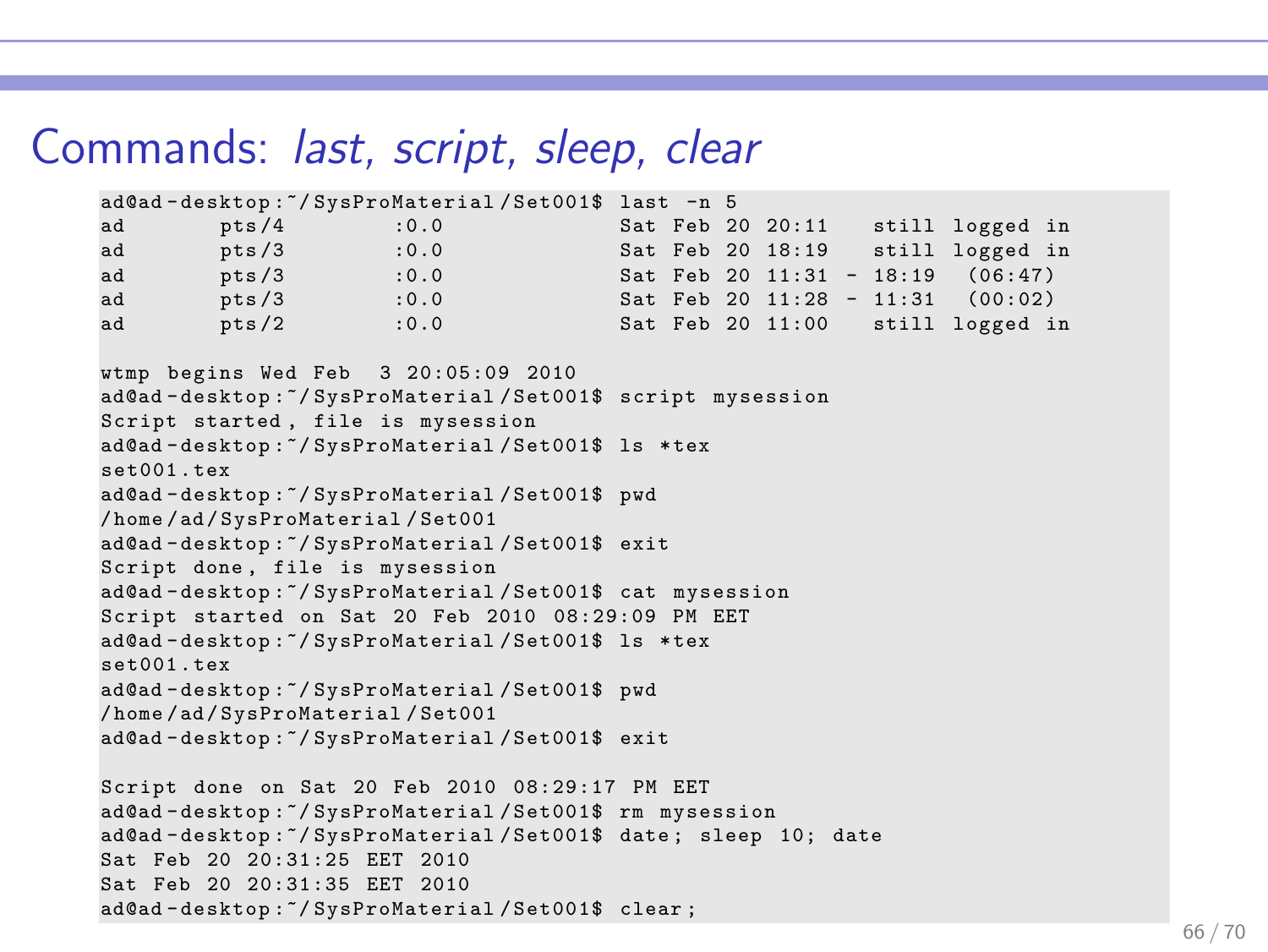# $C/C++$  compilation

Compiling programs in  $C/C++$ :  $\frac{acc}{g++}$ 

- $\triangleright$  separate compilation: -c flag
- $\triangleright$  every reference needs to be to a *declared* variable/function, but it may be defined in a different "compilation unit"
- $\triangleright$  compilation unit: .c/.cpp file with all others it includes
- $\triangleright$  for functions: declaration has signature, no body
- $\triangleright$  for variables: declaration uses "extern"
- $\triangleright$  C header files (.h) should contain only function declarations, get included wherever these functions are referenced

```
ad@ad - desktop :~/ SysProMaterial / Set001 / Sample - C / SampleGCC$ ls
                LinkedList.c main.c
InputFile . out LinkedList . h Makefile OrderedLinkedLi st .c
ad@ad - desktop :~/ SysProMaterial / Set001 / Sample - C / SampleGCC$
ad@ad - desktop :~/ SysProMaterial / Set001 / Sample - C / SampleGCC$ gcc -c main . c
ad@ad-desktop:"/SysProMaterial/Set001/Sample-C/SampleGCC$ gcc -c LinkedList.c
ad@ad-desktop:"/SysProMaterial/Set001/Sample-C/SampleGCC$ gcc -c
     OrderedLinkedL is t . c
ad@ad-desktop:"/SysProMaterial/Set001/Sample-C/SampleGCC$ gcc main.o LinkedList.
     o OrderedLinkedList.o -o myexe
ad@ad - desktop :~/ SysProMaterial / Set001 / Sample - C / SampleGCC$ ./ myexe
expected syntax: myexe inputfile
```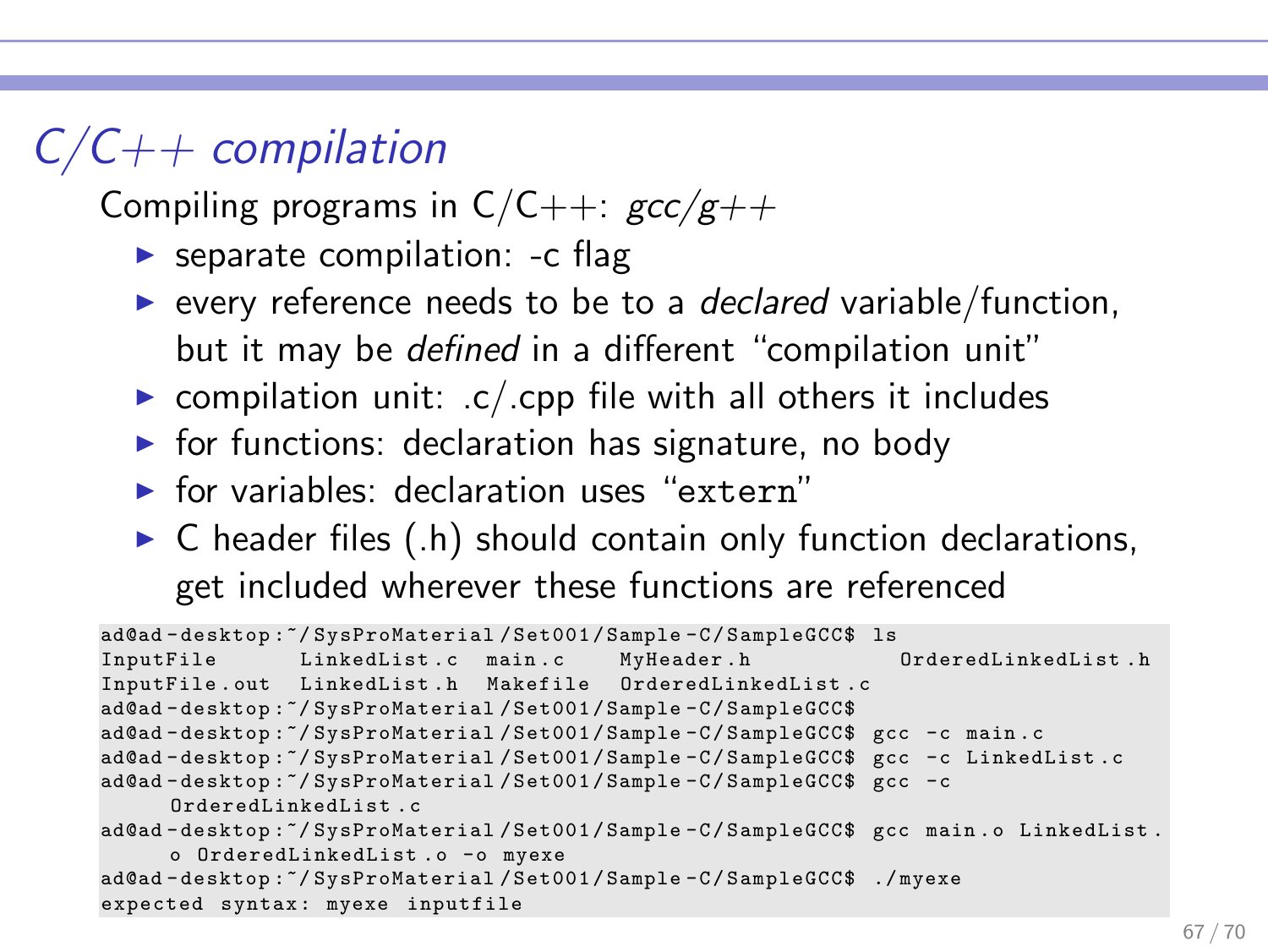### The use of a Makefile

- ▶ An easy way to organize separate compilation of programs and activities
- $\blacktriangleright$  The basic format of a *Makefile* command is: target: required-files  $TAB \rightarrow$  command
- $\triangleright$  The existence of TAB before the command above is imperative; otherwise, makefile does not work! strange but that is the way it goes).
- ► The required-files have to be "done" before the target is realized.
- ► If required-files have not "changed" then the command of the Makefile does not get executed (things are up to date).
- ▶ Often, the final target of a Makefile is termed all.
- $\triangleright$  There is also a target named *clean* that purges all  $*$  o and executable files.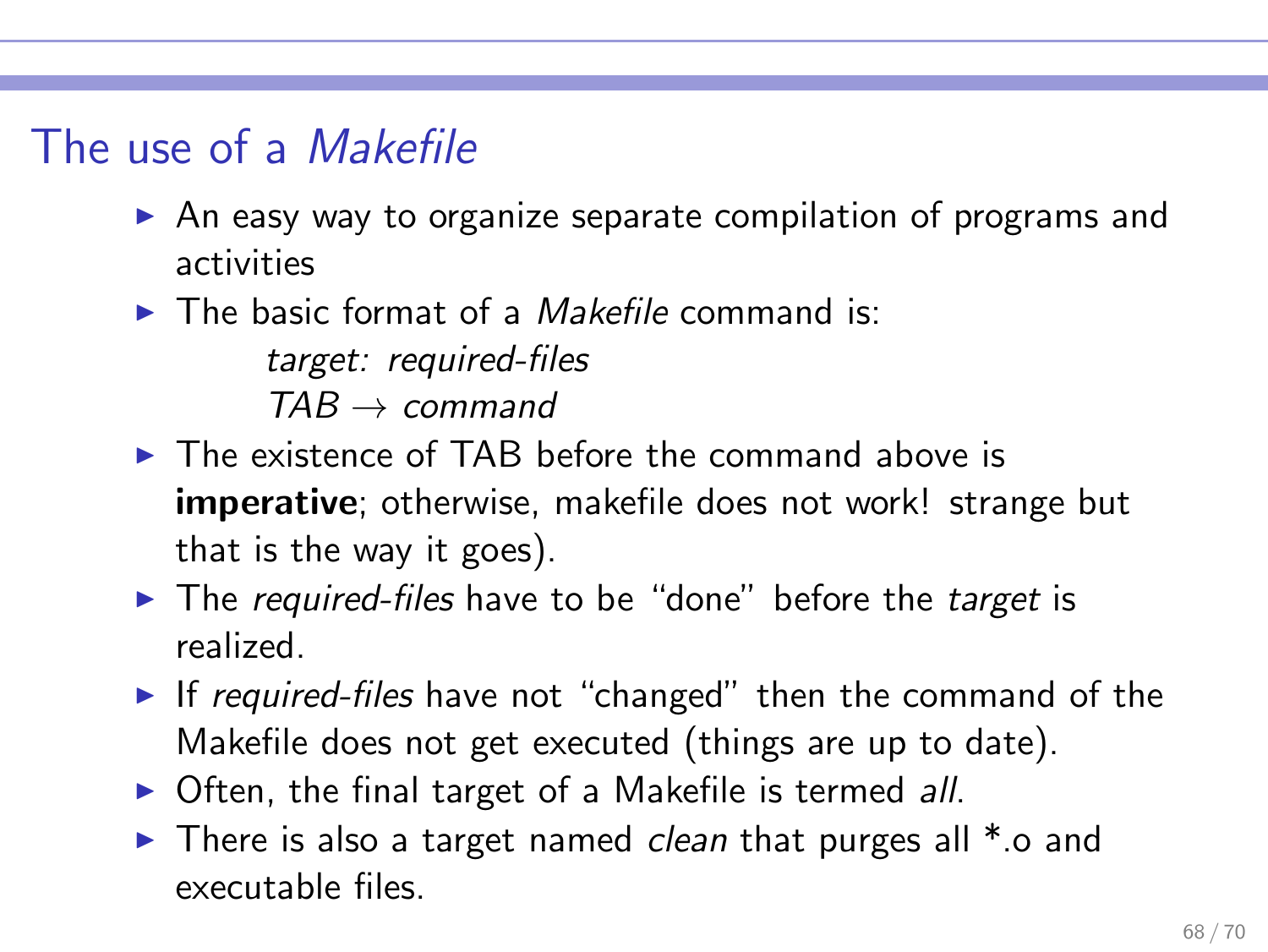### Makefile

```
# In order to execute this " Makefile " just type " make "
       # A . Delis ( ad@di . uoa . gr )
#
    OBJS = main . o LinkedList . o OrderedLinkedLi st . o
SOURCE = main.c LinkedList.c OrderedLinkedList.c
HEADER = MyHeader.h LinkedList.h OrderedLinkedList.h
OUT = myexeCC = \text{gcc}FLAGS = -g -c# -g option enables debugging mode
# -c flag generates object code for separate files
all: $ (0BJS)$(CC) -g $(OBJS) -o $ (OUT)# create / compile the individual files >> separately < <
main.o: main.c
       $(CC) $ (FLAGS) main.cLinkedList o: LinkedList c
       $(CC) $ (FLAGS) LinkedList.c
OrderedLinkedList.o: OrderedLinkedList.c
       $(CC) $(FLAGS) OrderedLinkedList.c
# clean house
clean :
       rm -f $ (OBJS) $ (OUT)
# do a bit of accounting
count :
       wc $ (SOURCE) $ (HEADER) 69/70
```